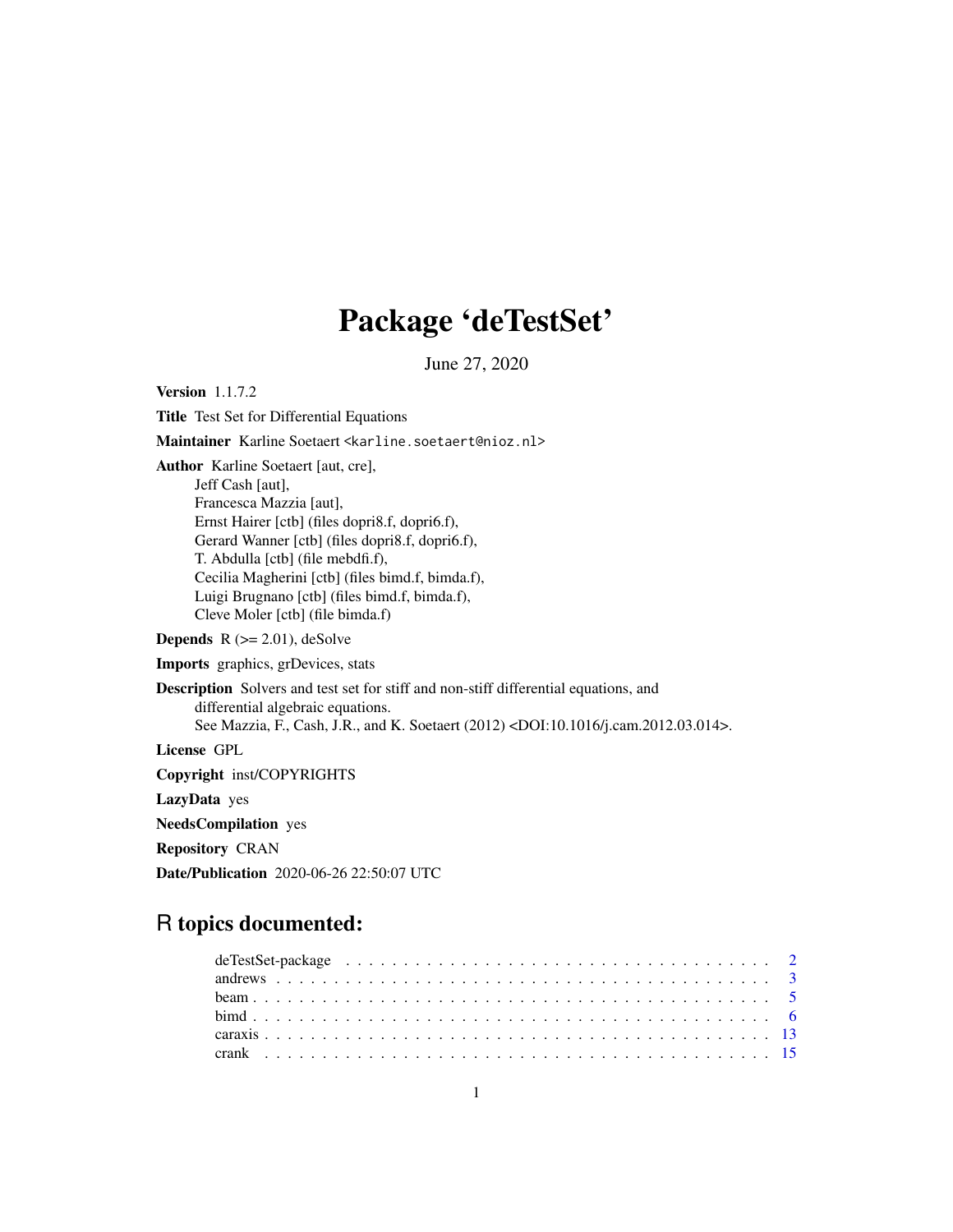<span id="page-1-0"></span>

|       |       |  |  |  |  |  |  |  |  |  |  |  |  |  |  |  |  |  |  |  | -30 |
|-------|-------|--|--|--|--|--|--|--|--|--|--|--|--|--|--|--|--|--|--|--|-----|
|       | gamd  |  |  |  |  |  |  |  |  |  |  |  |  |  |  |  |  |  |  |  |     |
|       |       |  |  |  |  |  |  |  |  |  |  |  |  |  |  |  |  |  |  |  |     |
|       |       |  |  |  |  |  |  |  |  |  |  |  |  |  |  |  |  |  |  |  | 40  |
|       |       |  |  |  |  |  |  |  |  |  |  |  |  |  |  |  |  |  |  |  |     |
|       | orego |  |  |  |  |  |  |  |  |  |  |  |  |  |  |  |  |  |  |  |     |
|       |       |  |  |  |  |  |  |  |  |  |  |  |  |  |  |  |  |  |  |  | 52  |
|       |       |  |  |  |  |  |  |  |  |  |  |  |  |  |  |  |  |  |  |  | 53  |
|       |       |  |  |  |  |  |  |  |  |  |  |  |  |  |  |  |  |  |  |  | -55 |
|       |       |  |  |  |  |  |  |  |  |  |  |  |  |  |  |  |  |  |  |  |     |
|       |       |  |  |  |  |  |  |  |  |  |  |  |  |  |  |  |  |  |  |  |     |
|       |       |  |  |  |  |  |  |  |  |  |  |  |  |  |  |  |  |  |  |  | -59 |
|       |       |  |  |  |  |  |  |  |  |  |  |  |  |  |  |  |  |  |  |  |     |
|       |       |  |  |  |  |  |  |  |  |  |  |  |  |  |  |  |  |  |  |  |     |
|       | vdpol |  |  |  |  |  |  |  |  |  |  |  |  |  |  |  |  |  |  |  | -63 |
|       |       |  |  |  |  |  |  |  |  |  |  |  |  |  |  |  |  |  |  |  | -64 |
| Index |       |  |  |  |  |  |  |  |  |  |  |  |  |  |  |  |  |  |  |  | 66  |

deTestSet-package *Solvers and Test Set for Initial Value Problems of Ordinary Differential Equations (ODE), Partial Differential Equations (PDE) and for Differential Algebraic Equations (DAE)*

# Description

R package deTestSet contains the R-version of the ODE and DAE initial value problems test set from the url: http://archimede.dm.uniba.it/~testset.

If the test model problem is small enough, then it is implemented in pure R. For larger models, the problem is specified in FORTRAN code.

These implementations were compiled as DLLs, and included in the package. The code of these models can be found in the packages inst/doc/examples/dynload subdirectory.

In addition to all solvers present in package deSolve, deTestSet contains the initial value problem solvers gamd, and mebdfi, implementing a generalised adams method and a differential algebraic equation solver of index up to three.

# Details

Package: deTestSet Type: Package License: GNU Public License 2 or above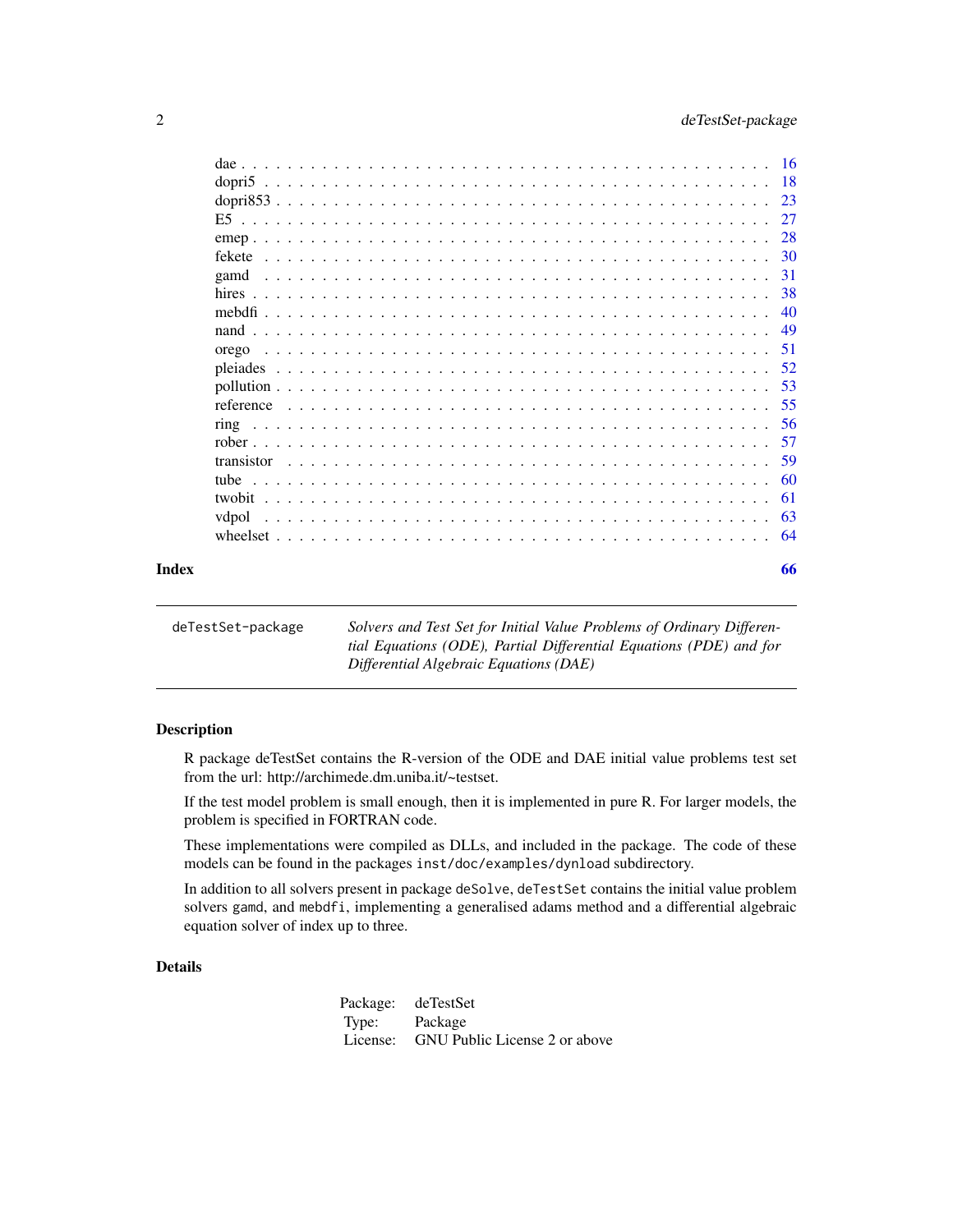#### <span id="page-2-0"></span>andrews 3

# Author(s)

Karline Soetaert (Maintainer), Jeff Cash, Francesca Mazzia

# References

Mazzia, F., Cash, J.R. and K. Soetaert, 2012. A Test Set for Stiff Initial Value Problem Solvers in the open source software R: package deTestSet. Journal of Computational and Applied Mathematics 236: 4119-4131 DOI information: 10.1016/j.cam.2012.03.014.

#### See Also

[ode](#page-0-0) for a general interface to most of the ODE solvers from package deSolve

[ode.1D](#page-0-0), [ode.2D](#page-0-0), [ode.3D](#page-0-0), for integrating 1-D, 2-D and 3-D models from package deSolve

[dae](#page-15-1), a general interface to the dae solvers, including mebdfi, gamd, and daspk and radau (deSolve)

#### Examples

```
## Not run:
## show examples (see respective help pages for details)
example(caraxis)
example(nand)
example(andrews)
## open the directory with R sourcecode examples
browseURL(paste(system.file(package = "deTestSet"), "/doc/examples", sep = ""))
## open the directory with C and FORTRAN sourcecode examples
browseURL(paste(system.file(package = "deTestSet"), "/doc/examples/dynload", sep = ""))
## show package vignette with how to use the test set
## + source code of the vignette
vignette("deTestSet")
edit(vignette("deTestSet"))
## End(Not run)
```
andrews *Andrews Squeezing Mechanism, Index 3 DAE*

#### Description

The andrews problem describes the motion of 7 rigid bodies connected by joints without friction It is a non-stiff second order differential algebraic equation of index 3, consisting of 14 differential and 13 algebraic equations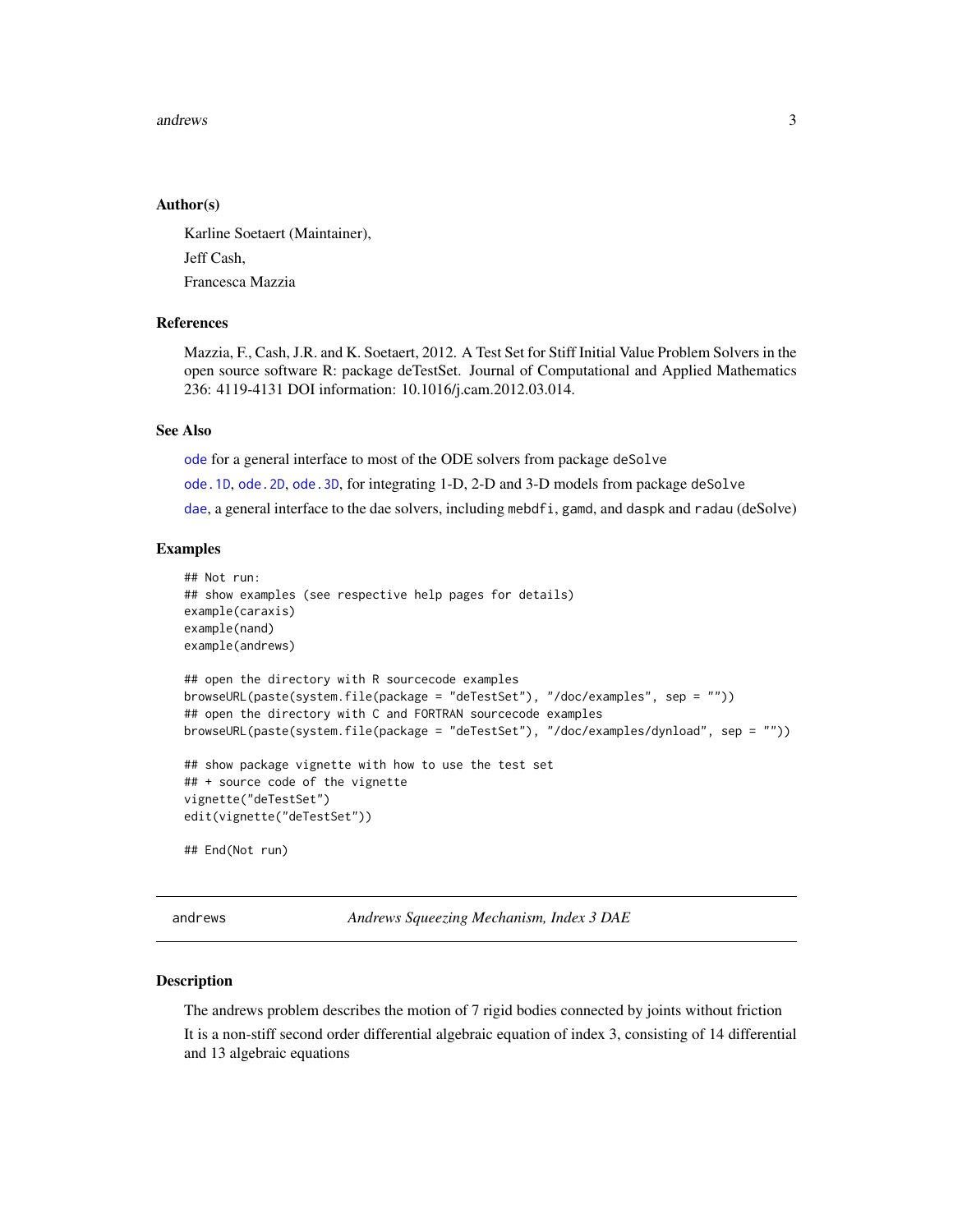# Usage

```
andrews (times = seq(0, 0.03, by = 0.03/100), yini = NULL, dyini = NULL,
         params = list(), printmescd = TRUE, method = mebdfi,atol = 1e-7, rtol = 1e-7, maxsteps = 1e+05, ...)
```
# Arguments

| vini       | the initial (state) values for the DE system. If y has a name attribute, the names<br>will be used to label the output matrix. |
|------------|--------------------------------------------------------------------------------------------------------------------------------|
| dyini      | the initial derivatives of the state variables of the DE system.                                                               |
| atol       | absolute error tolerance, either a scalar or a vector, one value for each y.                                                   |
| rtol       | relative error tolerance, either a scalar or a vector, one value for each y,                                                   |
| times      | time sequence for which output is wanted; the first value of times must be the<br>initial time.                                |
| parms      | list of parameters that overrule the default parameter values                                                                  |
| printmescd | if TRUE the mixed error significant digits computed using the reference solution<br>at time 0.03 are printed                   |
| method     | the solver to use                                                                                                              |
| maxsteps   | maximal number of steps per output interval taken by the solver                                                                |
| $\cdots$   | additional arguments passed to the solver.                                                                                     |

# Details

The default parameters are: parameter  $\lt\lt c$  c(m1 = .04325, m2 = .00365, m3 = .02373, m4 = .00706,  $m5 = .07050$ ,  $m6 = .00706$ ,  $m7 = .05498$ ,  $xa = -.06934$ ,  $ya = -.00227$ ,  $xb = -0.03635$ ,  $yb = .03273$ ,  $xc = .014$ ,  $yc = .072$ ,  $c0 = 4530$ ,  $i1 = 2.194e-6$ ,  $i2 = 4.410e-7$ ,  $i3 = 5.255e-6$ ,  $i4 = 5.667e-7$ ,  $i5 =$ 1.169e-5, i6 = 5.667e-7, i7 = 1.912e-5, d = 28e-3, da = 115e-4,e=2e-2, ea = 1421e-5, rr = 7e-3, ra = 92e-5,  $10 = 7785e-5$ ,  $ss = 35e-3$ ,  $sa = 1874e-5$ ,  $sb = 1043e-5$ ,  $sc = 18e-3$ ,  $sd = 2e-2$ ,  $ta = 2308e-5$ , tb  $= 916e-5$ ,  $u = 4e-2$ ,  $ua = 1228e-5$ ,  $ub = 449e-5$ ,  $zf = 2e-2$ ,  $zt = 4e-2$ ,  $fa = 1421e-5$ , mom = 33e-3)

#### Value

A matrix of class deSolve with up to as many rows as elements in times and as many columns as elements in yini, plus an additional column (the first) for the time value.

There will be one row for each element in times unless the solver returns with an unrecoverable error. If yini has a names attribute, it will be used to label the columns of the output value.

#### Author(s)

Karline Soetaert <karline.soetaert@nioz.nl>

Francesca Mazzia <mazzia@dm.uniba.it>

# References

<http://archimede.dm.uniba.it/~testset>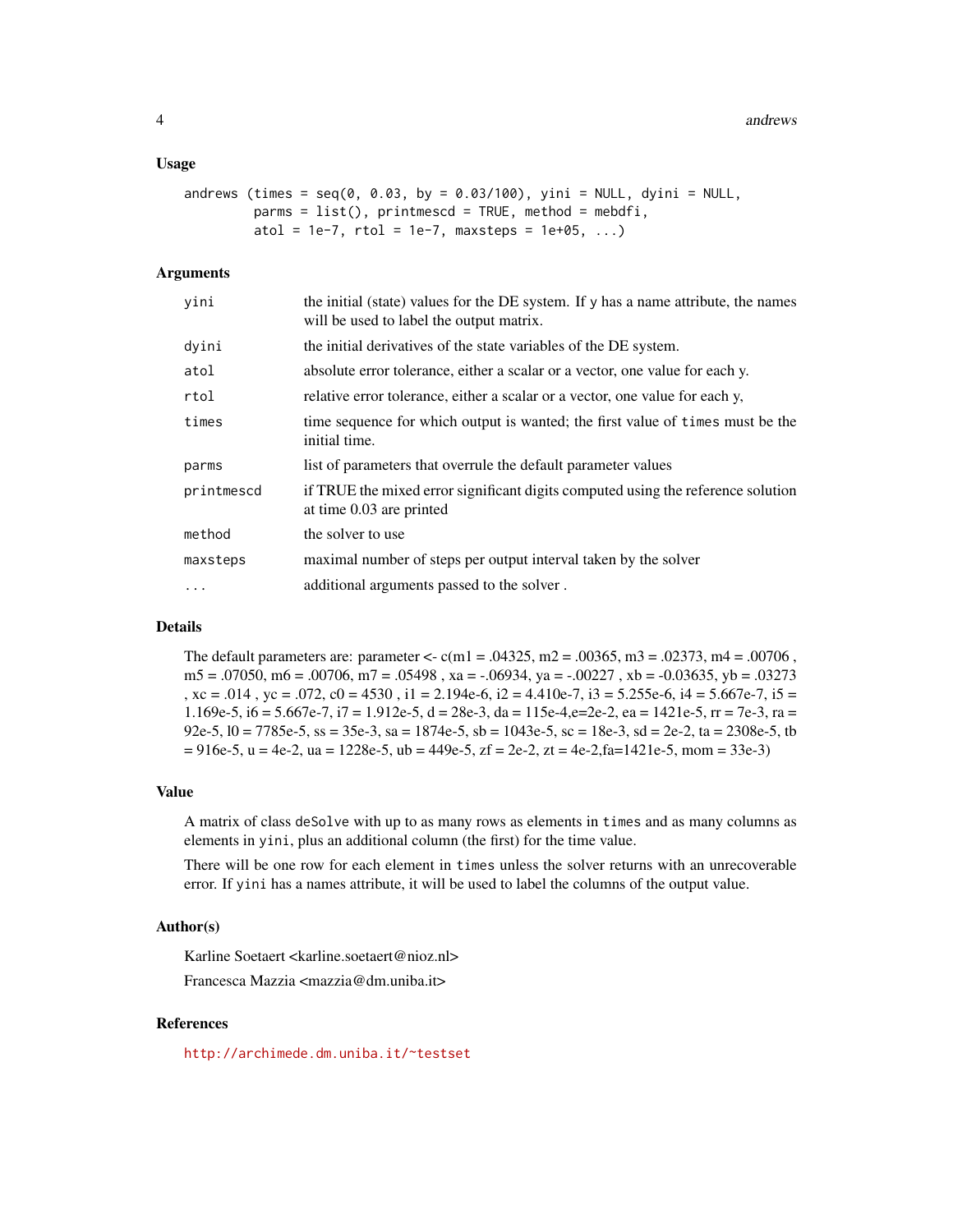#### <span id="page-4-0"></span>beam 5

# Examples

```
out <- andrews()
plot(out, lwd = 2, which = 1:9)refsol <- reference("andrews")
max(abs(out[nrow(out),-1] - refsol)/refsol)
```
#### beam *Motion of Inextensible Elastic Beam, ODE*

# Description

The beam modulator problem is a problem from mechanics, describing the motion of an elastic beam, supposed inextensible, of length 1 and thin.

It is an ordinary differential equation of dimension 80.

# Usage

```
beam (times=seq(0, 5, by = 0.05), yini = NULL,
     printmescd = TRUE, method = gamd,
     atol = 1e-6, rtol = 1e-6, ...)
```
# Arguments

| yini       | the initial (state) values for the DE system. If y has a name attribute, the names<br>will be used to label the output matrix. |
|------------|--------------------------------------------------------------------------------------------------------------------------------|
| times      | time sequence for which output is wanted; the first value of times must be the<br>initial time.                                |
| method     | the solver to use                                                                                                              |
| printmescd | if TRUE the mixed error significant digits computed using the reference solution<br>at time 5 are printed                      |
| atol       | absolute error tolerance, either a scalar or a vector, one value for each y.                                                   |
| rtol       | relative error tolerance, either a scalar or a vector, one value for each y,                                                   |
| $\ddots$   | additional arguments passed to the solver.                                                                                     |

# Details

There are no parameters

# Value

A matrix of class deSolve with up to as many rows as elements in times and as many columns as elements in yini, plus an additional column (the first) for the time value.

There will be one row for each element in times unless the solver returns with an unrecoverable error. If yini has a names attribute, it will be used to label the columns of the output value.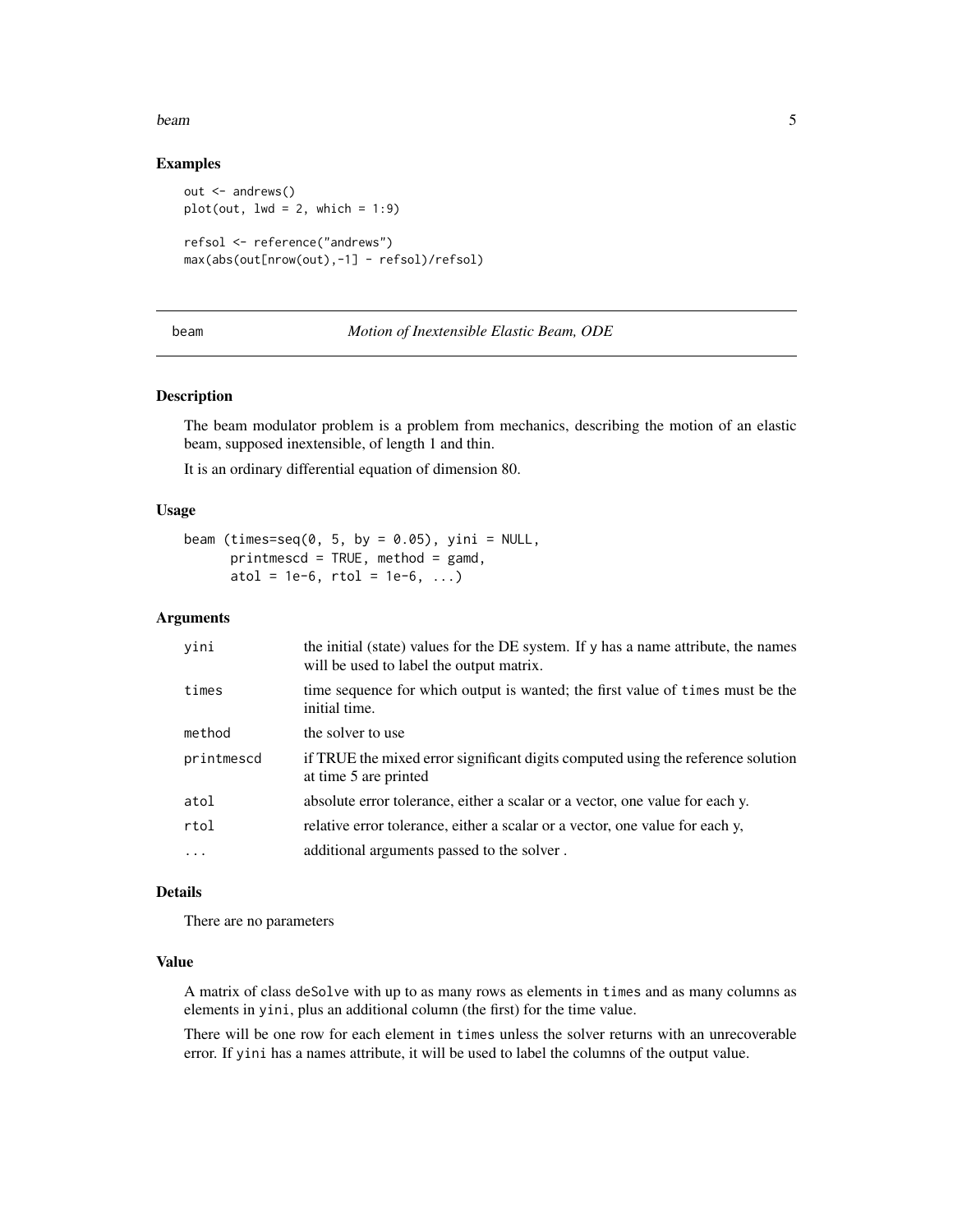<span id="page-5-0"></span>

# Author(s)

Karline Soetaert <karline.soetaert@nioz.nl>

Francesca Mazzia <mazzia@dm.uniba.it>

# References

<http://archimede.dm.uniba.it/~testset>

# Examples

```
out < - beam()
plot(out, col = "darkblue", lw = 2, which = 1:16)mtext{text(side = 3, line = -1.5, "beam", cex = 1.25, outer = TRUE)}image(out[, -1])# compare with reference solution
refsol <- reference("beam")
max(abs(out[nrow(out),-1] - refsol)/refsol)
```
<span id="page-5-1"></span>bimd *Blended Implicit Method for DAE*

# Description

Solves the initial value problem for stiff or nonstiff systems of either:

• a system of ordinary differential equations (ODE) of the form

$$
y' = f(t, y, \ldots)
$$

or

• a system of linearly implicit DAES in the form

$$
My' = f(t, y)
$$

The R function bimd provides an interface to the Fortran DAE solver bimd, written by Cecilia Magherini and Luigi Bugnano.

It implements a Blended Implicit Methods of order 4-6-8-10-12 with step size control and continuous output.

The system of DAE's is written as an R function or can be defined in compiled code that has been dynamically loaded.

6 bimd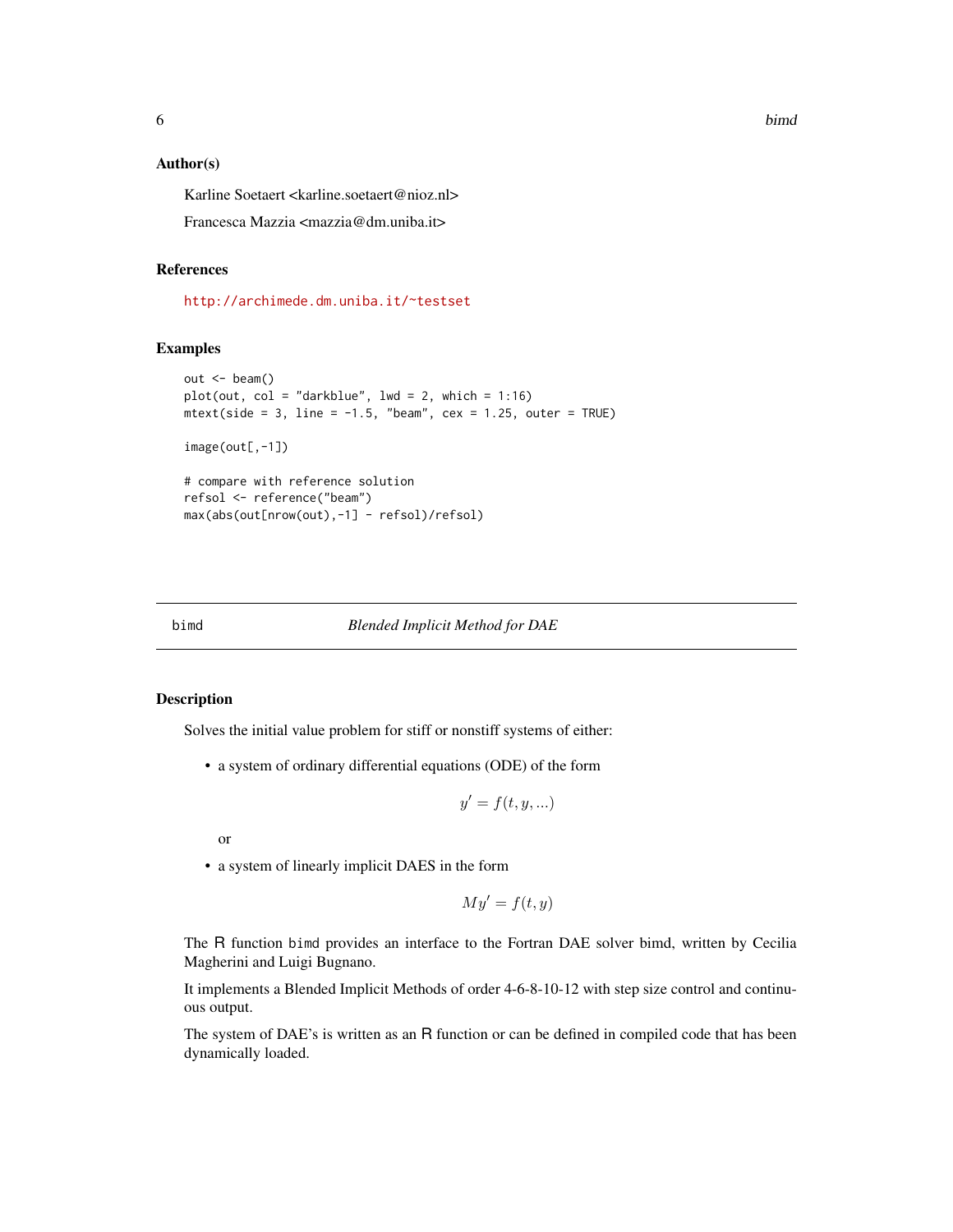#### bimd **7**

# Usage

```
bimd(y, times, func, parms, nind = c(length(y), 0, 0),
 rtol = 1e-6, atol = 1e-6, jacfunc = NULL, jactype = "fullint",
 mass = NULL, massup = NULL, massdown = NULL, verbose = FALSE,
 hmax = NULL, hini = 0, ynames = TRUE, minord = NULL,
 maxord = NULL, bandup = NULL, bandown = NULL,
 maxsteps = 1e4, maxnewtit = c(10, 12, 14, 16, 18), wrkpars = NULL,
 dllname = NULL, initfunc = dllname, initpar = parms,
  rpar = NULL, ipar = NULL, nout=0, outnames = NULL, forcings = NULL,
  initforce = NULL, fcontrol = NULL, ...)
```
# Arguments

| У       | the initial (state) values for the DAE or ODE system. If y has a name attribute,<br>the names will be used to label the output matrix.                                                                                                                                                                                                                                                                                |
|---------|-----------------------------------------------------------------------------------------------------------------------------------------------------------------------------------------------------------------------------------------------------------------------------------------------------------------------------------------------------------------------------------------------------------------------|
| times   | time sequence for which output is wanted; the first value of times must be the<br>initial time; if only one step is to be taken; set times = NULL.                                                                                                                                                                                                                                                                    |
| func    | either an R-function that computes the values of the derivatives in the DAE or<br>ODE system (the <i>model definition</i> ) at time t, or a character string giving the<br>name of a compiled function in a dynamically loaded shared library.                                                                                                                                                                        |
|         | If func is an R-function, it must be defined as: func $\leq$ -function( $t, y, p$ arms, ).<br>t is the current time point in the integration, y is the current estimate of the vari-<br>ables in the ODE system. If the initial values y has a names attribute, the names<br>will be available inside func. parms is a vector or list of parameters;  (op-<br>tional) are any other arguments passed to the function. |
|         | The return value of func should be a list, whose first element is a vector con-<br>taining the derivatives of y with respect to time, and whose next elements are<br>global values that are required at each point in times. The derivatives should be<br>specified in the same order as the state variables y.                                                                                                       |
|         | If func is a string, then dllname must give the name of the shared library (with-<br>out extension) which must be loaded before bimd() is called. See deSolve pack-<br>age vignette "compiledCode" for more details.                                                                                                                                                                                                  |
| parms   | vector or list of parameters used in func or jacfunc.                                                                                                                                                                                                                                                                                                                                                                 |
| nind    | if a DAE system: a three-valued vector with the number of variables of index<br>1, 2, 3 respectively. The equations must be defined such that the index 1 vari-<br>ables precede the index 2 variables which in turn precede the index 3 variables.<br>The sum of the variables of different index should equal N, the total number of<br>variables.                                                                  |
| rtol    | relative error tolerance, either a scalar or an array as long as y. See details.                                                                                                                                                                                                                                                                                                                                      |
| atol    | absolute error tolerance, either a scalar or an array as long as y. See details.                                                                                                                                                                                                                                                                                                                                      |
| jacfunc | if not NULL, an R function that computes the Jacobian of the system of differ-<br>ential equations dydot(i)/dy(j), or a string giving the name of a function or sub-<br>routine in 'dllname' that computes the Jacobian (see vignette "compiledCode"<br>from package deSolve, for more about this option).                                                                                                            |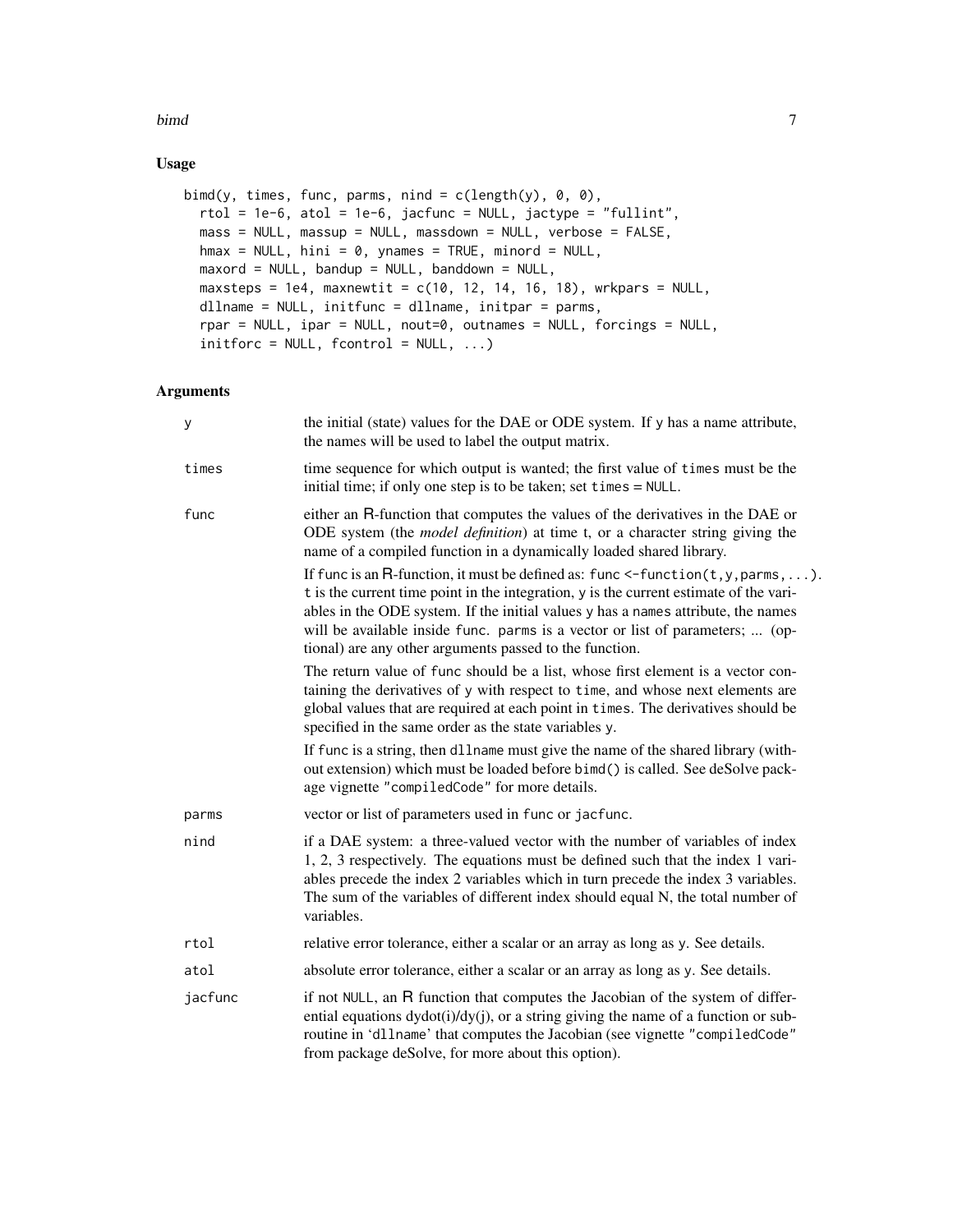|           | In some circumstances, supplying jacfunc can speed up the computations, if<br>the system is stiff. The R calling sequence for jacfunc is identical to that of<br>func.                                                                                                                                                                                                                                      |
|-----------|-------------------------------------------------------------------------------------------------------------------------------------------------------------------------------------------------------------------------------------------------------------------------------------------------------------------------------------------------------------------------------------------------------------|
|           | If the Jacobian is a full matrix, jacfunc should return a matrix dydot/dy, where<br>the ith row contains the derivative of $dy_i/dt$ with respect to $y_i$ , or a vector con-<br>taining the matrix elements by columns (the way R and FORTRAN store matri-<br>ces).                                                                                                                                        |
|           | If the Jacobian is banded, jacfunc should return a matrix containing only the<br>nonzero bands of the Jacobian, rotated row-wise. See first example.                                                                                                                                                                                                                                                        |
| jactype   | the structure of the Jacobian, one of "fullint", "fullusr", "bandusr" or<br>"bandint" - either full or banded and estimated internally or by user.                                                                                                                                                                                                                                                          |
| mass      | the mass matrix. If not NULL, the problem is a linearly implicit DAE and defined<br>as $M dy/dt = f(t, y)$ . If the mass-matrix M is full, it should be of dimension<br>$n2$ where <i>n</i> is the number of <i>y</i> -values; if banded the number of rows should<br>be less than n, and the mass-matrix is stored diagonal-wise with element $(i, j)$<br>stored in mass $(i - j + \text{mumas} + 1, j)$ . |
|           | If mass $=$ NULL then the model is an ODE (default)                                                                                                                                                                                                                                                                                                                                                         |
| massup    | number of non-zero bands above the diagonal of the mass matrix, in case it is<br>banded.                                                                                                                                                                                                                                                                                                                    |
| massdown  | number of non-zero bands below the diagonal of the mass matrix, in case it is<br>banded.                                                                                                                                                                                                                                                                                                                    |
| verbose   | if TRUE: full output to the screen, e.g. will print the diagnostiscs of the inte-<br>gration - see details.                                                                                                                                                                                                                                                                                                 |
| hmax      | an optional maximum value of the integration stepsize. If not specified, hmax<br>is set to the largest difference in times, to avoid that the simulation possibly<br>ignores short-term events. If 0, no maximal size is specified.                                                                                                                                                                         |
| hini      | initial step size to be attempted; if 0, the initial step size is set equal to 1e-6.<br>Usually 1e-3 to 1e-5 is good for stiff equations                                                                                                                                                                                                                                                                    |
| ynames    | logical, if FALSE names of state variables are not passed to function func; this<br>may speed up the simulation especially for multi-D models.                                                                                                                                                                                                                                                              |
| minord    | the minimum order to be allowed, $>= 3$ and $<= 9$ . NULL uses the default, 3.                                                                                                                                                                                                                                                                                                                              |
| maxord    | the maximum order to be allowed, $\ge$ = minord and $\le$ = 9. NULL uses the default,<br>9.                                                                                                                                                                                                                                                                                                                 |
| bandup    | number of non-zero bands above the diagonal, in case the Jacobian is banded.                                                                                                                                                                                                                                                                                                                                |
| banddown  | number of non-zero bands below the diagonal, in case the Jacobian is banded.                                                                                                                                                                                                                                                                                                                                |
| maxsteps  | maximal number of steps taken by the solver, for the entire integration. This is<br>different from the settings of this argument in the solvers from package deSolve!                                                                                                                                                                                                                                       |
| maxnewtit | A five-valued integer vector, with the maximal number of splitting-Newton iter-<br>ations for the solution of the iplicit system in each step for order $4, 6, 8, 10$ and<br>12 respectively. The default is $c(10, 12, 14, 16, 18)$                                                                                                                                                                        |
| wrkpars   | A 12-valued real vector, with extra input parameters, put in the work vector<br>work, at position work[3:14] in the fortran code - see details in fortran code.<br>NULL uses the defaults                                                                                                                                                                                                                   |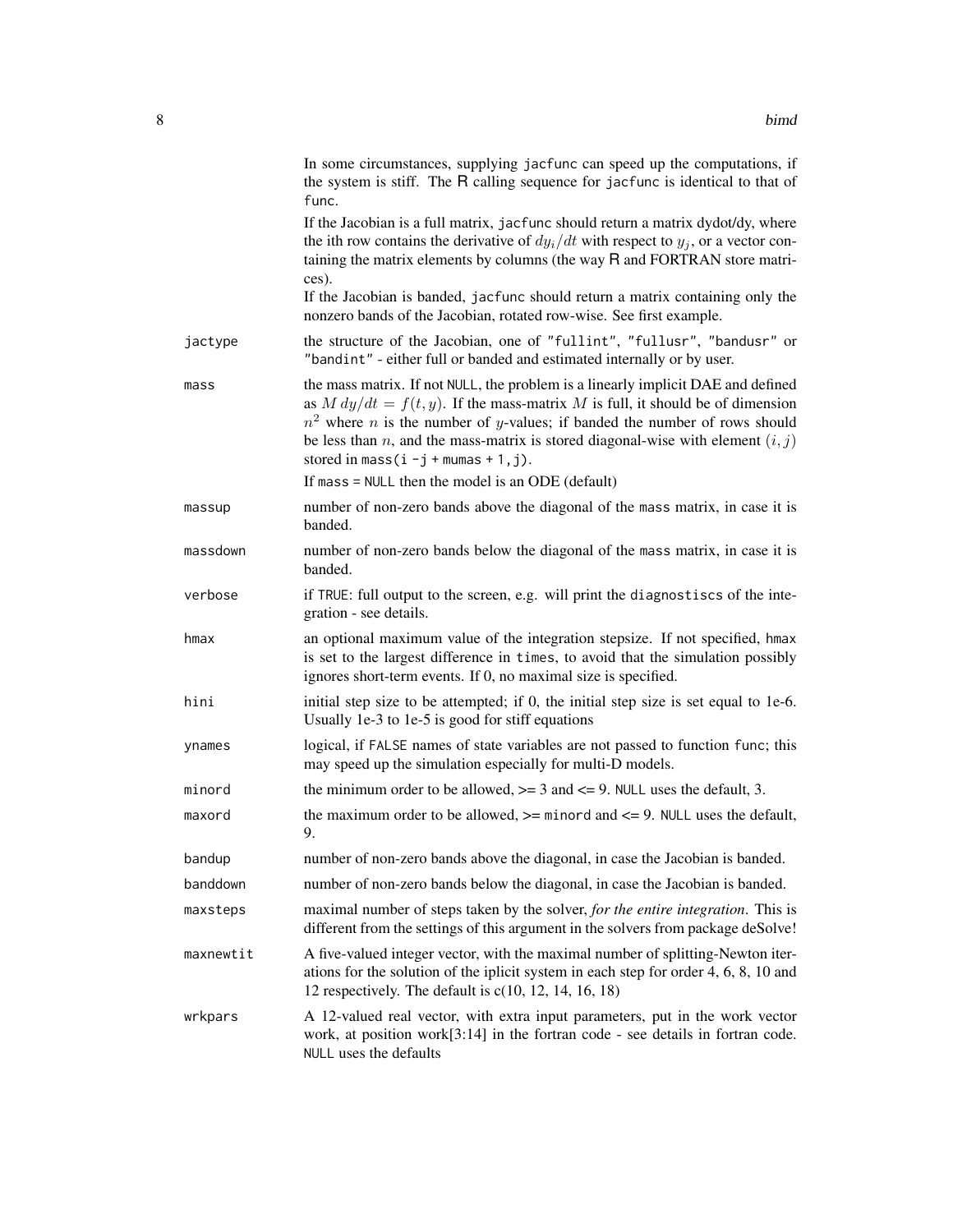#### <span id="page-8-0"></span>bimd 9

| dllname  | a string giving the name of the shared library (without extension) that con-<br>tains all the compiled function or subroutine definitions refered to in func and<br>jacfunc. See vignette "compiledCode" from package deSolve.                                                                                                                                                                                    |
|----------|-------------------------------------------------------------------------------------------------------------------------------------------------------------------------------------------------------------------------------------------------------------------------------------------------------------------------------------------------------------------------------------------------------------------|
| initfunc | if not NULL, the name of the initialisation function (which initialises values of pa-<br>rameters), as provided in 'dllname'. See vignette "compiledCode" from pack-<br>age deSolve.                                                                                                                                                                                                                              |
| initpar  | only when 'dllname' is specified and an initialisation function initfunc is in<br>the dll: the parameters passed to the initialiser, to initialise the common blocks<br>(FORTRAN) or global variables $(C, C++)$ .                                                                                                                                                                                                |
| rpar     | only when 'dllname' is specified: a vector with double precision values passed<br>to the dll-functions whose names are specified by func and jacfunc.                                                                                                                                                                                                                                                             |
| ipar     | only when 'dllname' is specified: a vector with integer values passed to the<br>dll-functions whose names are specified by func and jacfunc.                                                                                                                                                                                                                                                                      |
| nout     | only used if dllname is specified and the model is defined in compiled code: the<br>number of output variables calculated in the compiled function func, present in<br>the shared library. Note: it is not automatically checked whether this is indeed<br>the number of output variables calculed in the dll - you have to perform this<br>check in the code - See vignette "compiledCode" from package deSolve. |
| outnames | only used if 'dllname' is specified and nout $> 0$ : the names of output variables<br>calculated in the compiled function func, present in the shared library. These<br>names will be used to label the output matrix.                                                                                                                                                                                            |
| forcings | only used if 'dllname' is specified: a list with the forcing function data sets,<br>each present as a two-columned matrix, with (time, value); interpolation outside<br>the interval [min(times), max(times)] is done by taking the value at the closest<br>data extreme.                                                                                                                                         |
|          | See forcings or package vignette "compiledCode".                                                                                                                                                                                                                                                                                                                                                                  |
| initforc | if not NULL, the name of the forcing function initialisation function, as provided<br>in 'dllname'. It MUST be present if forcings has been given a value. See<br>forcings or package vignette "compiledCode".                                                                                                                                                                                                    |
| fcontrol | A list of control parameters for the forcing functions. See forcings or vignette<br>compiledCode.                                                                                                                                                                                                                                                                                                                 |
| .        | additional arguments passed to func and jacfunc allowing this to be a generic<br>function.                                                                                                                                                                                                                                                                                                                        |

# Details

The work is done by the FORTRAN 77 subroutine bimd, whose documentation should be consulted for details.

There are four standard choices for the jacobian which can be specified with jactype.

The options for jactype are

jactype = "fullint" a full Jacobian, calculated internally by the solver.

jactype = "fullusr" a full Jacobian, specified by user function jacfunc.

jactype = "bandusr" a banded Jacobian, specified by user function jacfunc; the size of the bands specified by bandup and banddown.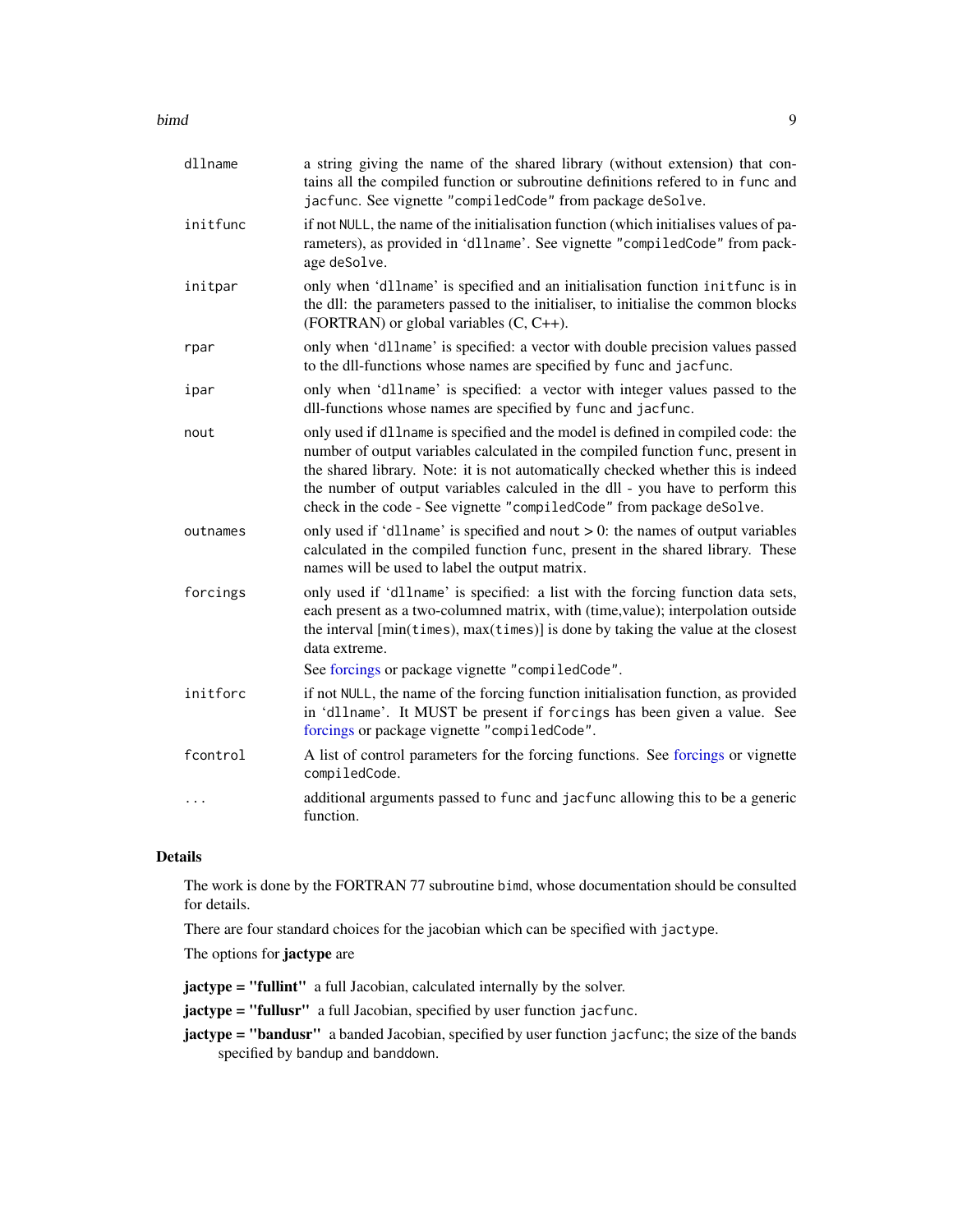<span id="page-9-0"></span>jactype = "bandint" a banded Jacobian, calculated by bimd; the size of the bands specified by bandup and banddown.

Inspection of the example below shows how to specify both a banded and full Jacobian.

The input parameters rtol, and atol determine the error control performed by the solver, which roughly keeps the local error of  $y(i)$  below rtol(i)\*abs( $y(i)$ )+atol(i).

The [diagnostics](#page-0-0) of the integration can be printed to screen by calling diagnostics. If verbose = TRUE, the diagnostics will written to the screen at the end of the integration.

See vignette("deSolve") from the deSolve package for an explanation of each element in the vectors containing the diagnostic properties and how to directly access them.

Models may be defined in compiled C or FORTRAN code, as well as in an R-function. See package vignette "compiledCode" from package deSolve for details.

Information about linking forcing functions to compiled code is in [forcings](#page-0-0)(from package deSolve).

# Value

A matrix of class deSolve with up to as many rows as elements in times and as many columns as elements in y plus the number of "global" values returned in the next elements of the return from func, plus and additional column for the time value. There will be a row for each element in times unless the FORTRAN routine 'bimd' returns with an unrecoverable error. If y has a names attribute, it will be used to label the columns of the output value.

# Author(s)

Karline Soetaert <karline.soetaert@nioz.nl>

Francesca Mazzia

# References

L.BRUGNANO, C.MAGHERINI, F.MUGNAI. Blended Implicit Methods for the Numerical Solution of DAE problems. Jour. CAM 189 (2006) 34-50.

L.BRUGNANO, C.MAGHERINI The BiM code for the numerical solution of ODEs Jour. CAM 164-165 (2004) 145-158.

L.BRUGNANO, C.MAGHERINI Some Linear Algebra issues concerning the implementation of Blended Implicit Methods Numer. Linear Alg. Appl. 12 (2005) 305-314.

L.BRUGNANO, C.MAGHERINI Economical Error Estimates for Block Implicit Methods for ODEs via Deferred Correction. Appl. Numer. Math. 56 (2006) 608-617.

L.BRUGNANO, C.MAGHERINI Blended Implementation of Block Implicit Methods for ODEs Appl. Numer. Math. 42 (2002) 29-45.

# See Also

- [gamd](#page-30-1) another DAE solver from package deTestSet,
- [mebdfi](#page-39-1) another DAE solver from package deTestSet,
- [daspk](#page-0-0) another DAE solver from package deSolve,
- [ode](#page-0-0) for a general interface to most of the ODE solvers from package deSolve,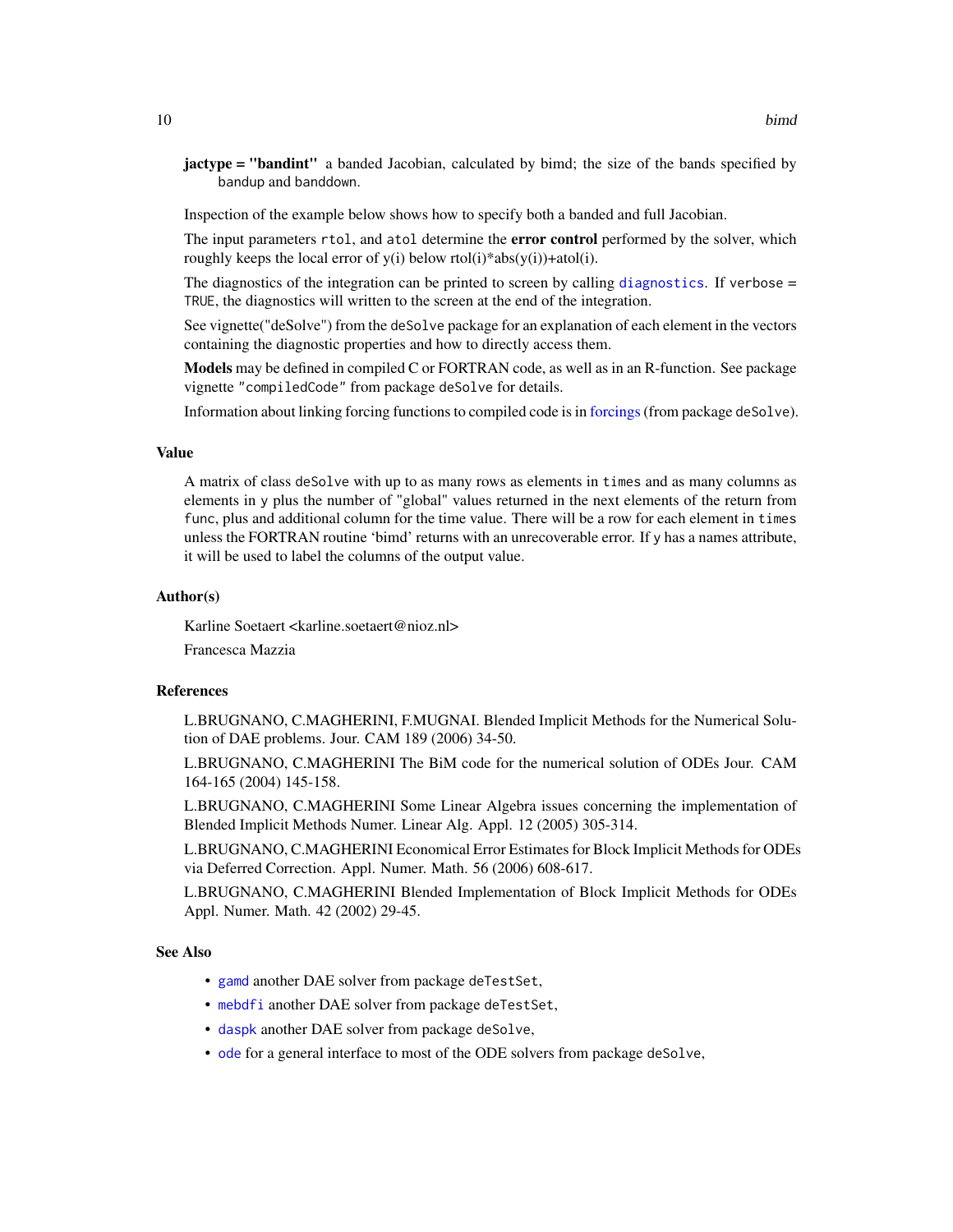- <span id="page-10-0"></span>• ode. 1D for integrating 1-D models,
- ode. 2D for integrating 2-D models,
- ode. 3D for integrating 3-D models,
- [mebdfi](#page-39-1) for integrating DAE models,
- [dopri853](#page-22-1) for the Dormand-Prince Runge-Kutta method of order 8(53)

[diagnostics](#page-0-0) to print diagnostic messages.

# Examples

```
## =======================================================================
## Example 1:
## Various ways to solve the same model.
## =======================================================================
## the model, 5 state variables
f1 \leftarrow function (t, y, parms)
{
 ydot <- vector(len = 5)
 ydot[1] <- 0.1*y[1] -0.2*y[2]
 ydot[2] <- -0.3*y[1] +0.1*y[2] -0.2*y[3]
 ydot[3] <- -0.3*y[2] +0.1*y[3] -0.2*y[4]
 ydot[4] <- -0.3*y[3] +0.1*y[4] -0.2*y[5]
 ydot[5] <- -0.3*y[4] +0.1*y[5]
 return(list(ydot))
}
## the Jacobian, written as a full matrix
fulljac <- function (t, y, parms)
{
  jac \leq matrix(nrow = 5, ncol = 5, byrow = TRUE,
               data = c(0.1, -0.2, 0, 0, 0, 0,-0.3, 0.1, -0.2, 0, 0,0 , -0.3, 0.1, -0.2, 0 ,
                       0 , 0 , -0.3, 0.1, -0.2,
                       0 , 0 , 0 , -0.3, 0.1) )
  return(jac)
}
## the Jacobian, written in banded form
bandjac <- function (t, y, parms)
{
  \text{jac} <- matrix(nrow = 3, ncol = 5, byrow = TRUE,
               data = c(0, -0.2, -0.2, -0.2, -0.2, -0.20.1, 0.1, 0.1, 0.1, 0.1,
                        -0.3, -0.3, -0.3, -0.3, 0)return(jac)
}
```
## initial conditions and output times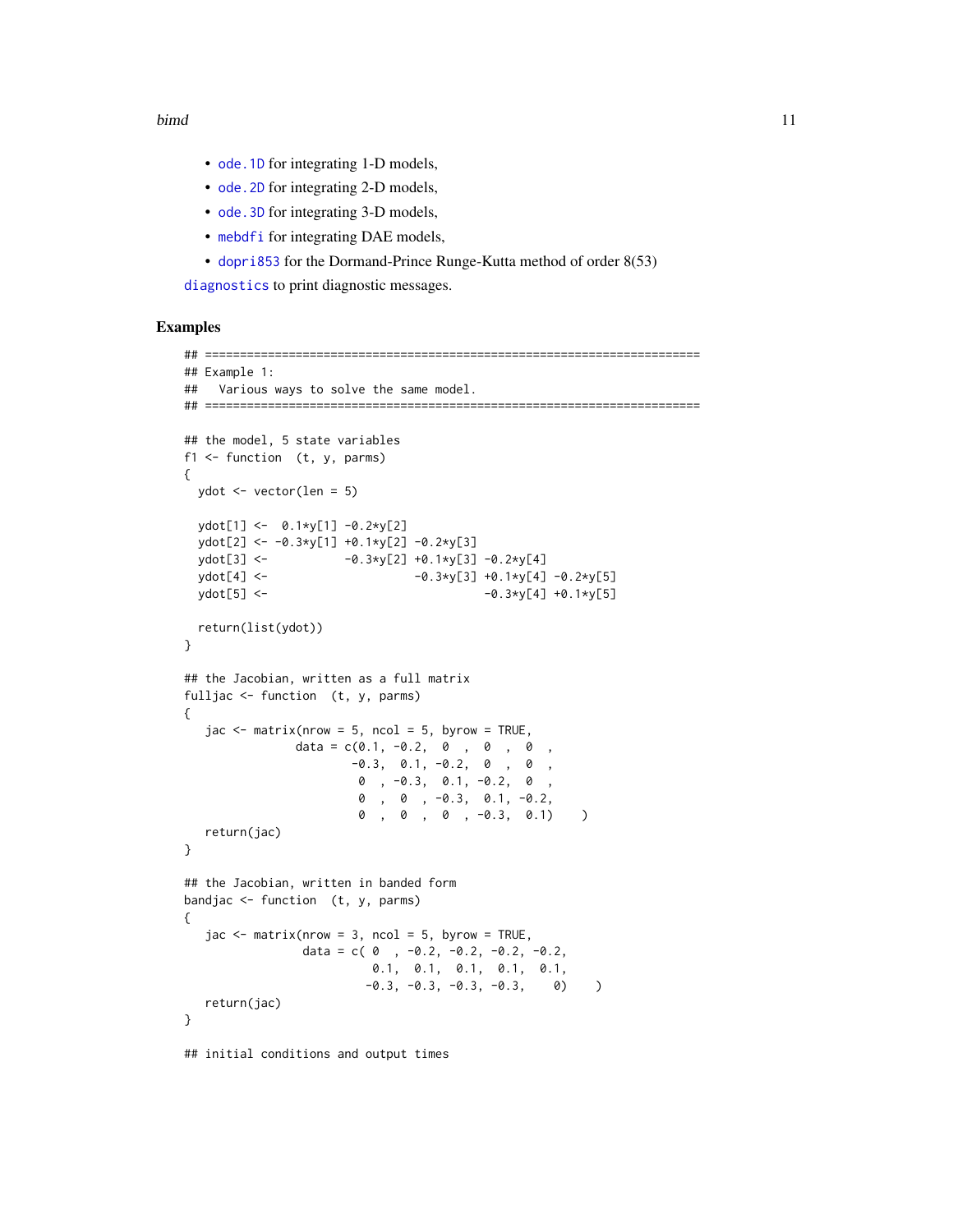#### 12 bimd

```
yini <- 1:5
times <- 1:20
## default: stiff method, internally generated, full Jacobian
out <- bimd(yini, times, f1, parms = 0, jactype = "fullint")
plot(out)
## stiff method, user-generated full Jacobian
out2 <- bimd(yini, times, f1, parms = 0, jactype = "fullusr",
              jacfunc = fulljac)
## stiff method, internally-generated banded Jacobian
## one nonzero band above (up) and below(down) the diagonal
out3 <- bimd(yini, times, f1, parms = 0, jactype = "bandint",
                              bandup = 1, banddown = 1)
## stiff method, user-generated banded Jacobian
out4 <- bimd(yini, times, f1, parms = 0, jactype = "bandusr",
              jacfunc = bandjac, bandup = 1, banddown = 1)
## =======================================================================
## Example 2:
## stiff problem from chemical kinetics
## =======================================================================
Chemistry \leq function (t, y, p) {
     dy1 <- -.04*y[1] + 1.e4*y[2]*y[3]
     dy2 <- .04*y[1] - 1.e4*y[2]*y[3] - 3.e7*y[2]^2
     dy3 <- 3.e7*y[2]^2
     list(c(dy1,dy2,dy3))
}
times <- 10^(seq(0, 10, by = 0.1))yini <- c(y1 = 1.0, y2 = 0, y3 = 0)out <- bimd(func = Chemistry, times = times, y = yini, parms = NULL)
plot(out, log = "x", type = "l", lwd = 2)## =============================================================================
## Example 3: DAE
## Car axis problem, index 3 DAE, 8 differential, 2 algebraic equations
## from
## F. Mazzia and C. Magherini. Test Set for Initial Value Problem Solvers,
## release 2.4. Department
## of Mathematics, University of Bari and INdAM, Research Unit of Bari,
## February 2008.
## Available at http://www.dm.uniba.it/~testset.
## =============================================================================
## Problem is written as M*y = f(t,y,p).
```

```
## caraxisfun implements the right-hand side:
```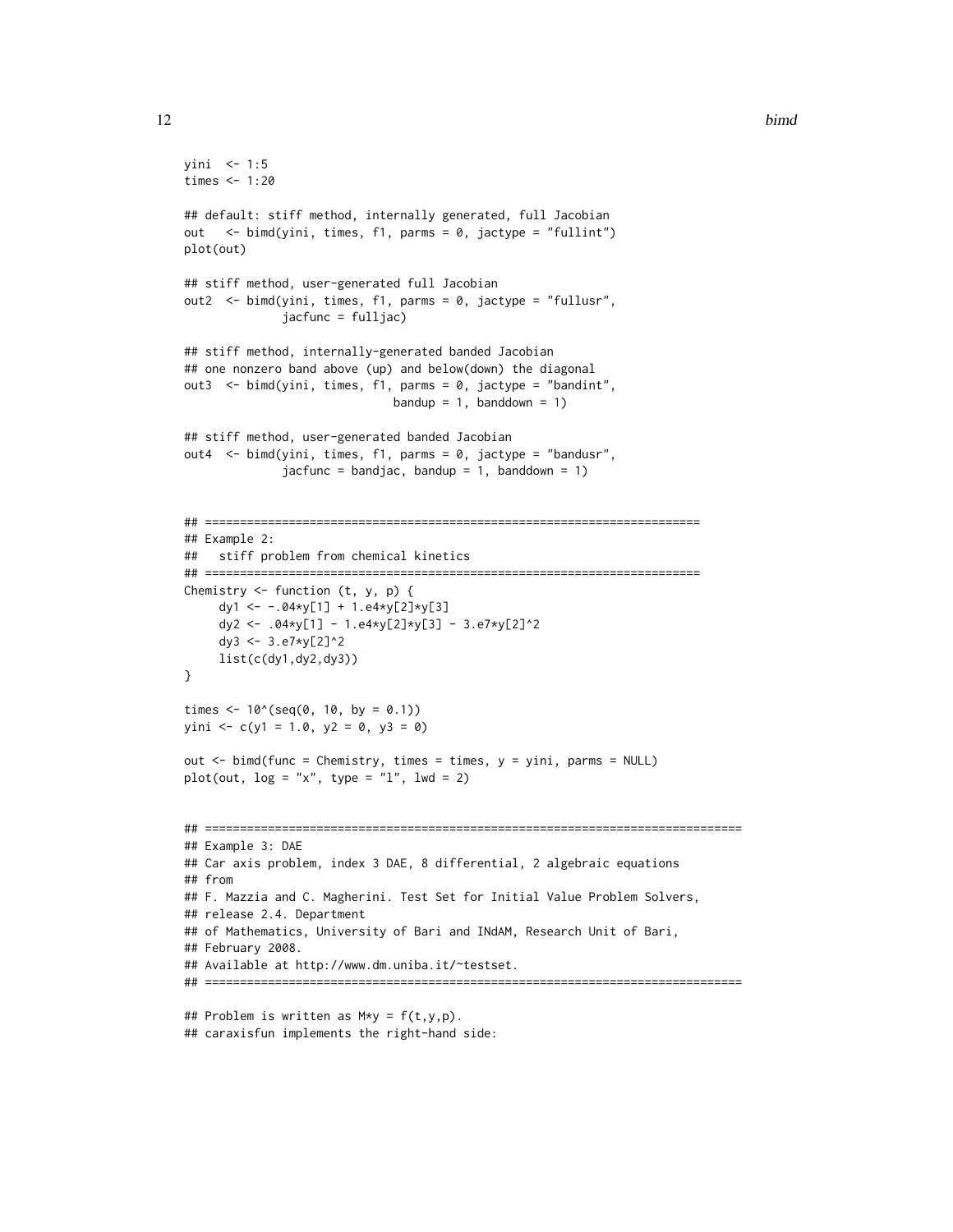#### <span id="page-12-0"></span>caraxis and the contract of the contract of the contract of the contract of the contract of the contract of the contract of the contract of the contract of the contract of the contract of the contract of the contract of th

```
caraxisfun <- function(t, y, parms) {
  with(as.list(y), {
   yb \leftarrow r * sin(w * t)xb \leq sqrt(L * L - yb * yb)Ll \leq sqrt(xl^2 + yl^2)
   Lr <- sqrt((xr - xb)^2 + (yr - yb)^2)
   dxl <- ul; dyl <- vl; dxr <- ur; dyr <- vr
   dul <- (L0-L1) * xl/Ll + 2 * lam2 * (xl-xr) + lam1*xb
   dvl <- (L0-L1) * yl/L1 + 2 * lam2 * (yl-yr) + lam1*yb - k * g
    dur <- (L0-Lr) * (xr-xb)/Lr - 2 * lam2 * (x1-xr)dvr <- (L0-Lr) * (yr-yb)/Lr - 2 * lam2 * (yl-yr) - k * g
    c1 \langle -x_0 + x_1 + y_0 + y_1 \ranglec2 <- (xl - xr)^2 + (yl - yr)^2 - L * Llist(c(dxl, dyl, dxr, dyr, dul, dvl, dur, dvr, c1, c2))
 })
}
eps <- 0.01; M <- 10; k <- M * eps^2/2;
L <- 1; L0 <- 0.5; r <- 0.1; w <- 10; g <- 1
yini \leq c(x) = 0, yl = L0, xr = L, yr = L0,
          ul = -L0/L, vl = 0,ur = -L0/L, vr = 0,
          lam1 = 0, lam2 = 0)
# the mass matrix
Mass \leq diag(nrow = 10, 1)
Mass[5,5] <- Mass[6,6] <- Mass[7,7] <- Mass[8,8] <- M * eps * eps/2
Mass[9,9] <- Mass[10,10] <- 0
Mass
# index of the variables: 4 of index 1, 4 of index 2, 2 of index 3
index <-c(4, 4, 2)times \leq - seq(0, 3, by = 0.01)
out <- bimd(y = yini, mass = Mass, times = times, func = caraxisfun,
        parms = NULL, nind = index)
plot(out, which = 1:4, type = "l", lwd = 2)
```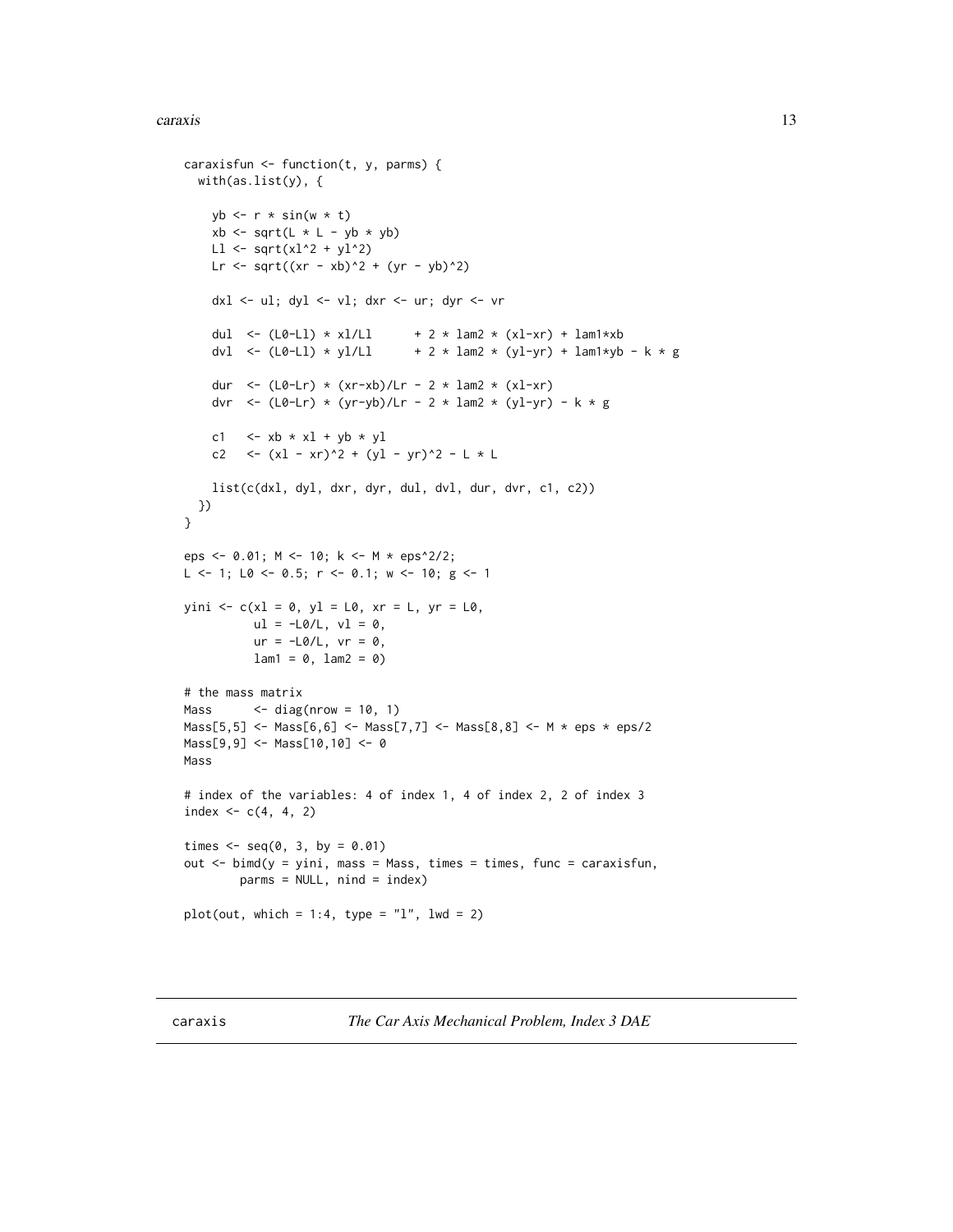14 caraxis

#### Description

A rather simple multibody system, describing the behavior of a car axis on a bumpy road.

It is a differential algebraic equation of index 3

# Usage

```
caraxis (times = seq(0, 3, by = 0.01), yini = NULL, dyini = NULL,
         params = list(), printmescd = TRUE, method = mebdfi,
         atol=1e-6, rtol=1e-6, \ldots)
```
# Arguments

| yini       | the initial (state) values for the DE system. If y has a name attribute, the names<br>will be used to label the output matrix. |
|------------|--------------------------------------------------------------------------------------------------------------------------------|
| dyini      | the initial derivatives of the state variables of the DE system.                                                               |
| times      | time sequence for which output is wanted; the first value of times must be the<br>initial time.                                |
| method     | the solver to use; only mebdfi available for now                                                                               |
| atol       | absolute error tolerance, either a scalar or a vector, one value for each y.                                                   |
| rtol       | relative error tolerance, either a scalar or a vector, one value for each y,                                                   |
| printmescd | if TRUE the mixed error significant digits computed using the reference solution<br>at time 3 are printed                      |
| parms      | list of parameters that overrule the default parameter values                                                                  |
| $\ddotsc$  | additional arguments passed to the solver.                                                                                     |

# Details

The default parameters are: eps = 1e-2,  $M = 10$ ,  $L = 1$ ,  $L0 = 0.5$ ,  $r = 0.1$ ,  $w = 10$ ,  $g = 1$ 

# Value

A matrix of class deSolve with up to as many rows as elements in times and as many columns as elements in yini, plus an additional column (the first) for the time value.

There will be one row for each element in times unless the solver returns with an unrecoverable error. If yini has a names attribute, it will be used to label the columns of the output value.

# Author(s)

Karline Soetaert <karline.soetaert@nioz.nl>

Francesca Mazzia <mazzia@dm.uniba.it>

# References

<http://archimede.dm.uniba.it/~testset>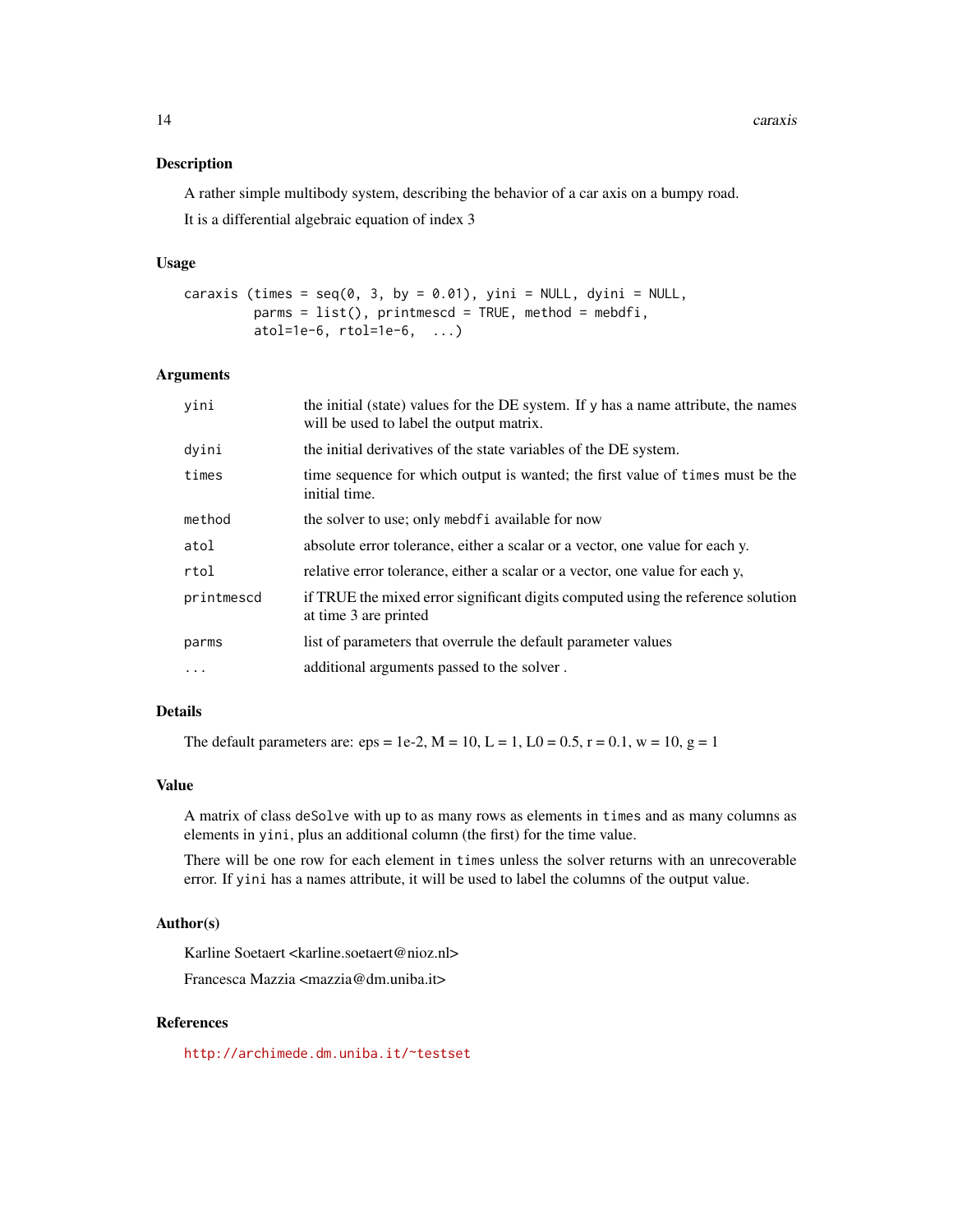#### <span id="page-14-0"></span>crank the contract of the contract of the contract of the contract of the contract of the contract of the contract of the contract of the contract of the contract of the contract of the contract of the contract of the cont

# Examples

```
out <- caraxis()
plot(out, lwd = 2, mfrow = c(3, 4))
# compare with reference solution
out[nrow(out),2:11]-reference("caraxis")
```
# crank *Slider Crank Mechanical Problem, Index 2 DAE*

# Description

The crank problem is a constrained mechanical system including both rigid and elastic bodies It is a differential algebraic equation of index 2, 24 equations.

# Usage

```
crank (times=seq(0, 0.1, by = 0.001), yini = NULL, dyini = NULL,
       params = list(), printmescd = TRUE, method = mebdfi,atol = 1e-6, rtol = 1e-6, maxsteps = 1e+06,
      options = list(), ...)
```
# Arguments

| yini       | the initial (state) values for the DE system. If y has a name attribute, the names<br>will be used to label the output matrix.                         |
|------------|--------------------------------------------------------------------------------------------------------------------------------------------------------|
| dyini      | the initial derivatives of the state variables of the DE system.                                                                                       |
| times      | time sequence for which output is wanted; the first value of times must be the<br>initial time.                                                        |
| parms      | list of parameters that overrule the default parameter values                                                                                          |
| method     | the solver to use; only mebdf i available for now                                                                                                      |
| maxsteps   | maximal number of steps per output interval taken by the solver                                                                                        |
| atol       | absolute error tolerance, either a scalar or a vector, one value for each y.                                                                           |
| rtol       | relative error tolerance, either a scalar or a vector, one value for each y,                                                                           |
| printmescd | if TRUE the mixed error significant digits computed using the reference solution<br>at time 0.1 are printed                                            |
| options    | a list which specifies the initial conditions used in i, whether the problem is stiff,<br>and the damping. The default is list(ini=1, stiff=0, damp=0) |
| $\cdots$   | additional arguments passed to the solver.                                                                                                             |

# Details

The default parameters are:  $M1 = 0.36$ ,  $M2 = 0.151104$ ,  $M3 = 0.075552$ ,  $L1 = 0.15$ ,  $L2 = 0.30$ , J1  $= 0.002727$ , J2 = 0.0045339259, EE = 0.20e12, NUE = 0.30, BB = 0.0080, HH = 0.0080, RHO = 7870.0, GRAV = 0.0, OMEGA = 150.0

There are two default initial conditions - set with options(ini=x)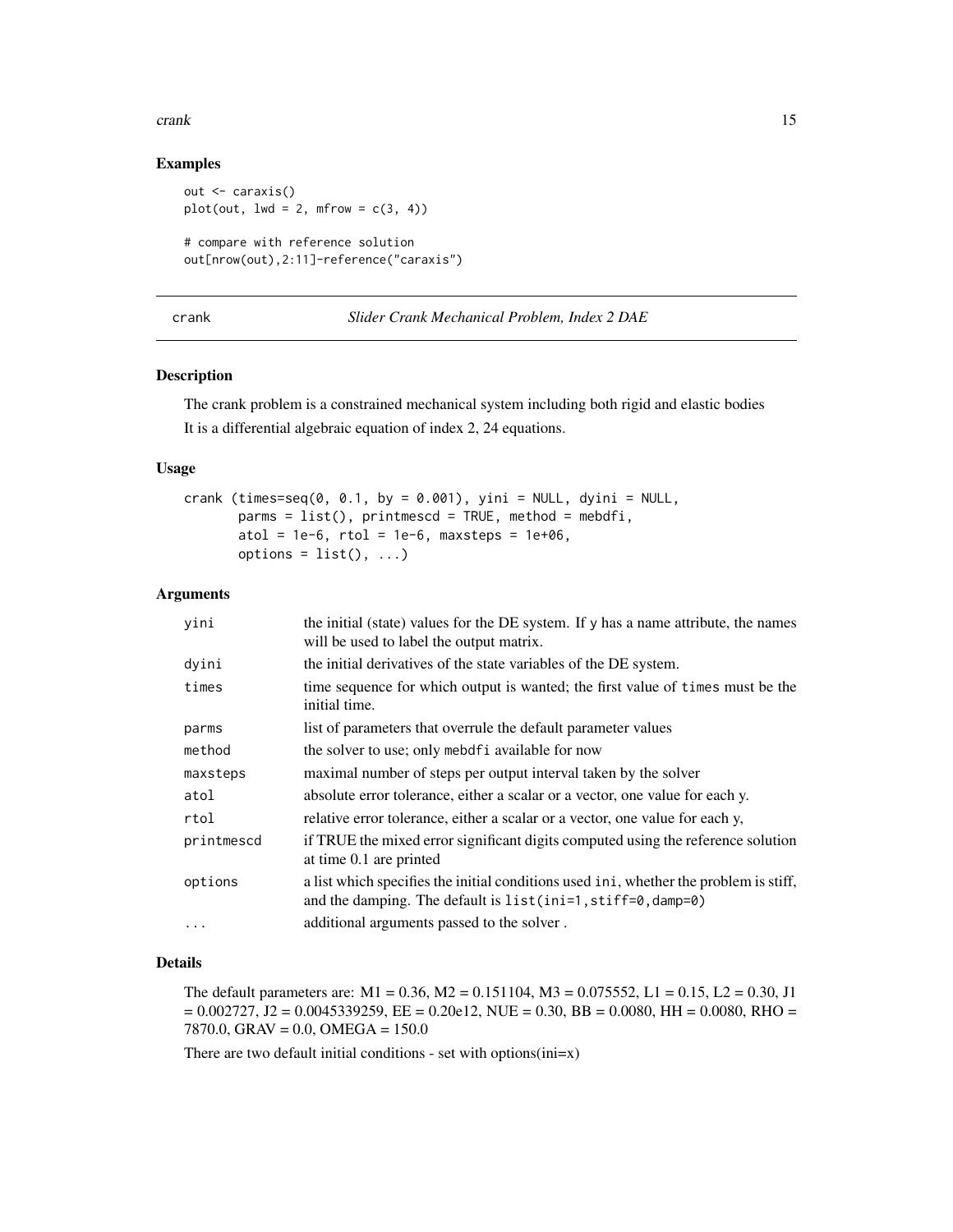# <span id="page-15-0"></span>Value

A matrix of class deSolve with up to as many rows as elements in times and as many columns as elements in yini, plus an additional column (the first) for the time value.

There will be one row for each element in times unless the solver returns with an unrecoverable error. If yini has a names attribute, it will be used to label the columns of the output value.

# Author(s)

Karline Soetaert <karline.soetaert@nioz.nl>

Francesca Mazzia <mazzia@dm.uniba.it>

# References

# <http://archimede.dm.uniba.it/~testset>

Simeon, B.: Modelling a flexible slider crank mechanism by a mixed system of DAEs and PDEs, Math. Modelling of Systems 2, 1-18 (1996);

# Examples

```
out \leq crank()
plot(out, lwd = 2, which = 1:9)# compare with reference solution (only the first seven components)
refsol <- reference("crank")
max(abs(out[nrow(out),2:8] - refsol[1:7])/refsol[1:7])
```
<span id="page-15-1"></span>

dae *General Solver for Differential Algebraic Equations*

#### Description

Solves a system of differential algebraic equations; a wrapper around the implemented DAE solvers

#### Usage

```
dae(y, times, parms, dy, res = NULL, func = NULL,
   method = c("mebdfi", "daspk", "radau", "gamd", "bimd"), ...)
```
#### Arguments

| the names will be used to label the output matrix.                                                       |
|----------------------------------------------------------------------------------------------------------|
| time sequence for which output is wanted; the first value of times must be the<br>times<br>initial time. |
| vector or list of parameters used in res<br>parms                                                        |
| dy<br>the initial derivatives of the state variables of the DAE system.                                  |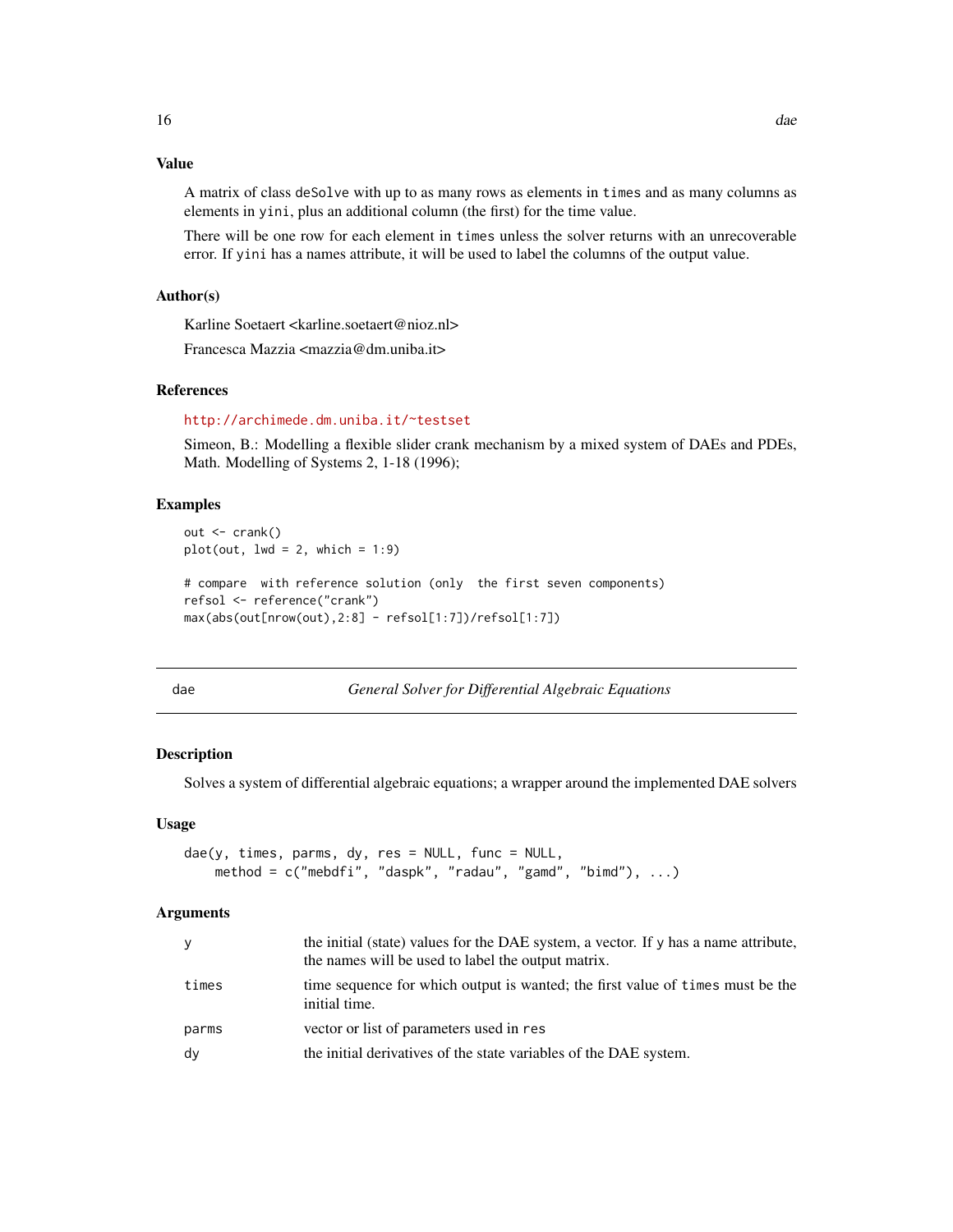| func   | to be used if the model is an ODE, or a DAE written in linearly implicit form<br>$(M y' = f(t, y))$ . func should be an R-function that computes the values of the<br>derivatives in the ODE system (the <i>model definition</i> ) at time t.                                                                                                                                                                       |
|--------|---------------------------------------------------------------------------------------------------------------------------------------------------------------------------------------------------------------------------------------------------------------------------------------------------------------------------------------------------------------------------------------------------------------------|
|        | func must be defined as: func $\leq$ -function(t,y,parms,).<br>t is the current time point in the integration, y is the current estimate of the vari-<br>ables in the ODE system. If the initial values y has a names attribute, the names<br>will be available inside func, unless ynames is FALSE. parms is a vector or list<br>of parameters. $\dots$ (optional) are any other arguments passed to the function. |
|        | The return value of func should be a list, whose first element is a vector con-<br>taining the derivatives of y with respect to time, and whose next elements are<br>global values that are required at each point in times. The derivatives should be<br>specified in the same order as the specification of the state variables y.                                                                                |
| res    | either an R-function that computes the residual function $F(t,y,y')$ of the DAE<br>system (the model defininition) at time t, or a character string giving the name<br>of a compiled function in a dynamically loaded shared library.                                                                                                                                                                               |
|        | If res is a user-supplied R-function, it must be defined as: res <-function( $t, y, dy,$ parms, ).                                                                                                                                                                                                                                                                                                                  |
|        | Here t is the current time point in the integration, y is the current estimate of the<br>variables in the DAE system, dy are the corresponding derivatives. If the initial<br>y or dy have a names attribute, the names will be available inside res, unless<br>ynames is FALSE. parms is a vector of parameters.                                                                                                   |
|        | The return value of res should be a list, whose first element is a vector con-<br>taining the residuals of the DAE system, i.e. delta = $F(t,y,y')$ , and whose next<br>elements contain output variables that are required at each point in times.                                                                                                                                                                 |
|        | If res is a string, then dllname must give the name of the shared library (without<br>extension) which must be loaded before dae() is called (see deSolve package<br>vignette "compiledCode" for more information).                                                                                                                                                                                                 |
| method | the solver to use, either a string ("mebdfi", "daspk"), "radau", "gamd" or a<br>function that performs integration.                                                                                                                                                                                                                                                                                                 |
| .      | additional arguments passed to the solvers.                                                                                                                                                                                                                                                                                                                                                                         |

# Details

This is simply a wrapper around the various dae solvers.

See package vignette for information about specifying the model in compiled code.

See the selected integrator for the additional options.

#### Value

A matrix of class deSolve with up to as many rows as elements in times and as many columns as elements in y plus the number of "global" values returned in the second element of the return from res, plus an additional column (the first) for the time value. There will be one row for each element in times unless the integrator returns with an unrecoverable error. If y has a names attribute, it will be used to label the columns of the output value.

# Author(s)

Karline Soetaert <karline.soetaert@nioz.nl>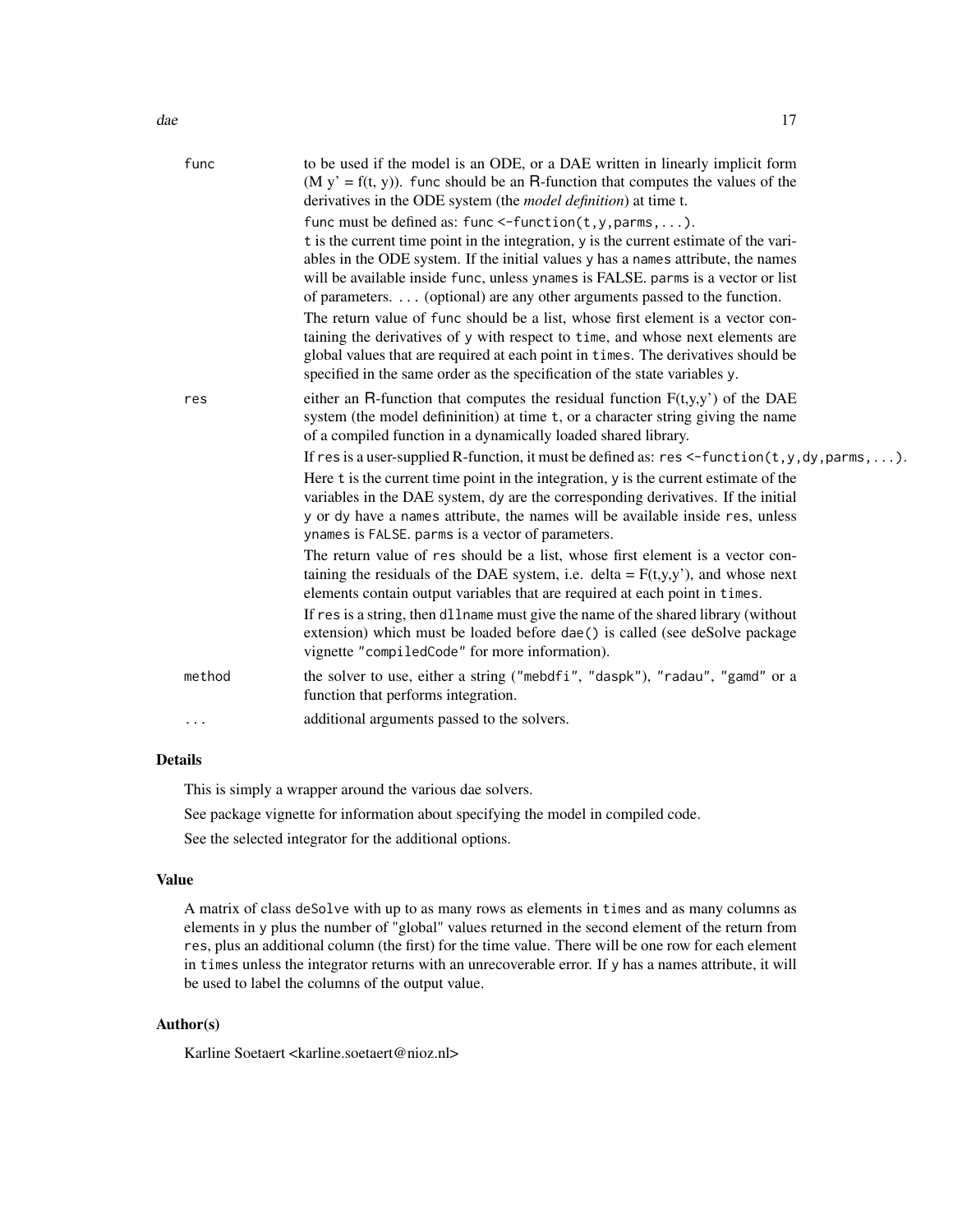<span id="page-17-0"></span>18 dopri5

# See Also

- [ode](#page-0-0) for a wrapper around the ode solvers,
- [ode.band](#page-0-0) for solving models with a banded Jacobian,
- [ode.1D](#page-0-0) for integrating 1-D models,
- ode. 2D for integrating 2-D models,
- ode. 3D for integrating 3-D models,
- [mebdfi](#page-39-1), [daspk](#page-0-0),[radau](#page-0-0),[gamd](#page-30-1),[bimd](#page-5-1), for the dae solvers

[diagnostics](#page-0-0) to print diagnostic messages.

# Examples

```
## =======================================================================
## Chemical problem
## =======================================================================
daefun <- function(t, y, dy, parms) {
  with (as.list(c(y, dy, parms)), {
   res1 \leq -dA + dAB + lambda * Ares2 <- dAB + dB
   alg \leq - B \star A - K \star AB
  list(c(res1, res2, alg), sumA = A + AB)})
}
parms <-c(lambda = 0.1, K = 1e-4)
yini <- with(as.list(parms),
     c(A = 1, AB = 1, B = K))dyini \leq -c (dA = 0, dAB = 0, dB = 0)
times <- 0:100
print(system.time(
out <-dae (y=yini, dy = dyini, times = times, res = daefun,
           parms = parms, method = "daspk")
))
plot(out, ylab = "conc.", xlab = "time". lwd = 2)mtext("IVP DAE", side = 3, outer = TRUE, line = -1)
```
dopri5 *Dormand-Prince or CashCarp Runge-Kutta of Order (4)5*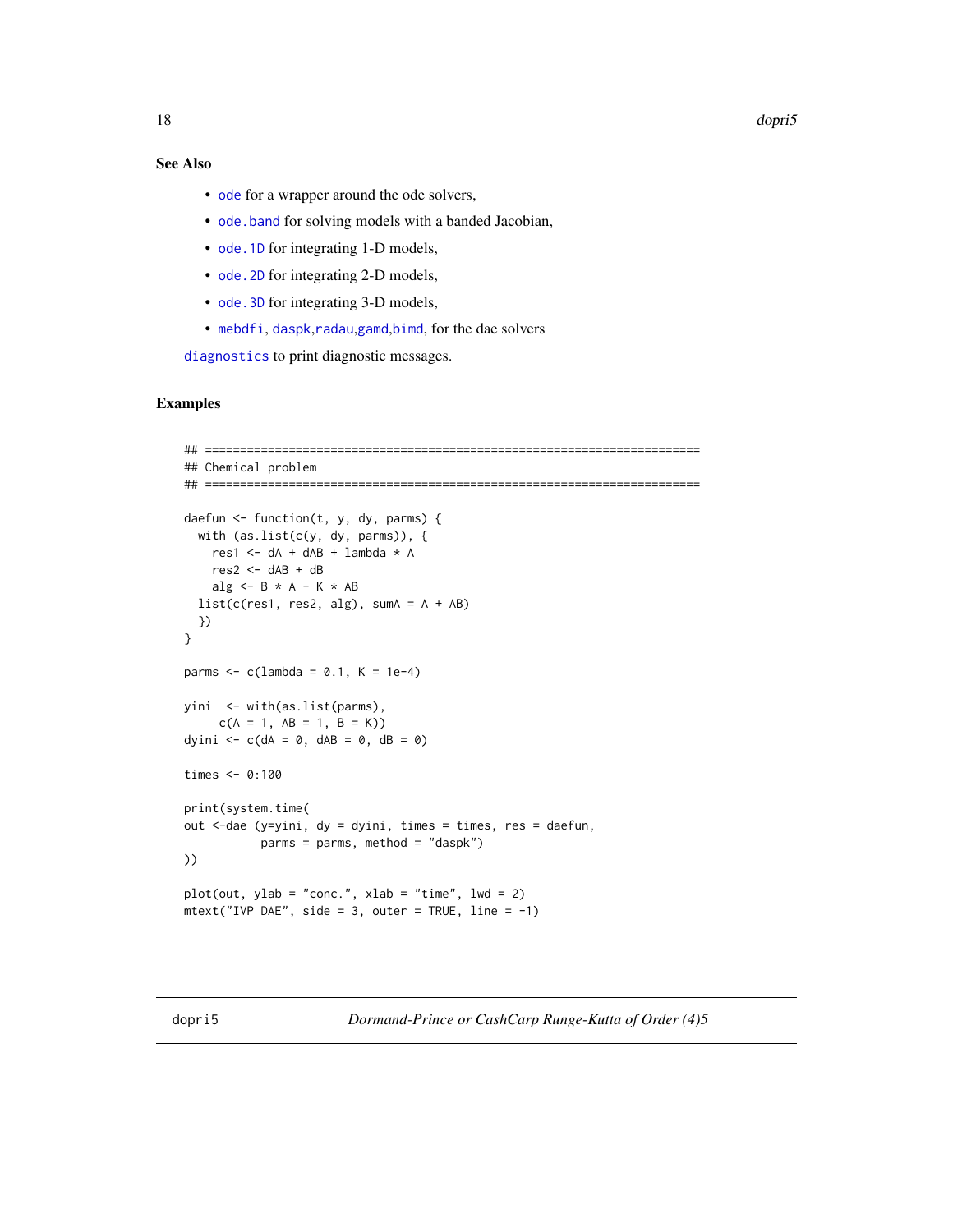dopri5 19

# Description

Solves the initial value problem for systems of ordinary differential equations (ODE) in the form:

$$
dy/dt = f(t, y)
$$

The R function dopri5 provides an interface to the Fortran ODE solver DOPRI5, written by E. Hairer and G. Wanner.

It implements the explicit Runge-Kutta method of order 4(5) due to Dormand & Prince with stepsize control and dense output

The R function cashkarp provides an interface to the Fortran ODE solver CASHCARP, written by J. Cash and F. Mazzia.

It implements the explicit Runge-Kutta method of order 4(5) due to Cash-Carp, with stepsize control and dense output

The system of ODE's is written as an R function or can be defined in compiled code that has been dynamically loaded.

#### Usage

```
dopri5 (y, times, func, parms, rtol = 1e-6, atol = 1e-6,
 verbose = FALSE, hmax = NULL, hini = hmax, ynames = TRUE,
 maxsteps = 10000, dllname = NULL, initfunc = dllname,
  initpar=parms, rpar = NULL, ipar = NULL, nout = 0,
 outnames = NULL, forcings = NULL, initforc = NULL, fcontrol = NULL, ...)
cashkarp (y, times, func, parms, rtol = 1e-6, atol = 1e-6,
```

```
verbose = FALSE, hmax = NULL, hini = hmax, ynames = TRUE,maxsteps = 10000, dllname = NULL, initfunc = dllname, initpar = parms,
rpar = NULL, ipar = NULL, nout = 0, outnames = NULL, forcings = NULL,
initforce = NULL, fcontrol = NULL, stiffness = 2, ...)
```
#### Arguments

| У     | the initial (state) values for the ODE system. If y has a name attribute, the names<br>will be used to label the output matrix.                                                                                                                                                                                                                                                                                                   |
|-------|-----------------------------------------------------------------------------------------------------------------------------------------------------------------------------------------------------------------------------------------------------------------------------------------------------------------------------------------------------------------------------------------------------------------------------------|
| times | time sequence for which output is wanted; the first value of times must be the<br>initial time; if only one step is to be taken; set times $= \text{NULL}$ .                                                                                                                                                                                                                                                                      |
| func  | either an R-function that computes the values of the derivatives in the ODE<br>system (the <i>model definition</i> ) at time t, or a character string giving the name of<br>a compiled function in a dynamically loaded shared library.                                                                                                                                                                                           |
|       | If func is an R-function, it must be defined as: func $\le$ -function $(t, y, \text{params}, \dots)$ .<br>t is the current time point in the integration, y is the current estimate of the vari-<br>ables in the ODE system. If the initial values y has a names attribute, the names<br>will be available inside func. parms is a vector or list of parameters;  (op-<br>tional) are any other arguments passed to the function. |
|       | The return value of func should be a list, whose first element is a vector con-<br>taining the derivatives of y with respect to time, and whose next elements are                                                                                                                                                                                                                                                                 |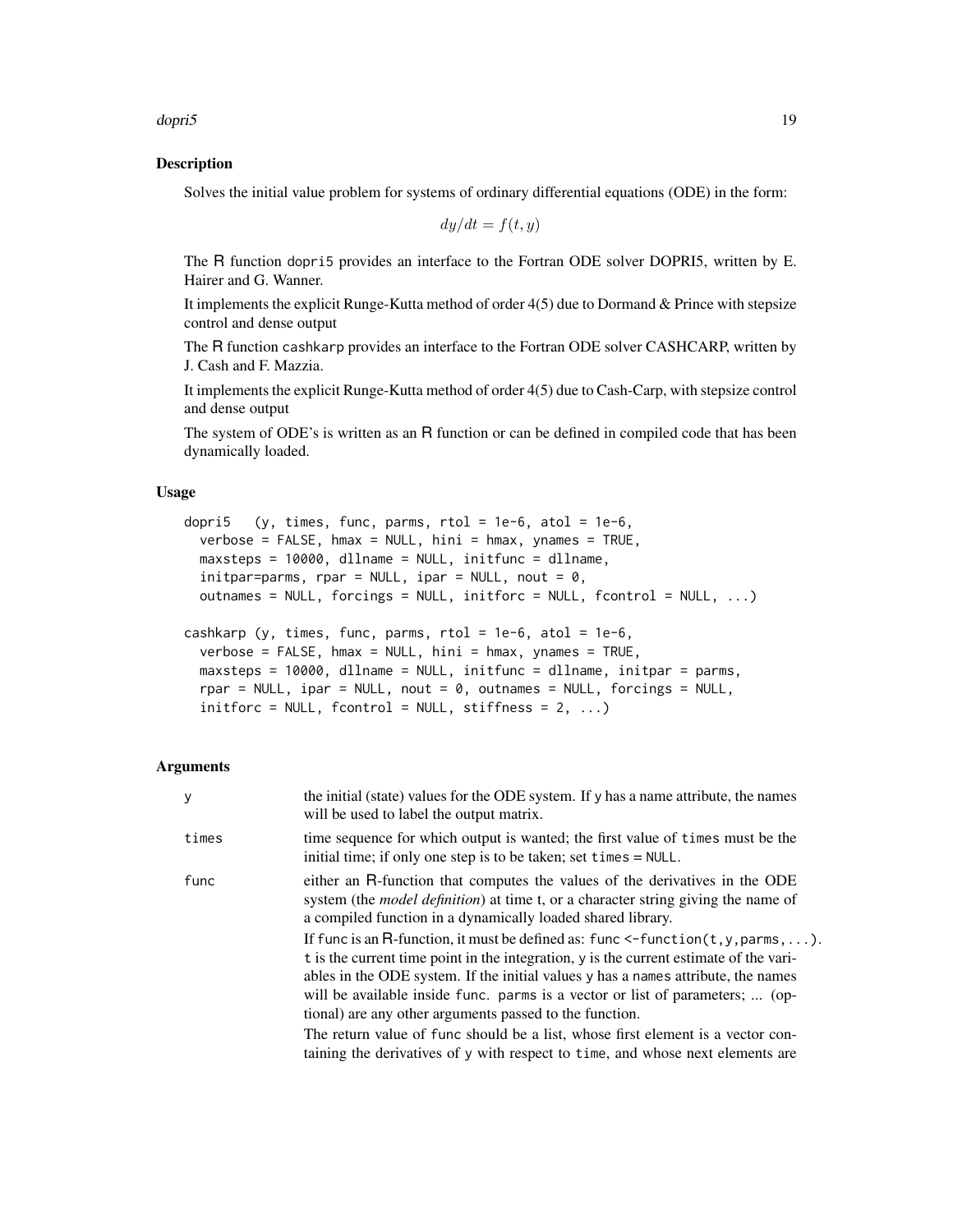<span id="page-19-0"></span>

|          | global values that are required at each point in times. The derivatives should be<br>specified in the same order as the state variables y.<br>If func is a string, then d11name must give the name of the shared library (with-<br>out extension) which must be loaded before 1sode() is called. See package<br>vignette "compiledCode" for more details.                                                         |
|----------|-------------------------------------------------------------------------------------------------------------------------------------------------------------------------------------------------------------------------------------------------------------------------------------------------------------------------------------------------------------------------------------------------------------------|
| parms    | vector or list of parameters used in func or jacfunc.                                                                                                                                                                                                                                                                                                                                                             |
| rtol     | relative error tolerance, either a scalar or an array as long as y. See details.                                                                                                                                                                                                                                                                                                                                  |
| atol     | absolute error tolerance, either a scalar or an array as long as y. See details.                                                                                                                                                                                                                                                                                                                                  |
| verbose  | if TRUE: full output to the screen, e.g. will print the diagnostiscs of the inte-<br>gration - if the method becomes stiff it will rpint a message.                                                                                                                                                                                                                                                               |
| hmax     | an optional maximum value of the integration stepsize. If not specified, hmax is<br>set to the largest difference in times.                                                                                                                                                                                                                                                                                       |
| hini     | initial step size to be attempted.                                                                                                                                                                                                                                                                                                                                                                                |
| ynames   | logical, if FALSE names of state variables are not passed to function func; this<br>may speed up the simulation especially for multi-D models.                                                                                                                                                                                                                                                                    |
| maxsteps | maximal number of steps taken by the solver, for the entire integration. This is<br>different from the settings of this argument in the solvers from package deSolve!                                                                                                                                                                                                                                             |
| dllname  | a string giving the name of the shared library (without extension) that con-<br>tains all the compiled function or subroutine definitions refered to in func and<br>jacfunc. See vignette "compiledCode" from package deSolve.                                                                                                                                                                                    |
| initfunc | if not NULL, the name of the initialisation function (which initialises values of pa-<br>rameters), as provided in 'dllname'. See vignette "compiledCode" from pack-<br>age deSolve.                                                                                                                                                                                                                              |
| initpar  | only when 'dllname' is specified and an initialisation function initfunc is in<br>the dll: the parameters passed to the initialiser, to initialise the common blocks<br>(FORTRAN) or global variables $(C, C++)$ .                                                                                                                                                                                                |
| rpar     | only when 'dllname' is specified: a vector with double precision values passed<br>to the dll-functions whose names are specified by func and jacfunc.                                                                                                                                                                                                                                                             |
| ipar     | only when 'dllname' is specified: a vector with integer values passed to the<br>dll-functions whose names are specified by func and jacfunc.                                                                                                                                                                                                                                                                      |
| nout     | only used if dllname is specified and the model is defined in compiled code: the<br>number of output variables calculated in the compiled function func, present in<br>the shared library. Note: it is not automatically checked whether this is indeed<br>the number of output variables calculed in the dll - you have to perform this<br>check in the code - See vignette "compiledCode" from package deSolve. |
| outnames | only used if 'dllname' is specified and nout $> 0$ : the names of output variables<br>calculated in the compiled function func, present in the shared library. These<br>names will be used to label the output matrix.                                                                                                                                                                                            |
| forcings | only used if 'dllname' is specified: a list with the forcing function data sets,<br>each present as a two-columned matrix, with (time, value); interpolation outside<br>the interval [min(times), max(times)] is done by taking the value at the closest<br>data extreme.                                                                                                                                         |
|          | See forcings or package vignette "compiledCode".                                                                                                                                                                                                                                                                                                                                                                  |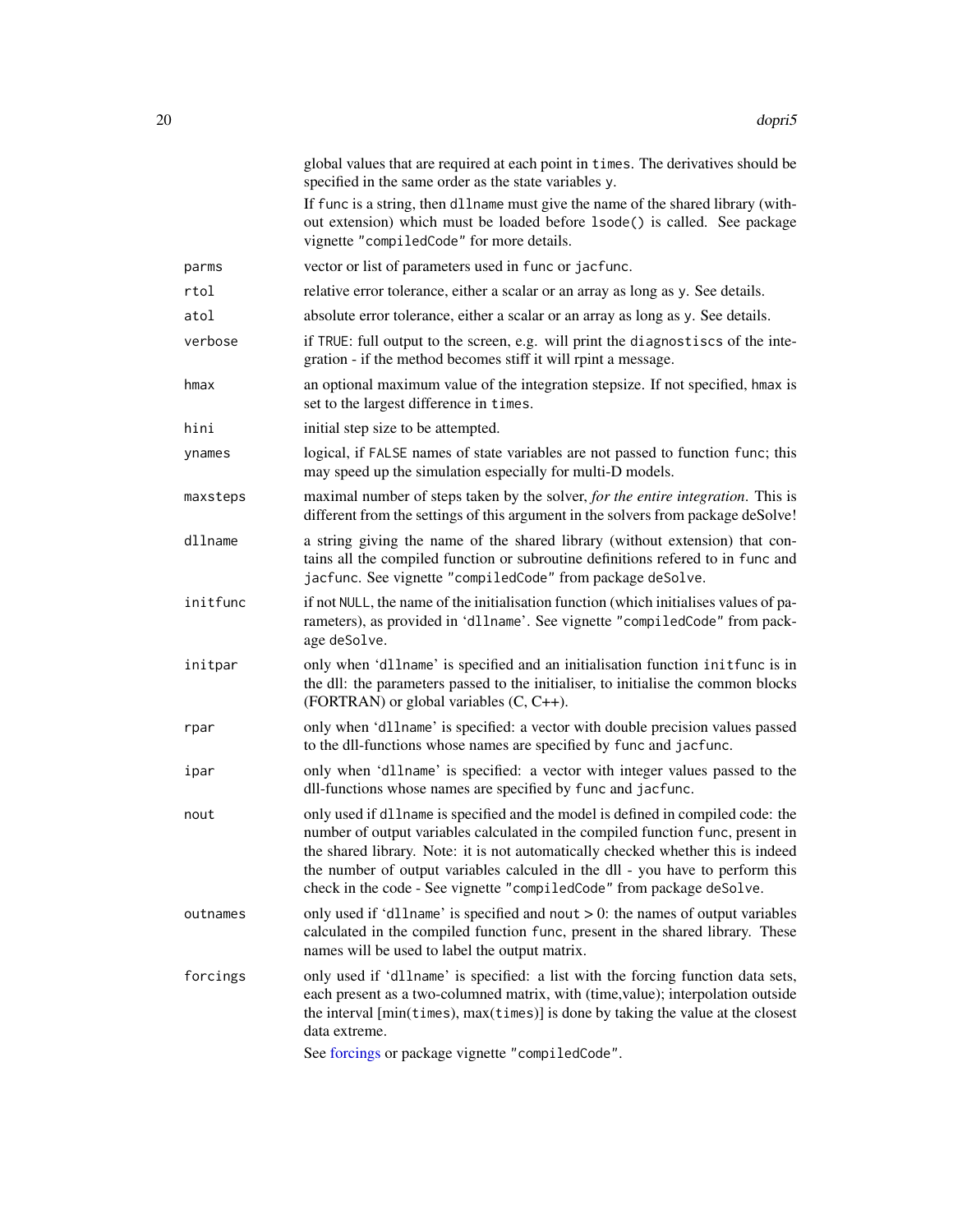### <span id="page-20-0"></span>dopri5 21

| initforc  | if not NULL, the name of the forcing function initialisation function, as provided<br>in 'dllname'. It MUST be present if forcings has been given a value. See<br>forcings or package vignette "compiledCode".                                                                                                                                                                                                                                                                                                                                                              |
|-----------|-----------------------------------------------------------------------------------------------------------------------------------------------------------------------------------------------------------------------------------------------------------------------------------------------------------------------------------------------------------------------------------------------------------------------------------------------------------------------------------------------------------------------------------------------------------------------------|
| fcontrol  | A list of control parameters for the forcing functions. See forcings or vignette<br>compiledCode.                                                                                                                                                                                                                                                                                                                                                                                                                                                                           |
| stiffness | How the stiffness of the solution should be estimated. Default = stiffness based<br>on eigenvalue approximation; when $=$ stiffness $=$ 0: no stiffness estimate;<br>when = stiffness = 1 or -1: all stiffness estimates calculated; when = stiffness<br>$= 2$ or $-2$ : stiffness based on eigenvalue approximation; when $=$ stiffness $= 3$<br>or $-3$ : stiffness based on error estimate; when = stiffness = 4 or $-4$ : stiffness<br>based on conditioning. Positive values of stiffness will cause the integration<br>to stop; negative values will continue anyway. |
| .         | additional arguments passed to func and jacfunc allowing this to be a generic<br>function.                                                                                                                                                                                                                                                                                                                                                                                                                                                                                  |

# **Details**

The work is done by the FORTRAN subroutine dop853, whose documentation should be consulted for details. The implementation is based on the Fortran 77 version fromOctober 11, 2009.

The input parameters rtol, and atol determine the **error control** performed by the solver, which roughly keeps the local error of  $y(i)$  below rtol $(i)*abs(y(i)) +atol(i)$ .

The [diagnostics](#page-0-0) of the integration can be printed to screen by calling diagnostics. If verbose = TRUE, the diagnostics will written to the screen at the end of the integration.

See vignette("deSolve") from the deSolve package for an explanation of each element in the vectors containing the diagnostic properties and how to directly access them.

Models may be defined in compiled C or FORTRAN code, as well as in an R-function. See package vignette "compiledCode" from package deSolve for details.

Information about linking forcing functions to compiled code is in [forcings](#page-0-0)(from package deSolve).

#### Value

A matrix of class deSolve with up to as many rows as elements in times and as many columns as elements in y plus the number of "global" values returned in the next elements of the return from func, plus and additional column for the time value. There will be a row for each element in times unless the FORTRAN routine 'lsoda' returns with an unrecoverable error. If y has a names attribute, it will be used to label the columns of the output value.

# Author(s)

Karline Soetaert <karline.soetaert@nioz.nl>

#### References

E. Hairer, S.P. Norsett AND G. Wanner, Solving Ordinary Differential Equations I. Nonstiff Problems. 2nd Edition. Springer Series In Computational Mathematics, SPRINGER-VERLAG (1993)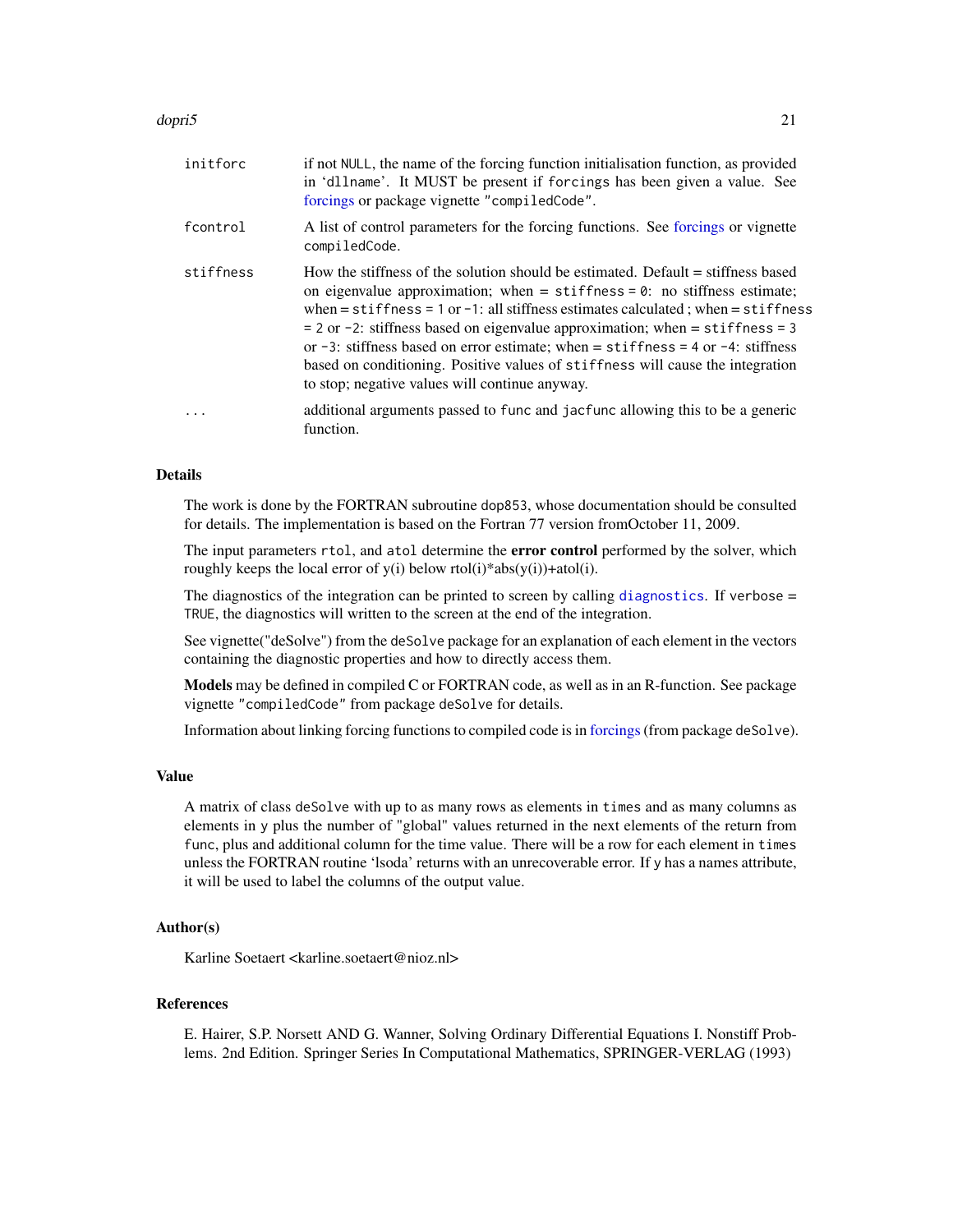# <span id="page-21-0"></span>See Also

- [ode](#page-0-0) for a general interface to most of the ODE solvers from package deSolve,
- ode. 1D for integrating 1-D models,
- ode. 2D for integrating 2-D models,
- ode. 3D for integrating 3-D models,
- [mebdfi](#page-39-1) for integrating DAE models,
- [bimd](#page-5-1) for blended implicit methods,
- [gamd](#page-30-1) for the generalised adams method

[diagnostics](#page-0-0) to print diagnostic messages.

# Examples

```
## =======================================================================
## Example :
## The Arenstorff orbit model
## =======================================================================
Arenstorff <- function(t, y, parms) {
  D1 <- ((y[1]+mu)^2+y[2]^2)(3/2)D2 <- ((y[1]-(1-mu))^2+y[2]^2)(3/2)dy1 < -y[3]dy2 < -y[4]dy3 <- y[1] + 2*y[4]-(1-mu)*(y[1]+mu)/D1 -mu*(y[1]-(1-mu))/D2
  dy4 <- y[2] - 2*y[3]-(1-mu)*y[2]/D1 - mu*y[2]/D2
  list(c(dy1,dy2,dy3,dy4))
}
#-----------------------------
# parameters, initial values and times
#-----------------------------
mu <- 0.012277471
yini <- c(x = 0.994, y = 0, dx = 0,dy = -2.00158510637908252240537862224)
times \leq seq(0, 18, 0.01)
#-----------------------------
# solve the model
#-----------------------------
#out <- dopri5 (times=times, y=yini, func = Arenstorff, parms=NULL )
out <- cashkarp (times = times, y = yini, func = Arenstorff, parms = NULL )
plot(out[,c("x", "y")], type = "l", lwd = 2, main = "Arenstorff")#-----------------------------
# First and last value should be the same
```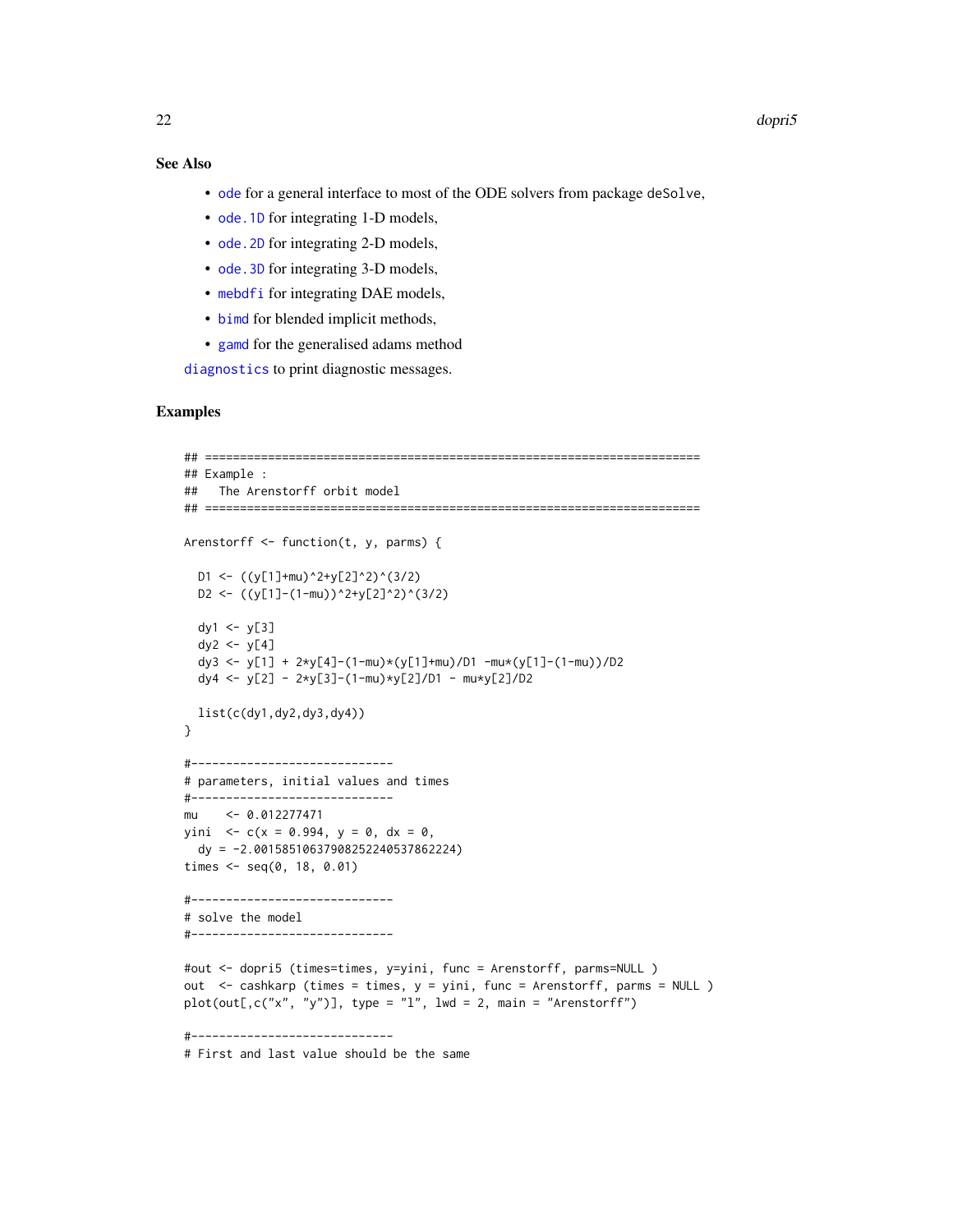#### <span id="page-22-0"></span>dopri853 23

```
#-----------------------------
times <- c(0, 17.0652165601579625588917206249)
Test \leq dopri5 (times = times, y = yini, func = Arenstorff, parms = NULL)
diagnostics(Test)
```
<span id="page-22-1"></span>dopri853 *Dormand-Prince Runge-Kutta of Order 8(5,3)*

# Description

Solves the initial value problem for systems of ordinary differential equations (ODE) in the form:

 $dy/dt = f(t, y)$ 

The R function dopri853 provides an interface to the Fortran ODE solver DOP853, written by Hairer and Wanner.

It implements the explicit Runge-Kutta method of order 8(5,3) due to Dormand & Prince with stepsize contral and dense output

The system of ODE's is written as an R function or can be defined in compiled code that has been dynamically loaded.

#### Usage

```
dopri853 (y, times, func, parms, rtol = 1e-6, atol = 1e-6,
 verbose = FALSE, hmax = NULL, hini = hmax, ynames = TRUE,
 maxsteps = 10000, dllname = NULL, initfunc = dllname,
 initpar = parms, rpar = NULL, ipar = NULL, nout = 0,
 outnames = NULL, forcings = NULL, initforc = NULL, fcontrol = NULL, ...)
```
# Arguments

| y     | the initial (state) values for the ODE system. If y has a name attribute, the names<br>will be used to label the output matrix.                                                                                                                                                                                                                                                                                   |
|-------|-------------------------------------------------------------------------------------------------------------------------------------------------------------------------------------------------------------------------------------------------------------------------------------------------------------------------------------------------------------------------------------------------------------------|
| times | time sequence for which output is wanted; the first value of times must be the<br>initial time; if only one step is to be taken; set times $=$ NULL.                                                                                                                                                                                                                                                              |
| func  | either an R-function that computes the values of the derivatives in the ODE<br>system (the <i>model definition</i> ) at time t, or a character string giving the name of<br>a compiled function in a dynamically loaded shared library.                                                                                                                                                                           |
|       | If func is an R-function, it must be defined as: func $\leq$ -function(t, y, parms, ).<br>t is the current time point in the integration, y is the current estimate of the vari-<br>ables in the ODE system. If the initial values y has a names attribute, the names<br>will be available inside func. parms is a vector or list of parameters;  (op-<br>tional) are any other arguments passed to the function. |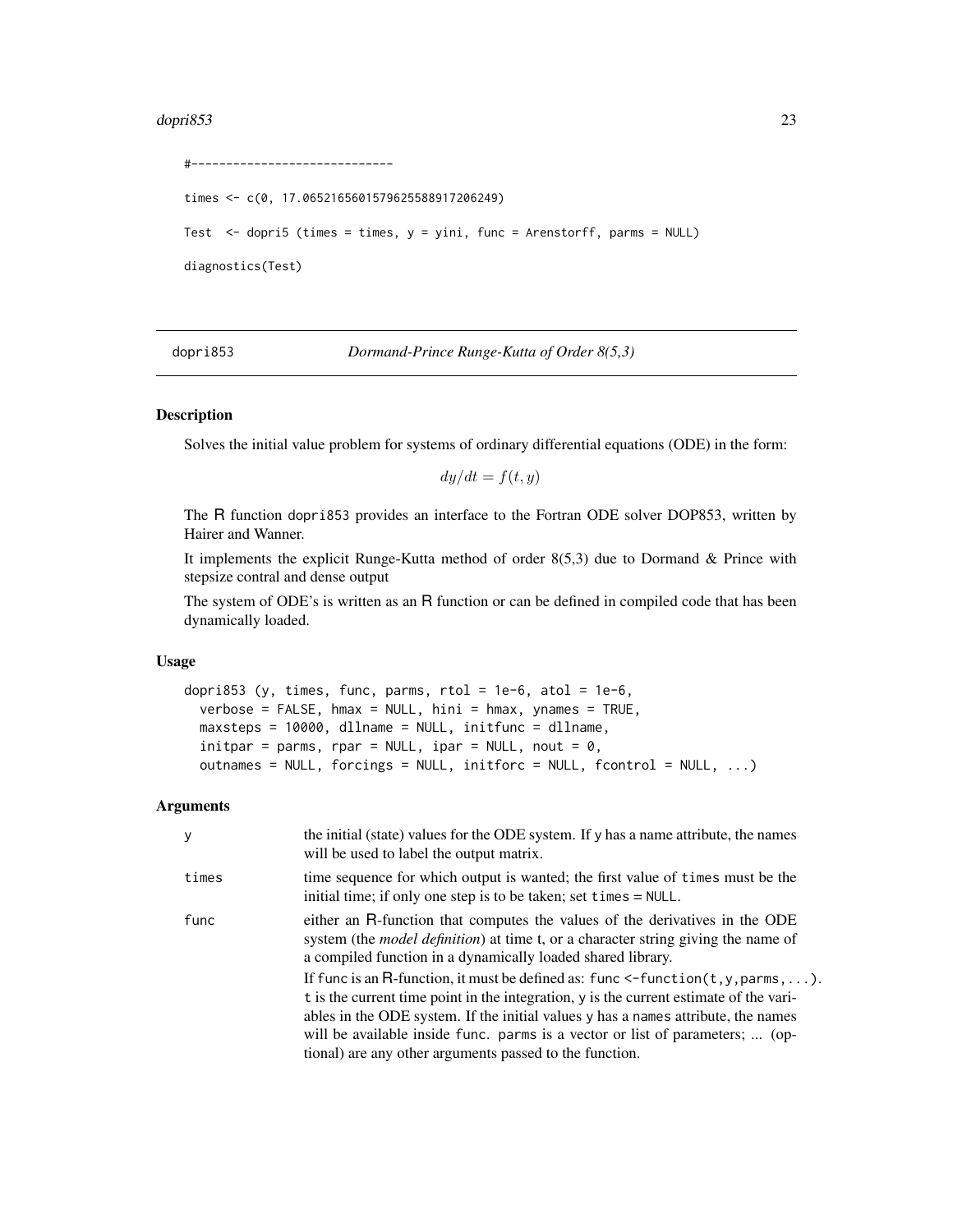<span id="page-23-0"></span>

|          | The return value of func should be a list, whose first element is a vector con-<br>taining the derivatives of y with respect to time, and whose next elements are<br>global values that are required at each point in times. The derivatives should be<br>specified in the same order as the state variables y.<br>If func is a string, then d11name must give the name of the shared library (with-              |
|----------|-------------------------------------------------------------------------------------------------------------------------------------------------------------------------------------------------------------------------------------------------------------------------------------------------------------------------------------------------------------------------------------------------------------------|
|          | out extension) which must be loaded before 1sode() is called. See package<br>vignette "compiledCode" for more details.                                                                                                                                                                                                                                                                                            |
| parms    | vector or list of parameters used in func or jacfunc.                                                                                                                                                                                                                                                                                                                                                             |
| rtol     | relative error tolerance, either a scalar or an array as long as y. See details.                                                                                                                                                                                                                                                                                                                                  |
| atol     | absolute error tolerance, either a scalar or an array as long as y. See details.                                                                                                                                                                                                                                                                                                                                  |
| verbose  | if TRUE: full output to the screen, e.g. will print the diagnostiscs of the inte-<br>gration - if the method becomes stiff it will rpint a message.                                                                                                                                                                                                                                                               |
| hmax     | an optional maximum value of the integration stepsize. If not specified, hmax is<br>set to the largest difference in times.                                                                                                                                                                                                                                                                                       |
| hini     | initial step size to be attempted.                                                                                                                                                                                                                                                                                                                                                                                |
| ynames   | logical, if FALSE names of state variables are not passed to function func; this<br>may speed up the simulation especially for multi-D models.                                                                                                                                                                                                                                                                    |
| maxsteps | maximal number of steps taken by the solver, for the entire integration. This is<br>different from the settings of this argument in the solvers from package deSolve!                                                                                                                                                                                                                                             |
| dllname  | a string giving the name of the shared library (without extension) that con-<br>tains all the compiled function or subroutine definitions refered to in func and<br>jacfunc. See vignette "compiledCode" from package deSolve.                                                                                                                                                                                    |
| initfunc | if not NULL, the name of the initialisation function (which initialises values of pa-<br>rameters), as provided in 'dllname'. See vignette "compiledCode" from pack-<br>age deSolve.                                                                                                                                                                                                                              |
| initpar  | only when 'dllname' is specified and an initialisation function initfunc is in<br>the dll: the parameters passed to the initialiser, to initialise the common blocks<br>(FORTRAN) or global variables $(C, C++)$ .                                                                                                                                                                                                |
| rpar     | only when 'dllname' is specified: a vector with double precision values passed<br>to the dll-functions whose names are specified by func and jacfunc.                                                                                                                                                                                                                                                             |
| ipar     | only when 'dllname' is specified: a vector with integer values passed to the<br>dll-functions whose names are specified by func and jacfunc.                                                                                                                                                                                                                                                                      |
| nout     | only used if dllname is specified and the model is defined in compiled code: the<br>number of output variables calculated in the compiled function func, present in<br>the shared library. Note: it is not automatically checked whether this is indeed<br>the number of output variables calculed in the dll - you have to perform this<br>check in the code - See vignette "compiledCode" from package deSolve. |
| outnames | only used if 'dllname' is specified and nout $> 0$ : the names of output variables<br>calculated in the compiled function func, present in the shared library. These<br>names will be used to label the output matrix.                                                                                                                                                                                            |
| forcings | only used if 'dllname' is specified: a list with the forcing function data sets,<br>each present as a two-columned matrix, with (time, value); interpolation outside<br>the interval [min(times), max(times)] is done by taking the value at the closest<br>data extreme.<br>See forcings or package vignette "compiledCode".                                                                                     |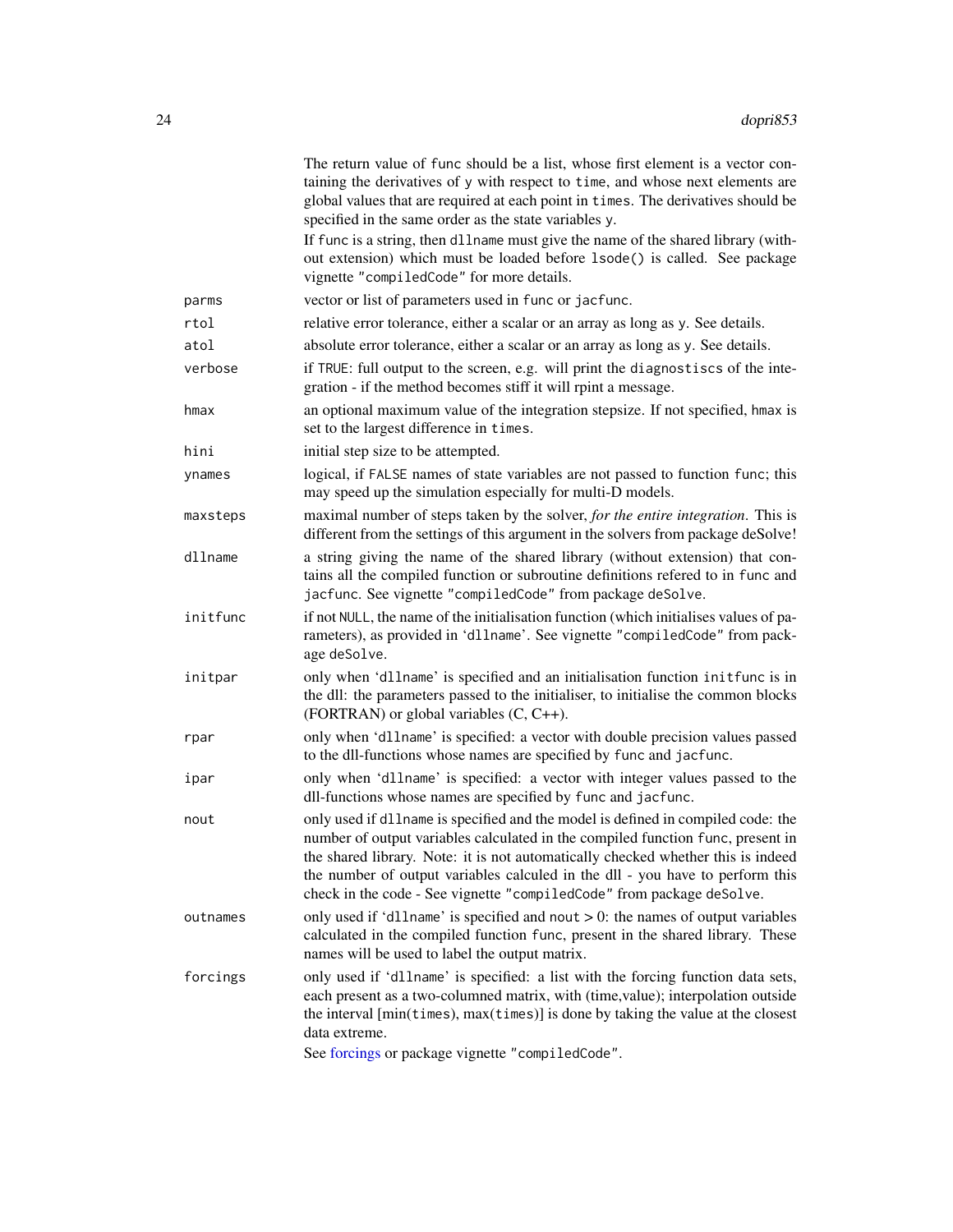# <span id="page-24-0"></span>dopri853 25

| initforc | if not NULL, the name of the forcing function initialisation function, as provided<br>in 'dllname'. It MUST be present if forcings has been given a value. See<br>forcings or package vignette "compiledCode". |
|----------|----------------------------------------------------------------------------------------------------------------------------------------------------------------------------------------------------------------|
| fcontrol | A list of control parameters for the forcing functions. See forcings or vignette<br>compiledCode.                                                                                                              |
| $\cdot$  | additional arguments passed to func and jacfunc allowing this to be a generic<br>function.                                                                                                                     |

# Details

The work is done by the FORTRAN subroutine dop853, whose documentation should be consulted for details. The implementation is based on the Fortran 77 version fromOctober 11, 2009.

The input parameters rtol, and atol determine the **error control** performed by the solver, which roughly keeps the local error of  $y(i)$  below rtol(i)\*abs( $y(i)$ )+atol(i).

The [diagnostics](#page-0-0) of the integration can be printed to screen by calling diagnostics. If verbose = TRUE, the diagnostics will written to the screen at the end of the integration.

See vignette("deSolve") from the deSolve package for an explanation of each element in the vectors containing the diagnostic properties and how to directly access them.

Models may be defined in compiled C or FORTRAN code, as well as in an R-function. See package vignette "compiledCode" from package deSolve for details.

Information about linking forcing functions to compiled code is in [forcings](#page-0-0)(from package deSolve).

#### Value

A matrix of class deSolve with up to as many rows as elements in times and as many columns as elements in y plus the number of "global" values returned in the next elements of the return from func, plus and additional column for the time value. There will be a row for each element in times unless the FORTRAN routine 'lsoda' returns with an unrecoverable error. If y has a names attribute, it will be used to label the columns of the output value.

#### Author(s)

Karline Soetaert <karline.soetaert@nioz.nl>

# References

E. Hairer, S.P. Norsett AND G. Wanner, Solving Ordinary Differential Equations I. Nonstiff Problems. 2nd Edition. Springer Series In Computational Mathematics, SPRINGER-VERLAG (1993)

# See Also

- [ode](#page-0-0) for a general interface to most of the ODE solvers from package deSolve,
- ode. 1D for integrating 1-D models,
- ode. 2D for integrating 2-D models,
- ode. 3D for integrating 3-D models,
- [mebdfi](#page-39-1) for integrating DAE models,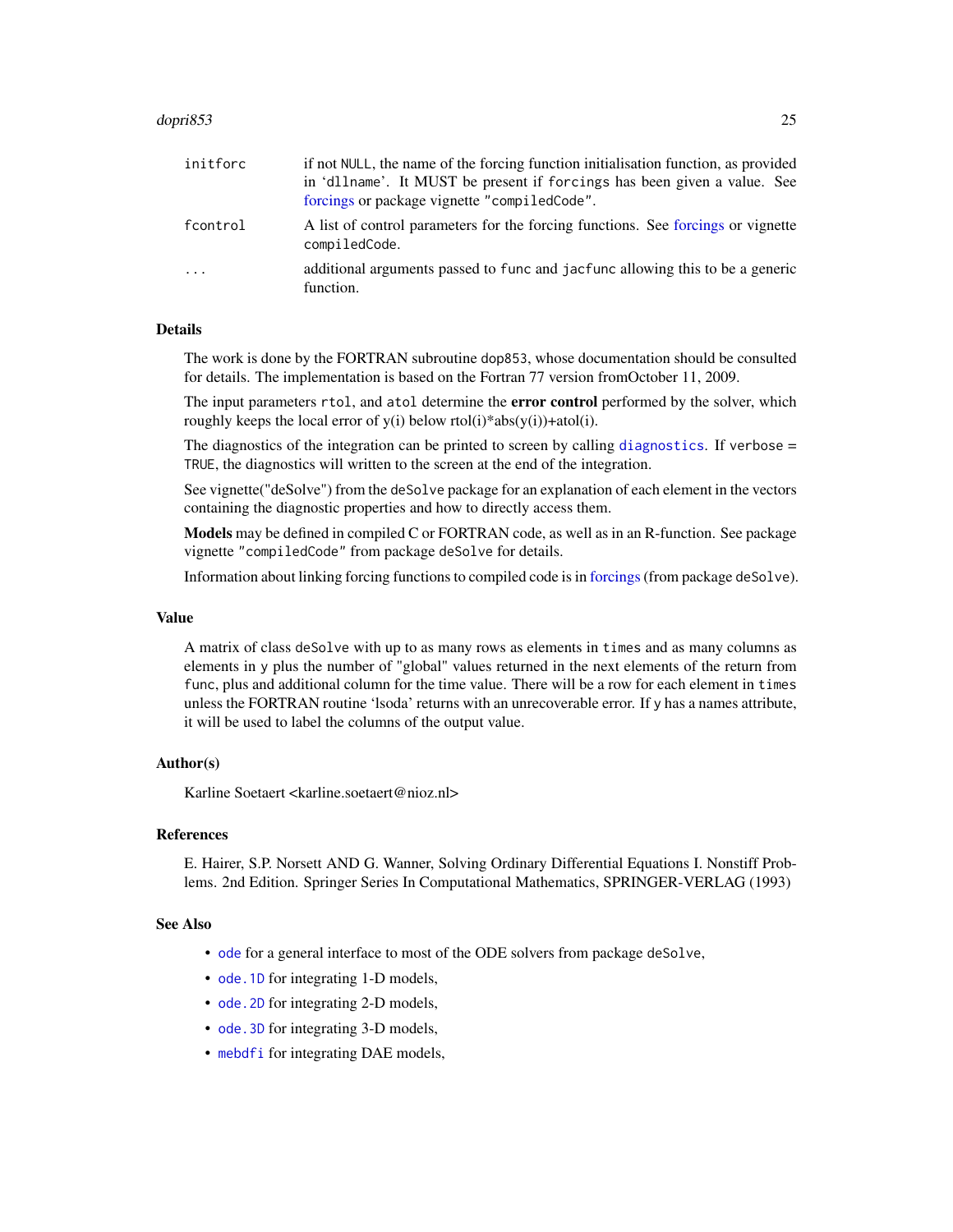<span id="page-25-0"></span>• [gamd](#page-30-1) for the generalised adams method

[diagnostics](#page-0-0) to print diagnostic messages.

# Examples

```
## =======================================================================
## Example :
## The Arenstorff orbit model
## =======================================================================
Arenstorff <- function(t, y, parms) {
  D1 <- ((y[1]+mu)^2+y[2]^2)(3/2)D2 <- ((y[1]-(1-mu))^2+y[2]^2)(3/2)dy1 <- y[3]
  dy2 <- y[4]
  dy3 <- y[1] + 2*y[4]-(1-mu)*(y[1]+mu)/D1 -mu*(y[1]-(1-mu))/D2
  dy4 <- y[2] - 2*y[3]-(1-mu)*y[2]/D1 - mu*y[2]/D2
  list(c(dy1, dy2, dy3, dy4))
}
#-----------------------------
# parameters, initial values and times
#-----------------------------
mu <- 0.012277471
yini \langle c(x = 0.994, y = 0, dx = 0, dy = -2.00158510637908252240537862224)
times <- seq(0, 18, 0.01)
#-----------------------------
# solve the model
#-----------------------------
out <- dopri853 (times = times, y = yini, func = Arenstorff, parms = NULL,
  rtol = 1e-17, atol = 1e-17plot(out[,c("x", "y")], type = "1", lwd = 2, main = "Arenstorff")#-----------------------------
# First and last value should be the same
#-----------------------------
times <- c(0, 17.0652165601579625588917206249)
Test <- dopri853 (times = times, y = yini, func = Arenstorff, parms = NULL)
diagnostics(Test)
```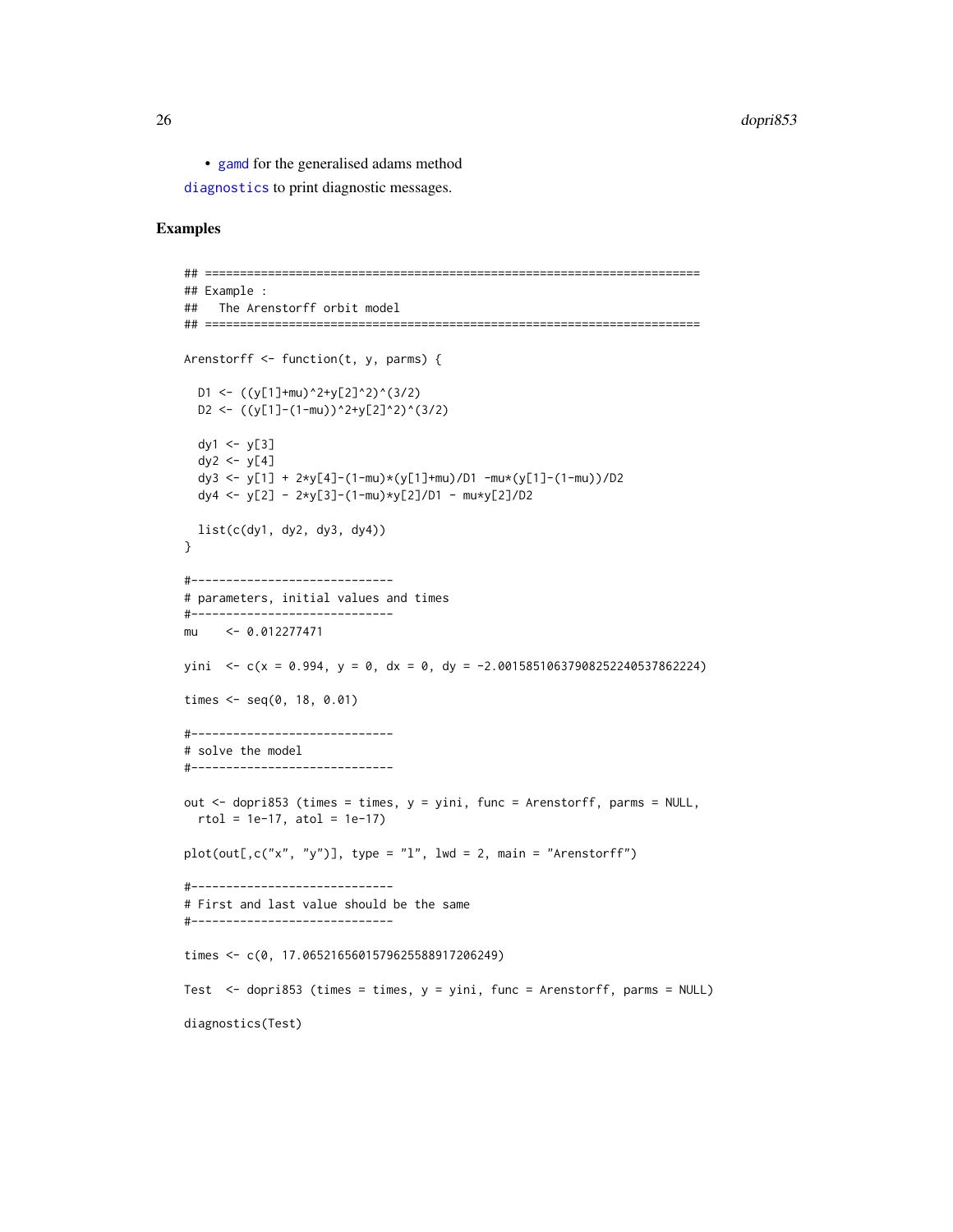#### <span id="page-26-0"></span>Description

It is an ODE, 4 equations

# Usage

```
E5 (times = c(0, 10^(seq(-5, 13, by = 0.1))), yini = NULL,
   params = list(), printmescd = TRUE,
    atol = 1.11e-24, rtol = 1e-6, maxsteps = 1e5, ...)
```
# Arguments

| yini       | the initial (state) values for the DE system. If y has a name attribute, the names<br>will be used to label the output matrix. |
|------------|--------------------------------------------------------------------------------------------------------------------------------|
| times      | time sequence for which output is wanted; the first value of times must be the<br>initial time.                                |
| parms      | list of parameters that overrule the default parameter values                                                                  |
| atol       | absolute error tolerance, either a scalar or a vector, one value for each y.                                                   |
| rtol       | relative error tolerance, either a scalar or a vector, one value for each y,                                                   |
| printmescd | if TRUE the mixed error significant digits computed using the reference solution<br>at time 1e13 are printed                   |
| maxsteps   | maximal number of steps per output interval taken by the solver                                                                |
| $\cdot$    | additional arguments passed to the solver.                                                                                     |

# Details

The default parameters are:  $A = 7.89e-10$ ,  $B = 1.1e7$ ,  $C = 1.13e3$ ,  $M = 1e6$ 

# Value

A matrix of class deSolve with up to as many rows as elements in times and as many columns as elements in yini, plus an additional column (the first) for the time value.

There will be one row for each element in times unless the solver returns with an unrecoverable error. If yini has a names attribute, it will be used to label the columns of the output value.

# Note

This model is implemented in R

# Author(s)

Karline Soetaert <karline.soetaert@nioz.nl> Francesca Mazzia <mazzia@dm.uniba.it>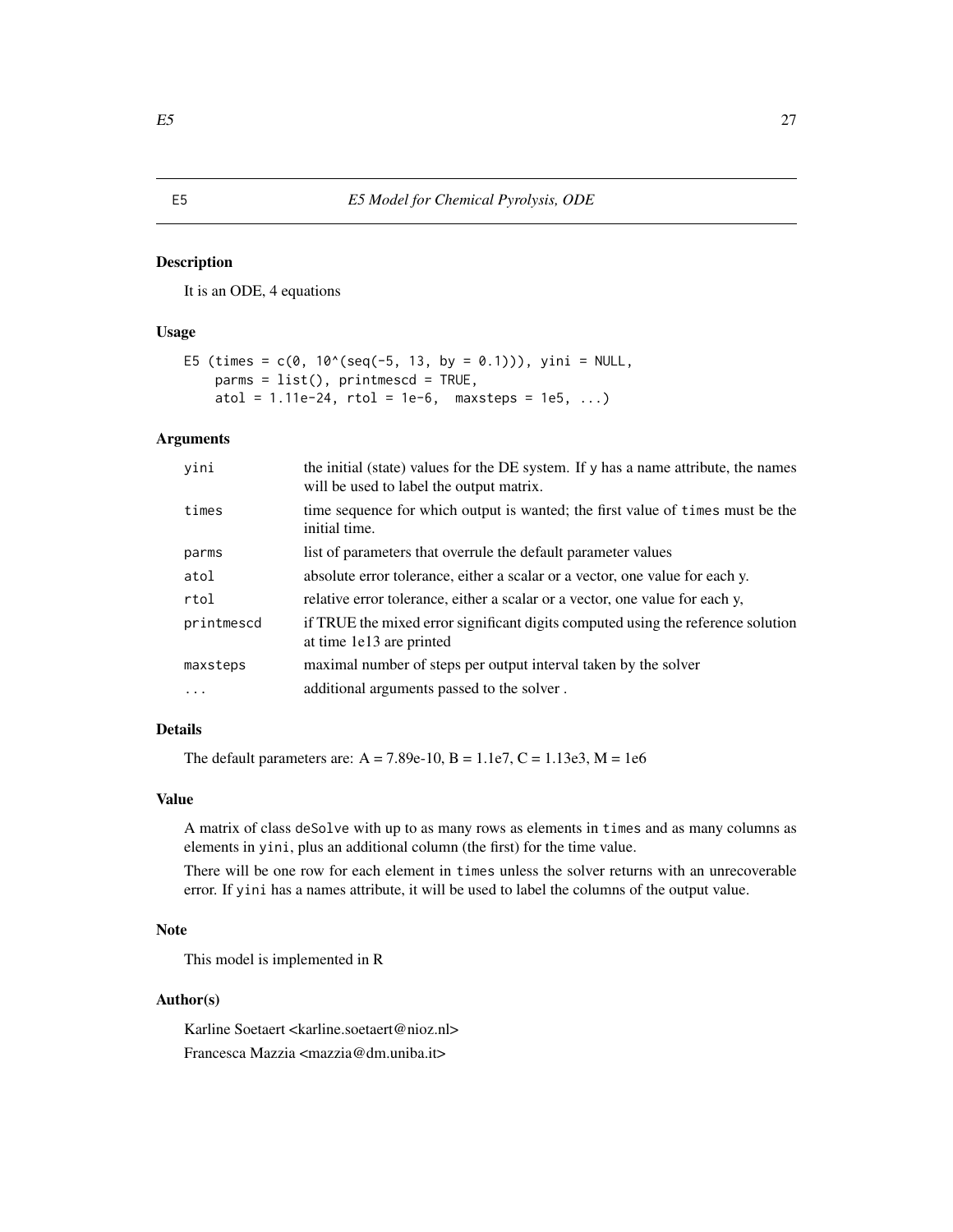# References

<http://archimede.dm.uniba.it/~testset>

#### Examples

```
out <-E5()plot(out, lwd = 2, log = "xy")# compare with reference solution
out[nrow(out),-1] - reference("E5")
```
emep *Emep MSC-W Ozone Chemistry Problem, ODE*

# Description

The problem is a stiff system of 66 ordinary differential equations. The 'Mathematics and the Environment' project group at CWI contributed this problem to the test set. The software part of the problem is in the file emep.f available at [MM08].

#### Usage

```
emep (times = seq(14400, 417600, by = 400), yini = NULL,
     params = list(), printmescd = TRUE, method = bimd,
     atol = 0.1, rtol = 1e-5, maxsteps = 1e5, ...)
```
# Arguments

| yini       | the initial (state) values for the DE system. If y has a name attribute, the names<br>will be used to label the output matrix. |
|------------|--------------------------------------------------------------------------------------------------------------------------------|
| times      | time sequence for which output is wanted; the first value of times must be the<br>initial time.                                |
| parms      | list of parameters that overrule the default parameter values                                                                  |
| rtol       | relative error tolerance, either a scalar or a vector, one value for each y,                                                   |
| atol       | absolute error tolerance, either a scalar or a vector, one value for each y.                                                   |
| method     | the solver to use                                                                                                              |
| printmescd | if TRUE the mixed error significant digits computed using the reference solution<br>at time 417600 are printed                 |
| maxsteps   | maximal number of steps per output interval taken by the solver                                                                |
| .          | additional arguments passed to the solver.                                                                                     |
|            |                                                                                                                                |

#### Details

The default parameters are:

 $c = 1.6e-8$ ,  $cs = 2e-12$ ,  $cp = 1e-8$ ,  $r = 25e-3$ ,  $rp = 50$ ,  $lh = 4.45$ ,  $ls1 = 2e-3$ ,  $ls2 = 5e-4$ ,  $ls3 = 5e-4$ 5e-4, rg1 = 36.3 , rg2 = 17.3 , rg3 = 17.3 , ri = 50 , rc = 600, gamma = 40.67286402e-9 , delta = 17.7493332

<span id="page-27-0"></span>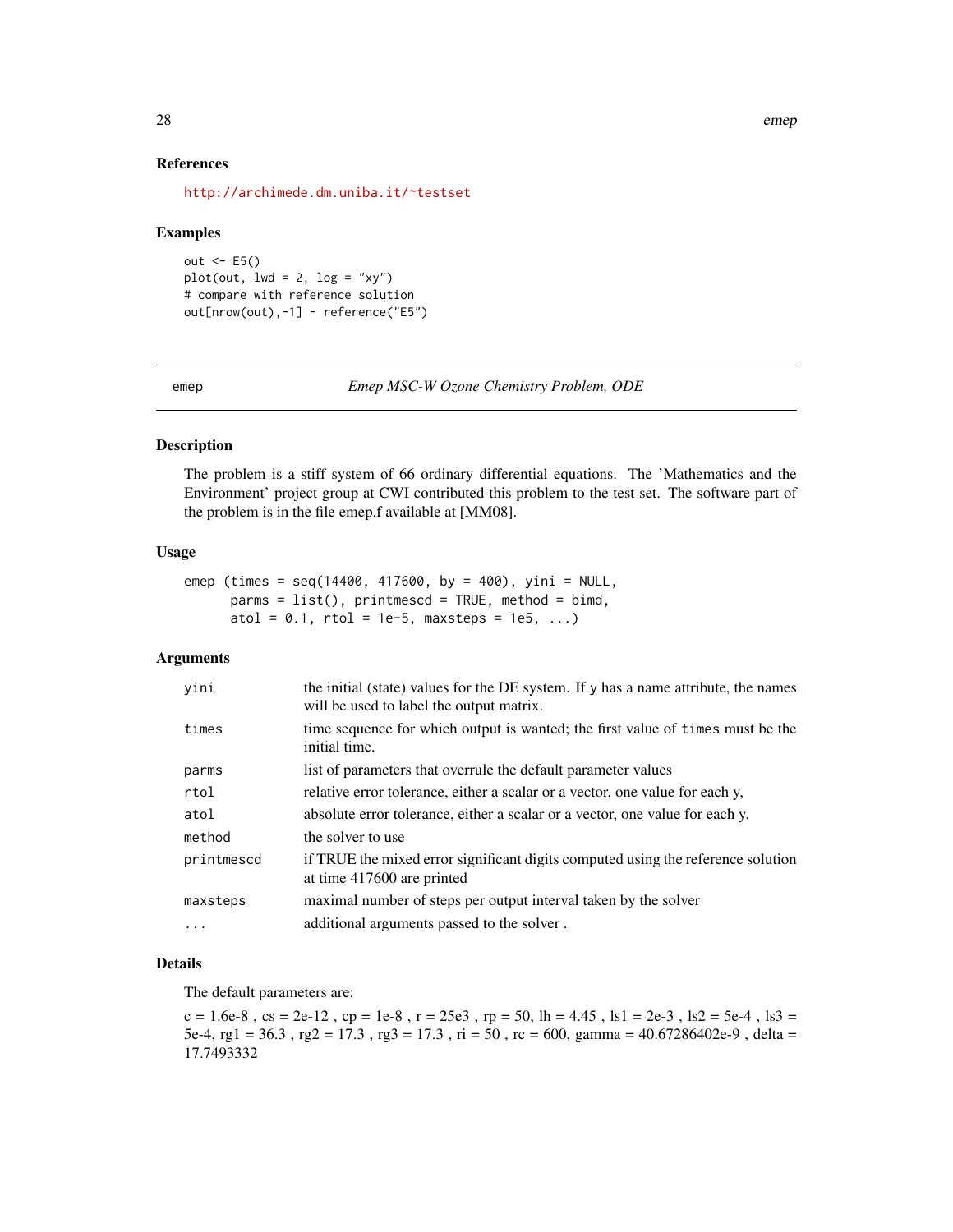#### emep 29

#### Value

A matrix of class deSolve with up to as many rows as elements in times and as many columns as elements in yini, plus an additional column (the first) for the time value.

There will be one row for each element in times unless the solver returns with an unrecoverable error. If yini has a names attribute, it will be used to label the columns of the output value.

# Author(s)

Karline Soetaert <karline.soetaert@nioz.nl>

Francesca Mazzia <mazzia@dm.uniba.it>

# References

<http://archimede.dm.uniba.it/~testset>

[MM08] F. Mazzia and C. Magherini. Test Set for Initial Value Problem Solvers, release 2.4. Department of Mathematics, University of Bari and INdAM, Research Unit of Bari, February 2008.

[SASJ93] D. Simpson, Y. Andersson-Skold, and M.E. Jenkin. Updating the chemical scheme for the EMEP MSC-W model: Current status. Report EMEP MSC-W Note 2/93, The Norwegian Meteorological Institute, Oslo, 1993.

[Sim93] D. Simpson. Photochemical model calculations over Europe for two extended summer periods: 1985 and 1989. model results and comparisons with observations. Atmospheric Environment, 27A:921-943, 1993.

[VS94] J.G. Verwer and D. Simpson. Explicit methods for stiff ODEs from atmospheric chemistry. Report NM-R9409, CWI, Amsterdam, 1994.

# Examples

```
out < - emep()
plot(out, lwd = 2, col = "darkblue",
 which = c("NO", "NO2", "SO2", "CH4", "O3", "N2O5"))
plot(out, col = "darkblue", lw = 2, which = 1:16)mtext{text(side = 3, line = -1.5, "emep", cex = 1.25, outer = TRUE)}# compare with reference solution (component 36 and 38 not included)
refsol <- reference("emep")
inderr <- c(1:35,37,39:66)
max(abs(out[nrow(out),inderr+1] - refsol[inderr])/refsol[inderr])
```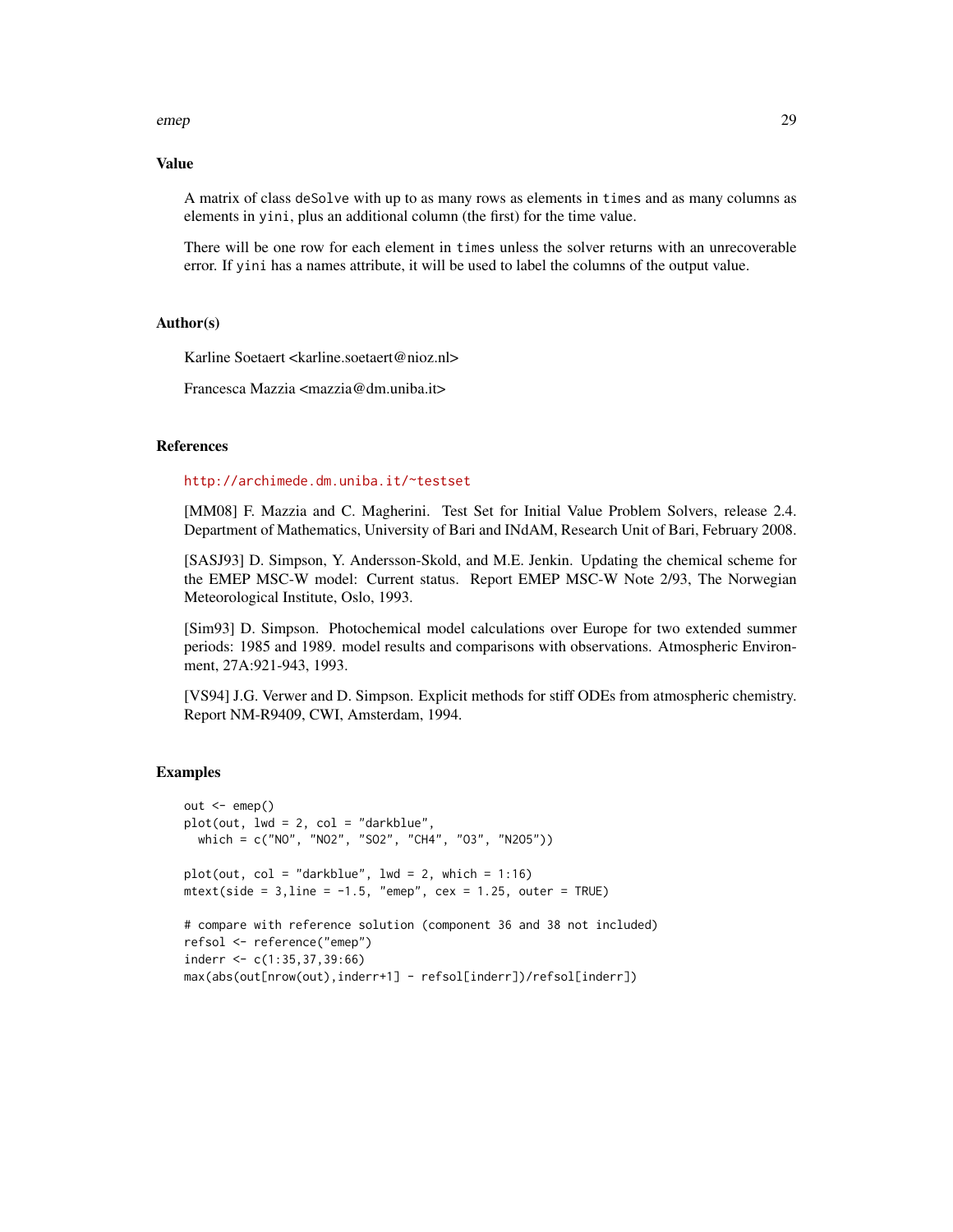<span id="page-29-0"></span>

# Description

The fekete problem computes the elliptic Fekete points.

# Usage

```
fekete (times = seq(0, 1e3, by = 10), yini = NULL, dyini = NULL,
       params=list(), printmescd = TRUE, method = mebdfi,
       atol = 1e-6, rtol = 1e-6, maxsteps = 1e+05, ...)
```
# Arguments

| yini       | the initial (state) values for the DE system. If y has a name attribute, the names<br>will be used to label the output matrix. |
|------------|--------------------------------------------------------------------------------------------------------------------------------|
| dyini      | the initial derivatives of the state variables of the DE system.                                                               |
| times      | time sequence for which output is wanted; the first value of times must be the<br>initial time.                                |
| parms      | list of parameters that overrule the default parameter values                                                                  |
| method     | the solver to use                                                                                                              |
| rtol       | relative error tolerance, either a scalar or a vector, one value for each y,                                                   |
| atol       | absolute error tolerance, either a scalar or a vector, one value for each y.                                                   |
| printmescd | if TRUE the mixed error significant digits computed using the reference solution<br>at time 0.1 are printed                    |
| maxsteps   | maximal number of steps per output interval taken by the solver                                                                |
| $\cdots$   | additional arguments passed to the solver.                                                                                     |

# Details

There are no parameters

# Value

A matrix of class deSolve with up to as many rows as elements in times and as many columns as elements in yini, plus an additional column (the first) for the time value.

There will be one row for each element in times unless the solver returns with an unrecoverable error. If yini has a names attribute, it will be used to label the columns of the output value.

# Author(s)

Karline Soetaert <karline.soetaert@nioz.nl> Francesca Mazzia <mazzia@dm.uniba.it>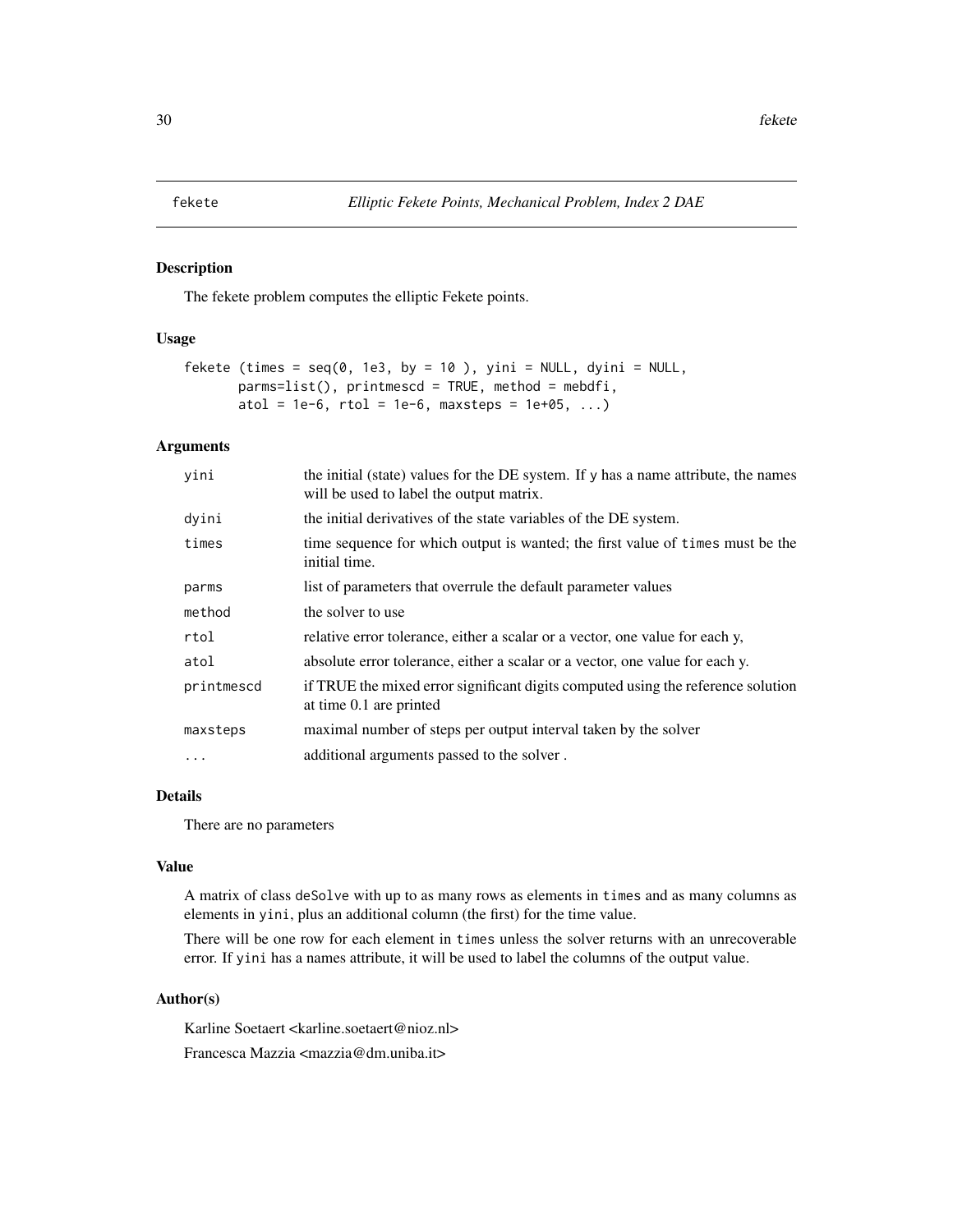#### <span id="page-30-0"></span>gamd 31

# References

<http://archimede.dm.uniba.it/~testset>

#### Examples

out <- fekete()  $plot(out, lwd = 2, which = 1:20)$ 

```
# reference run compared with output at end of interval for first 7 components
out1 <- fekete(times = c(0, 1000))
max(abs(out1[nrow(out1),-1] - reference("fekete")))
```
# <span id="page-30-1"></span>gamd *Generalised Adams IVP Method for DAE*

# Description

Solves the initial value problem for stiff or nonstiff systems of either:

• a system of ordinary differential equations (ODE) of the form

$$
y' = f(t, y, \ldots)
$$

or

• a system of linearly implicit DAES in the form

$$
My' = f(t, y)
$$

The R function gamd provides an interface to the Fortran DAE solver gamd, written by Felice Iavernaro and Francesca Mazzia.

It implements the generalized adams methods of order 3-5-7-9 with step size control and continuous output.

The system of DAE's is written as an R function or can be defined in compiled code that has been dynamically loaded.

# Usage

```
gamd(y, times, func, parms, nind = c(length(y), 0, 0),
 rtol = 1e-6, atol = 1e-6, jacfunc = NULL, jactype = "fullint",
 mass = NULL, massup = NULL, massdown = NULL, verbose = FALSE,
 hmax = NULL, hini = 0, ynames = TRUE, minord = NULL,
 maxord = NULL, bandup = NULL, bandown = NULL,
 maxsteps = 1e4, maxnewtit = c(12, 18, 26, 36),
 dllname = NULL, initfunc = dllname, initpar = parms,
  rpar = NULL, ipar = NULL, nout=0, outnames = NULL, forcings = NULL,
  initforce = NULL, fcontrol = NULL, ...)
```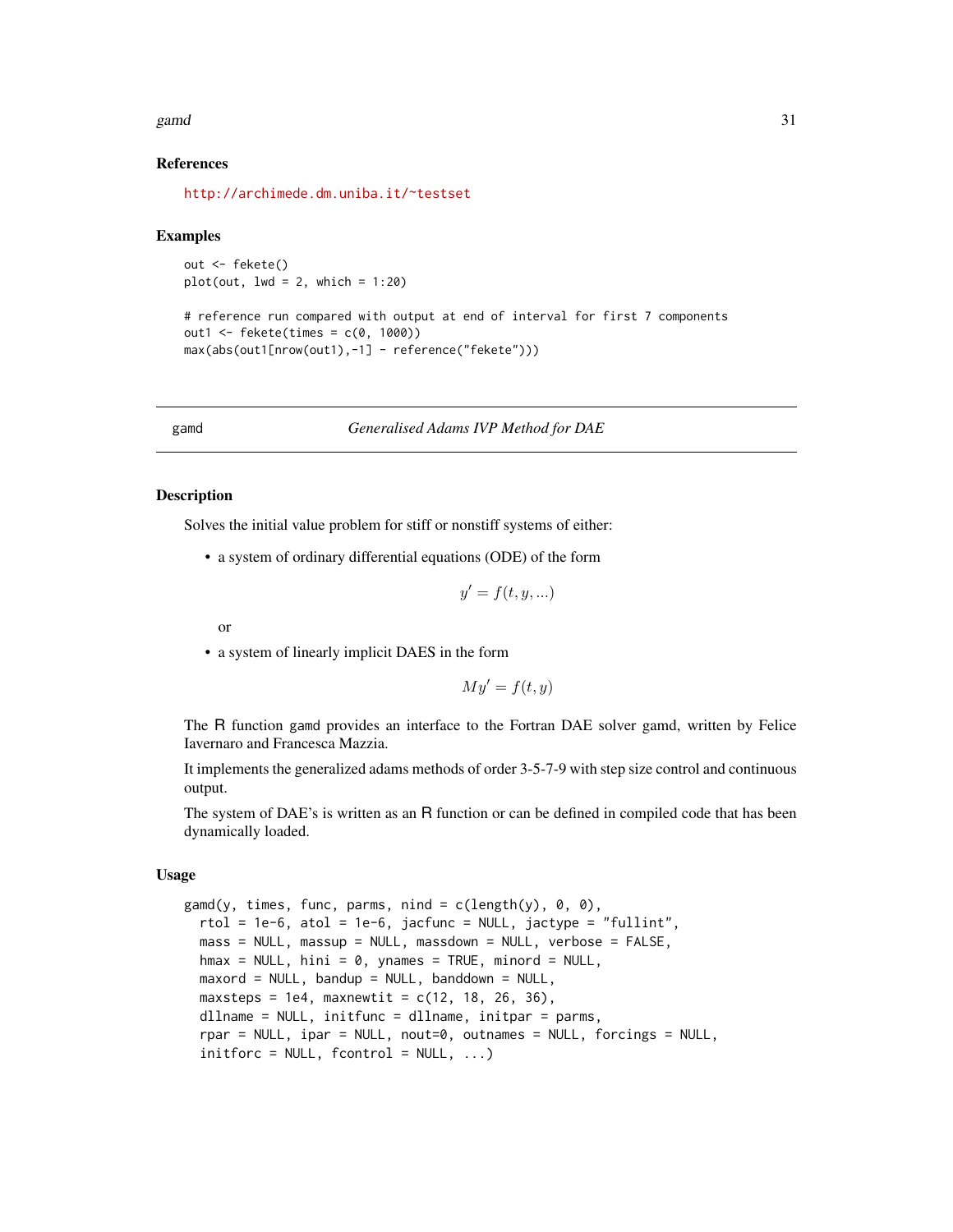# Arguments

| У       | the initial (state) values for the DAE or ODE system. If y has a name attribute,<br>the names will be used to label the output matrix.                                                                                                                                                                                                                                                                                                                                                                                                                                                                  |
|---------|---------------------------------------------------------------------------------------------------------------------------------------------------------------------------------------------------------------------------------------------------------------------------------------------------------------------------------------------------------------------------------------------------------------------------------------------------------------------------------------------------------------------------------------------------------------------------------------------------------|
| times   | time sequence for which output is wanted; the first value of times must be the<br>initial time; if only one step is to be taken; set times = NULL.                                                                                                                                                                                                                                                                                                                                                                                                                                                      |
| func    | either an R-function that computes the values of the derivatives in the DAE or<br>ODE system (the <i>model definition</i> ) at time t, or a character string giving the<br>name of a compiled function in a dynamically loaded shared library.<br>If func is an R-function, it must be defined as: func $\le$ -function(t, y, parms, ).<br>t is the current time point in the integration, y is the current estimate of the vari-<br>ables in the ODE system. If the initial values y has a names attribute, the names<br>will be available inside func. parms is a vector or list of parameters;  (op- |
|         | tional) are any other arguments passed to the function.<br>The return value of func should be a list, whose first element is a vector con-<br>taining the derivatives of y with respect to time, and whose next elements are<br>global values that are required at each point in times. The derivatives should be<br>specified in the same order as the state variables y.                                                                                                                                                                                                                              |
|         | If func is a string, then d11name must give the name of the shared library (with-<br>out extension) which must be loaded before gamd() is called. See deSolve pack-<br>age vignette "compiledCode" for more details.                                                                                                                                                                                                                                                                                                                                                                                    |
| parms   | vector or list of parameters used in func or jacfunc.                                                                                                                                                                                                                                                                                                                                                                                                                                                                                                                                                   |
| nind    | if a DAE system: a three-valued vector with the number of variables of index<br>1, 2, 3 respectively. The equations must be defined such that the index 1 vari-<br>ables precede the index 2 variables which in turn precede the index 3 variables.<br>The sum of the variables of different index should equal N, the total number of<br>variables.                                                                                                                                                                                                                                                    |
| rtol    | relative error tolerance, either a scalar or an array as long as y. See details.                                                                                                                                                                                                                                                                                                                                                                                                                                                                                                                        |
| atol    | absolute error tolerance, either a scalar or an array as long as y. See details.                                                                                                                                                                                                                                                                                                                                                                                                                                                                                                                        |
| jacfunc | if not NULL, an R function that computes the Jacobian of the system of differ-<br>ential equations $dydot(i)/dy(j)$ , or a string giving the name of a function or sub-<br>routine in 'dllname' that computes the Jacobian (see vignette "compiledCode"<br>from package deSolve, for more about this option).                                                                                                                                                                                                                                                                                           |
|         | In some circumstances, supplying jacfunc can speed up the computations, if<br>the system is stiff. The R calling sequence for jacfunc is identical to that of<br>func.                                                                                                                                                                                                                                                                                                                                                                                                                                  |
|         | If the Jacobian is a full matrix, jacfunc should return a matrix dydot/dy, where<br>the ith row contains the derivative of $dy_i/dt$ with respect to $y_i$ , or a vector con-<br>taining the matrix elements by columns (the way R and FORTRAN store matri-<br>ces).                                                                                                                                                                                                                                                                                                                                    |
|         | If the Jacobian is banded, jacfunc should return a matrix containing only the<br>nonzero bands of the Jacobian, rotated row-wise. See first example.                                                                                                                                                                                                                                                                                                                                                                                                                                                    |
| jactype | the structure of the Jacobian, one of "fullint", "fullusr", "bandusr" or<br>"bandint" - either full or banded and estimated internally or by user.                                                                                                                                                                                                                                                                                                                                                                                                                                                      |
| mass    | the mass matrix. If not NULL, the problem is a linearly implicit DAE and defined<br>as $M dy/dt = f(t, y)$ . If the mass-matrix M is full, it should be of dimension                                                                                                                                                                                                                                                                                                                                                                                                                                    |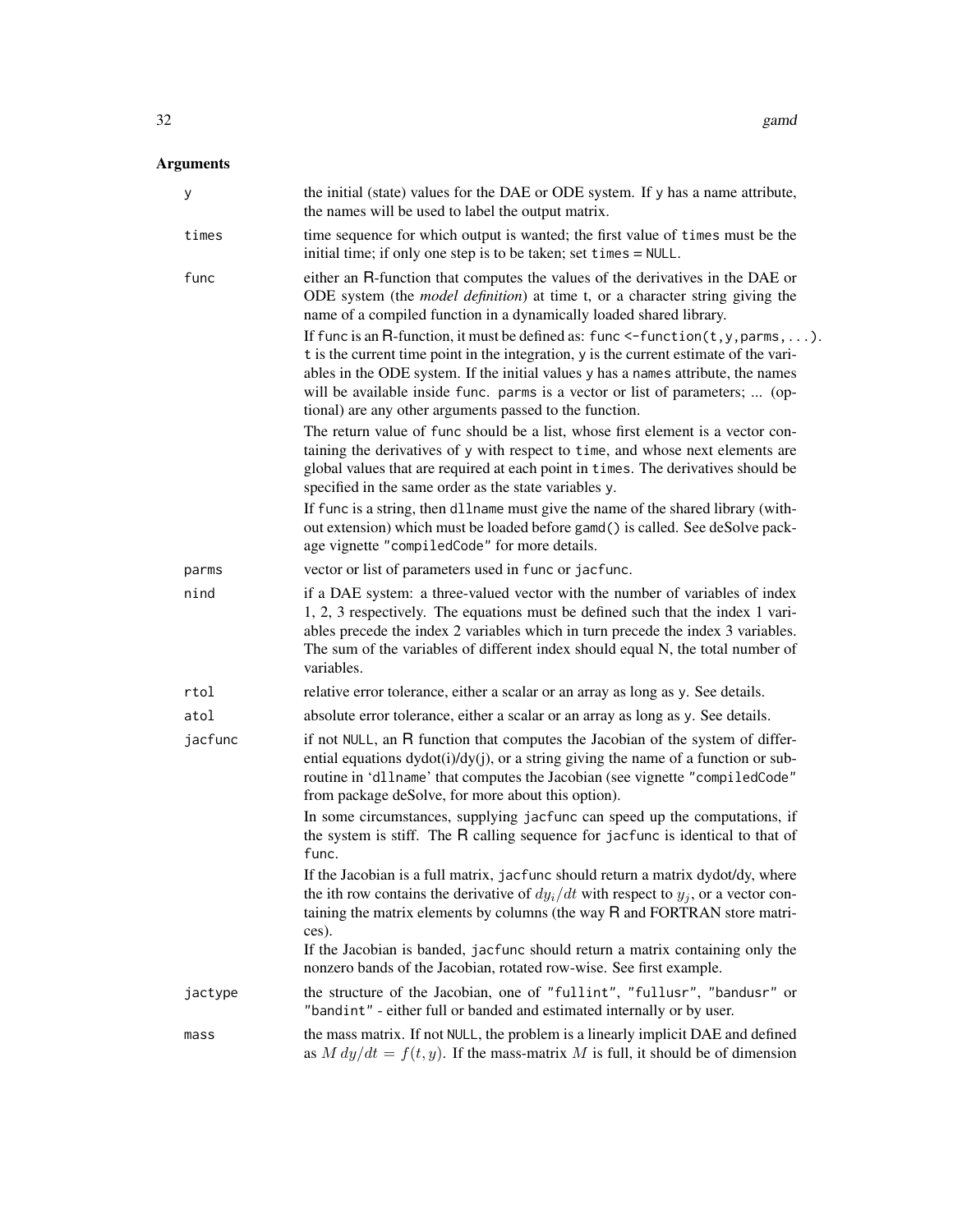|           | $n2$ where <i>n</i> is the number of <i>y</i> -values; if banded the number of rows should<br>be less than n, and the mass-matrix is stored diagonal-wise with element $(i, j)$<br>stored in mass $(i - j + m \text{umas} + 1, j)$ .                                                                                                                                                                              |
|-----------|-------------------------------------------------------------------------------------------------------------------------------------------------------------------------------------------------------------------------------------------------------------------------------------------------------------------------------------------------------------------------------------------------------------------|
|           | If mass $=$ NULL then the model is an ODE (default)                                                                                                                                                                                                                                                                                                                                                               |
| massup    | number of non-zero bands above the diagonal of the mass matrix, in case it is<br>banded.                                                                                                                                                                                                                                                                                                                          |
| massdown  | number of non-zero bands below the diagonal of the mass matrix, in case it is<br>banded.                                                                                                                                                                                                                                                                                                                          |
| verbose   | if TRUE: full output to the screen, e.g. will print the diagnostiscs of the inte-<br>gration - see details.                                                                                                                                                                                                                                                                                                       |
| hmax      | an optional maximum value of the integration stepsize. If not specified, hmax<br>is set to the largest difference in times, to avoid that the simulation possibly<br>ignores short-term events. If 0, no maximal size is specified.                                                                                                                                                                               |
| hini      | initial step size to be attempted; if 0, the initial step size is set equal to 1e-6.<br>Usually 1e-3 to 1e-5 is good for stiff equations                                                                                                                                                                                                                                                                          |
| ynames    | logical, if FALSE names of state variables are not passed to function func; this<br>may speed up the simulation especially for multi-D models.                                                                                                                                                                                                                                                                    |
| minord    | the minimum order to be allowed, $>= 3$ and $<= 9$ . NULL uses the default, 3.                                                                                                                                                                                                                                                                                                                                    |
| maxord    | the maximum order to be allowed, $>=$ minord and $<=$ 9. NULL uses the default,<br>9.                                                                                                                                                                                                                                                                                                                             |
| bandup    | number of non-zero bands above the diagonal, in case the Jacobian is banded.                                                                                                                                                                                                                                                                                                                                      |
| banddown  | number of non-zero bands below the diagonal, in case the Jacobian is banded.                                                                                                                                                                                                                                                                                                                                      |
| maxsteps  | maximal number of steps taken by the solver, for the entire integration. This is<br>different from the settings of this argument in the solvers from package deSolve!                                                                                                                                                                                                                                             |
| maxnewtit | A four-valued vector, with the maximal number of splitting-Newton iterations<br>for the solution of the iplicit system in each step for order 3, 5, 7 and 9 respec-<br>tively. The default is $c(10,18,26,36)$ .                                                                                                                                                                                                  |
| dllname   | a string giving the name of the shared library (without extension) that con-<br>tains all the compiled function or subroutine definitions refered to in func and<br>jacfunc. See vignette "compiledCode" from package deSolve.                                                                                                                                                                                    |
| initfunc  | if not NULL, the name of the initialisation function (which initialises values of pa-<br>rameters), as provided in 'dllname'. See vignette "compiledCode" from pack-<br>age deSolve.                                                                                                                                                                                                                              |
| initpar   | only when 'dllname' is specified and an initialisation function initfunc is in<br>the dll: the parameters passed to the initialiser, to initialise the common blocks<br>(FORTRAN) or global variables $(C, C++)$ .                                                                                                                                                                                                |
| rpar      | only when 'dllname' is specified: a vector with double precision values passed<br>to the dll-functions whose names are specified by func and jacfunc.                                                                                                                                                                                                                                                             |
| ipar      | only when 'dllname' is specified: a vector with integer values passed to the<br>dll-functions whose names are specified by func and jacfunc.                                                                                                                                                                                                                                                                      |
| nout      | only used if dllname is specified and the model is defined in compiled code: the<br>number of output variables calculated in the compiled function func, present in<br>the shared library. Note: it is not automatically checked whether this is indeed<br>the number of output variables calculed in the dll - you have to perform this<br>check in the code - See vignette "compiledCode" from package deSolve. |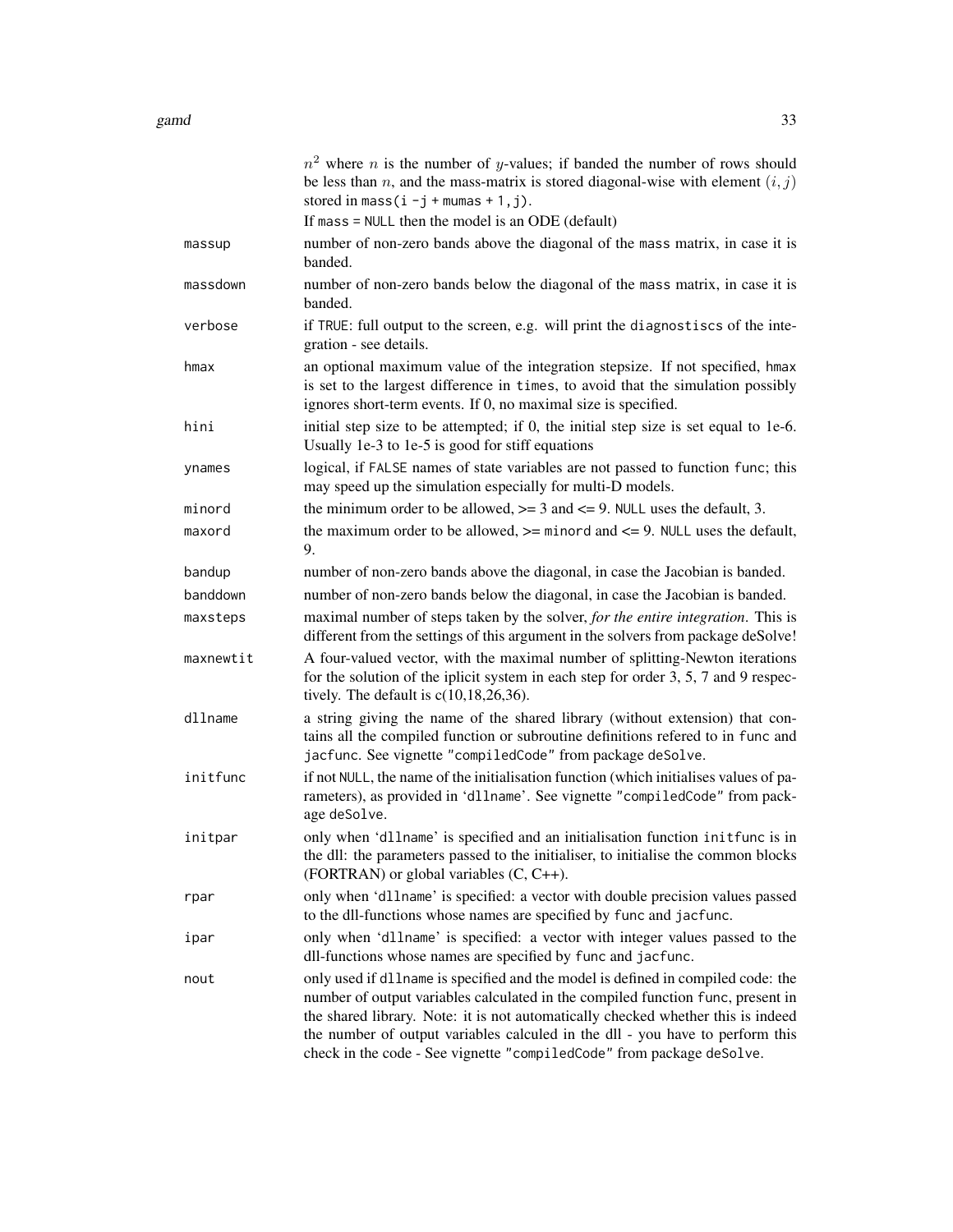<span id="page-33-0"></span>

| outnames | only used if 'dllname' is specified and nout $> 0$ : the names of output variables<br>calculated in the compiled function func, present in the shared library. These<br>names will be used to label the output matrix.                                                    |
|----------|---------------------------------------------------------------------------------------------------------------------------------------------------------------------------------------------------------------------------------------------------------------------------|
| forcings | only used if 'dllname' is specified: a list with the forcing function data sets,<br>each present as a two-columned matrix, with (time, value); interpolation outside<br>the interval [min(times), max(times)] is done by taking the value at the closest<br>data extreme. |
|          | See forcings or package vignette "compiledCode".                                                                                                                                                                                                                          |
| initforc | if not NULL, the name of the forcing function initialisation function, as provided<br>in 'dllname'. It MUST be present if forcings has been given a value. See<br>forcings or package vignette "compiledCode".                                                            |
| fcontrol | A list of control parameters for the forcing functions. See forcings or vignette<br>compiledCode.                                                                                                                                                                         |
|          | additional arguments passed to func and jacfunc allowing this to be a generic<br>function.                                                                                                                                                                                |
|          |                                                                                                                                                                                                                                                                           |

# Details

The work is done by the FORTRAN 90 subroutine gamd, whose documentation should be consulted for details. The implementation is based on the Fortran 90 version from 2007/24/05.

There are four standard choices for the jacobian which can be specified with jactype.

The options for **jactype** are

jactype = "fullint" a full Jacobian, calculated internally by the solver.

jactype = "fullusr" a full Jacobian, specified by user function jacfunc.

- jactype = "bandusr" a banded Jacobian, specified by user function jacfunc; the size of the bands specified by bandup and banddown.
- jactype = "bandint" a banded Jacobian, calculated by gamd; the size of the bands specified by bandup and banddown.

Inspection of the example below shows how to specify both a banded and full Jacobian.

The input parameters rtol, and atol determine the **error control** performed by the solver, which roughly keeps the local error of  $y(i)$  below rtol $(i)*abs(y(i)) +atol(i)$ .

The [diagnostics](#page-0-0) of the integration can be printed to screen by calling diagnostics. If verbose = TRUE, the diagnostics will written to the screen at the end of the integration.

See vignette("deSolve") from the deSolve package for an explanation of each element in the vectors containing the diagnostic properties and how to directly access them.

Models may be defined in compiled C or FORTRAN code, as well as in an R-function. See package vignette "compiledCode" from package deSolve for details.

Information about linking forcing functions to compiled code is in [forcings](#page-0-0)(from package deSolve).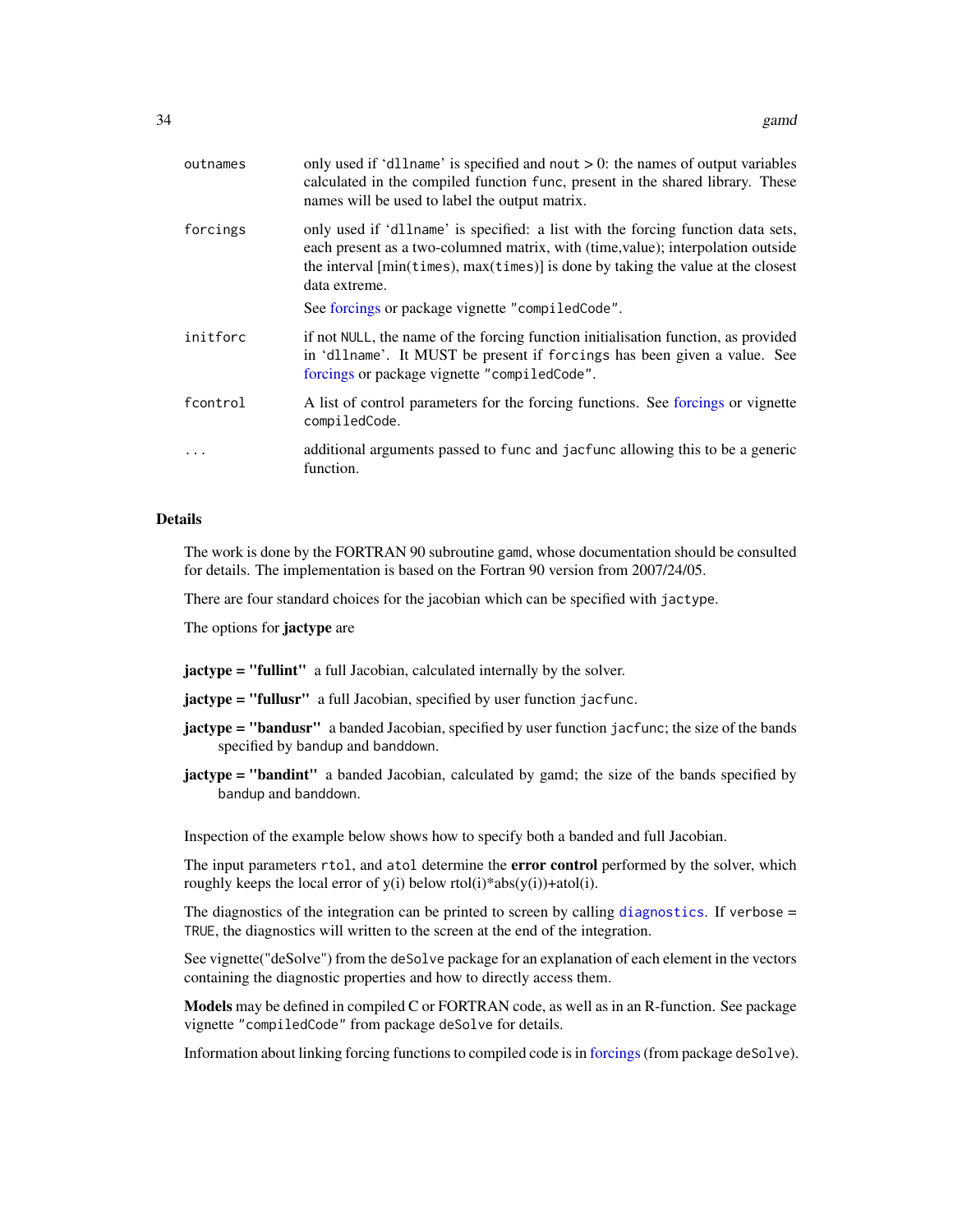#### <span id="page-34-0"></span>gamd 35

# Value

A matrix of class deSolve with up to as many rows as elements in times and as many columns as elements in y plus the number of "global" values returned in the next elements of the return from func, plus and additional column for the time value. There will be a row for each element in times unless the FORTRAN routine 'gamd' returns with an unrecoverable error. If y has a names attribute, it will be used to label the columns of the output value.

# Author(s)

Karline Soetaert <karline.soetaert@nioz.nl>

Francesca Mazzia

# References

L.Brugnano, D.Trigiante, Solving Differential Problems by Multistep Initial and Boundary Value Methods, Gordon & Breach, Amsterdam, 1998.

F.Iavernaro, F.Mazzia, Block-Boundary Value Methods for the solution of Ordinary Differential Equation. Siam J. Sci. Comput. 21 (1) (1999) 323–339.

F.Iavernaro, F.Mazzia, Solving Ordinary Differential Equations by Generalized Adams Methods: properties and implementation techniques, proceedings of NUMDIFF8, Appl. Num. Math. 28 (2-4) (1998) 107-126.

# See Also

- [bimd](#page-5-1) another DAE solver from package deTestSet,
- [mebdfi](#page-39-1) another DAE solver from package deTestSet,
- [daspk](#page-0-0) another DAE solver from package deSolve,
- [ode](#page-0-0) for a general interface to most of the ODE solvers from package deSolve,
- ode. 1D for integrating 1-D models,
- ode. 2D for integrating 2-D models,
- [ode.3D](#page-0-0) for integrating 3-D models,
- [mebdfi](#page-39-1) for integrating DAE models,
- [dopri853](#page-22-1) for the Dormand-Prince Runge-Kutta method of order 8(53)

[diagnostics](#page-0-0) to print diagnostic messages.

# Examples

```
## =======================================================================
## Example 1:
## Various ways to solve the same model.
## =======================================================================
## the model, 5 state variables
f1 \leftarrow function (t, y, parms)
{
  ydot <- vector(len = 5)
```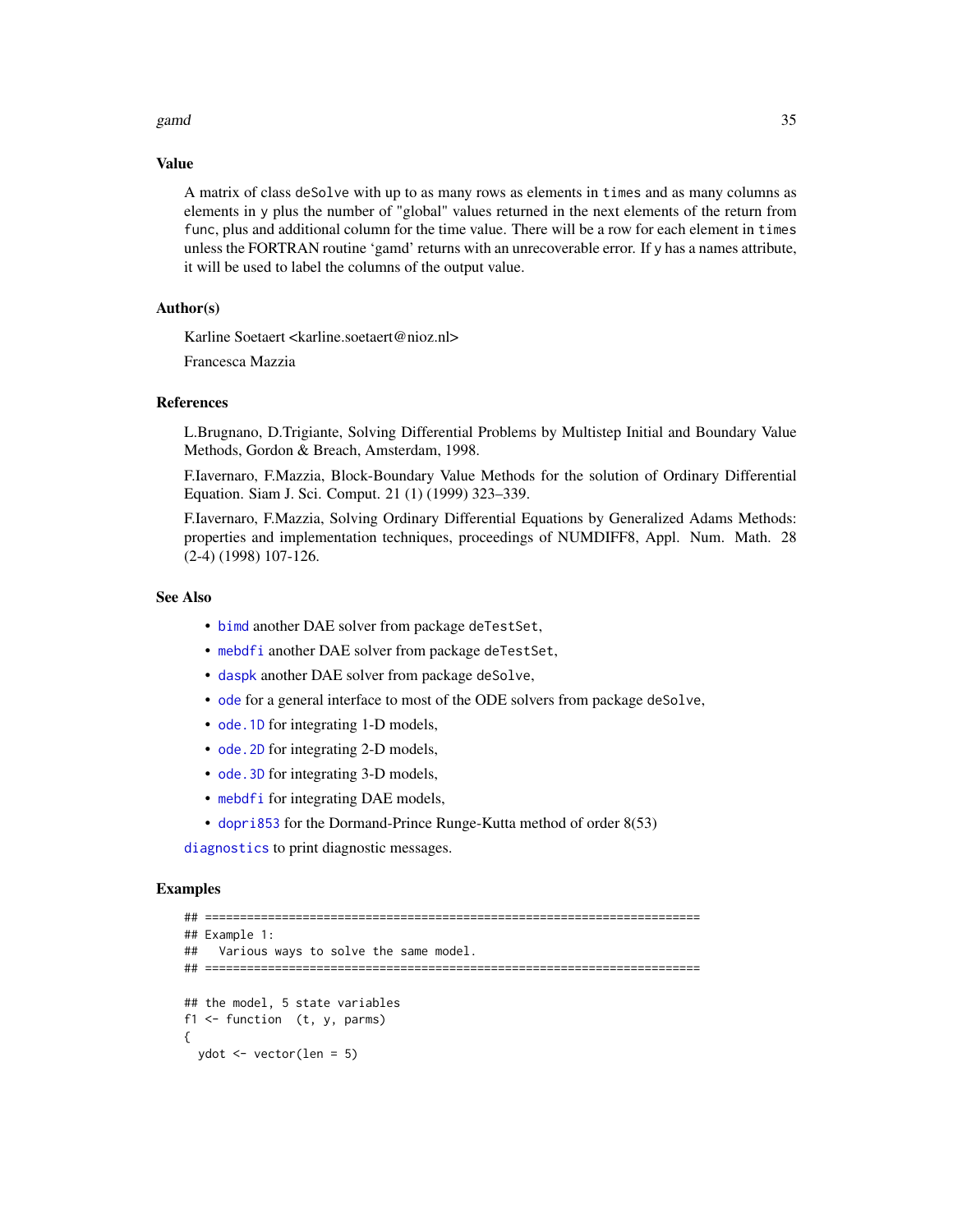```
ydot[1] <- 0.1*y[1] -0.2*y[2]
 ydot[2] <- -0.3*y[1] +0.1*y[2] -0.2*y[3]
 ydot[3] <- -0.3*y[2] +0.1*y[3] -0.2*y[4]
 ydot[4] <- - -0.3*y[3] +0.1*y[4] -0.2*y[5]
 ydot[5] <- -0.3*y[4] +0.1*y[5]
 return(list(ydot))
}
## the Jacobian, written as a full matrix
fulljac <- function (t, y, parms)
{
  jac \leq matrix(nrow = 5, ncol = 5, byrow = TRUE,
               data = c(0.1, -0.2, 0, 0, 0, 0, 0)-0.3, 0.1, -0.2, 0, 0,0 , -0.3, 0.1, -0.2, 0 ,
                       0 , 0 , -0.3, 0.1, -0.2,
                       0 , 0 , 0 , -0.3, 0.1) )
   return(jac)
}
## the Jacobian, written in banded form
bandjac \le function (t, y, parms)
{
   jac < - matrix(nrow = 3, ncol = 5, byrow = TRUE,
                data = c(0, -0.2, -0.2, -0.2, -0.2, -0.2,0.1, 0.1, 0.1, 0.1, 0.1,
                        -0.3, -0.3, -0.3, -0.3, 0) )
  return(jac)
}
## initial conditions and output times
yini <- 1:5
times <- 1:20
## default: stiff method, internally generated, full Jacobian
out <- gamd(yini, times, f1, parms = 0, jactype = "fullint")
plot(out)
## stiff method, user-generated full Jacobian
out2 <- gamd(yini, times, f1, parms = 0, jactype = "fullusr",
             jacfunc = fulljac)
## stiff method, internally-generated banded Jacobian
## one nonzero band above (up) and below(down) the diagonal
out3 <- gamd(yini, times, f1, parms = 0, jactype = "bandint",
                            bandup = 1, banddown = 1)
## stiff method, user-generated banded Jacobian
out4 <- gamd(yini, times, f1, parms = 0, jactype = "bandusr",
             jacfunc = bandjac, bandup = 1, banddown = 1)
```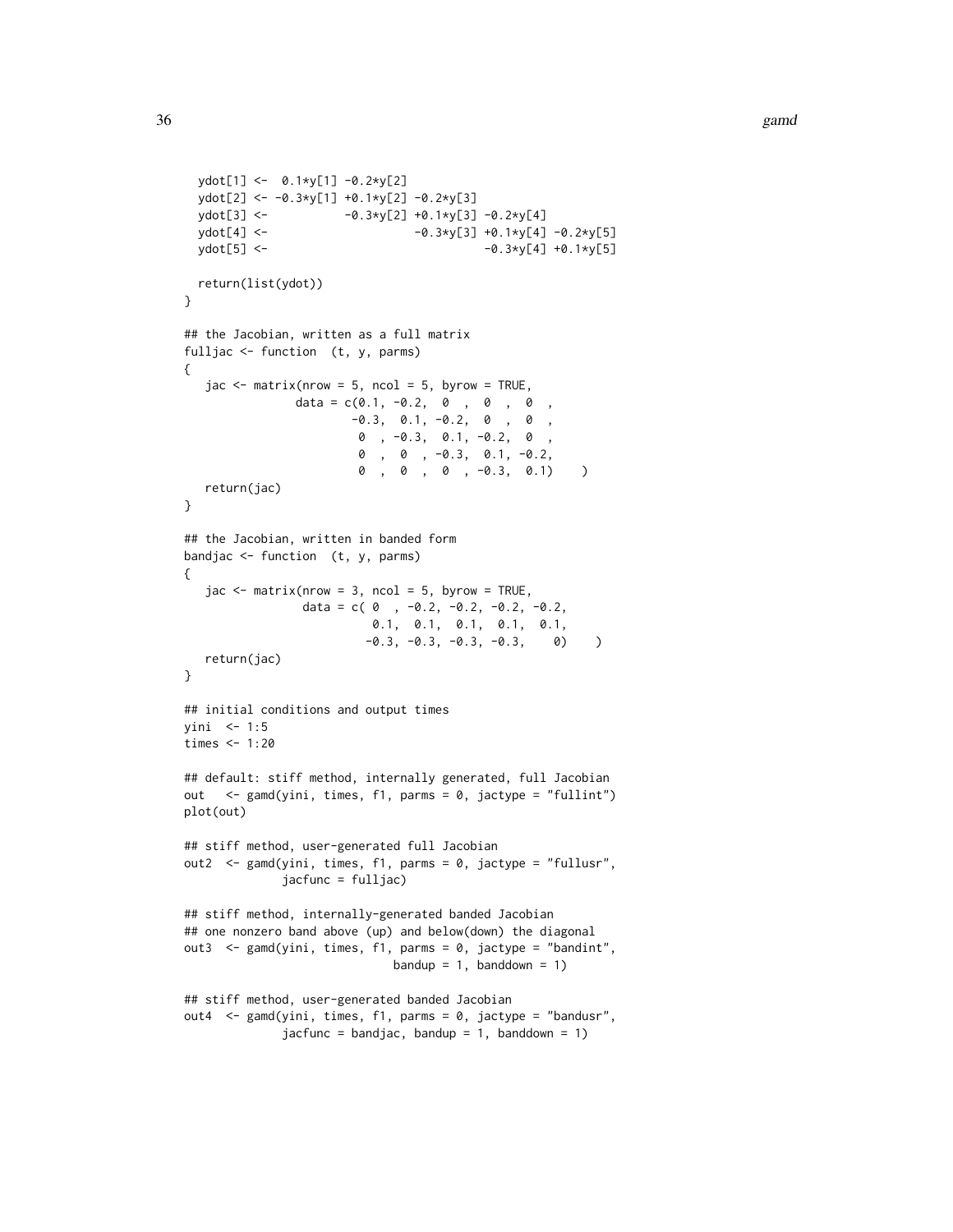```
## =======================================================================
## Example 2:
## stiff problem from chemical kinetics
## =======================================================================
Chemistry \leq function (t, y, p) {
     dy1 <- -.04*y[1] + 1.e4*y[2]*y[3]
     dy2 <- .04*y[1] - 1.e4*y[2]*y[3] - 3.e7*y[2]^2
     dy3 <- 3.e7*y[2]^2
    list(c(dy1,dy2,dy3))
}
times <- 10^(seq(0, 10, by = 0.1))yini <- c(y1 = 1.0, y2 = 0, y3 = 0)out <- gamd(func = Chemistry, times = times, y = yini, parms = NULL)
plot(out, log = "x", type = "l", lwd = 2)## =============================================================================
## Example 3: DAE
## Car axis problem, index 3 DAE, 8 differential, 2 algebraic equations
## from
## F. Mazzia and C. Magherini. Test Set for Initial Value Problem Solvers,
## release 2.4. Department
## of Mathematics, University of Bari and INdAM, Research Unit of Bari,
## February 2008.
## Available at http://www.dm.uniba.it/~testset.
## =============================================================================
## Problem is written as M*y = f(t,y,p).
## caraxisfun implements the right-hand side:
caraxisfun <- function(t, y, parms) {
  with(as.list(y), {
   yb \leftarrow r * sin(w * t)xb \leq sqrt(L * L - yb * yb)L1 \leftarrow sqrt(x1^2 + y1^2)Lr <- sqrt((xr - xb)^2 + (yr - yb)^2)
   dxl <- ul; dyl <- vl; dxr <- ur; dyr <- vr
    dul <- (L0-L1) * x1/L1 + 2 * lam2 * (x1-xr) + lam1*xb
    dvl <- (L0-L1) * yl/L1 + 2 * lam2 * (yl-yr) + lam1*yb - k * g
    dur <- (L0-Lr) * (xr-xb)/Lr - 2 * lam2 * (x1-xr)dvr <- (L0-Lr) * (yr-yb)/Lr - 2 * lam2 * (yl-yr) - k * g
    c1 \langle -x_0 + x_1 + y_0 + y_1 \ranglec2 <- (xl - xr)^2 + (yl - yr)^2 - L * Llist(c(dxl, dyl, dxr, dyr, dul, dvl, dur, dvr, c1, c2))
```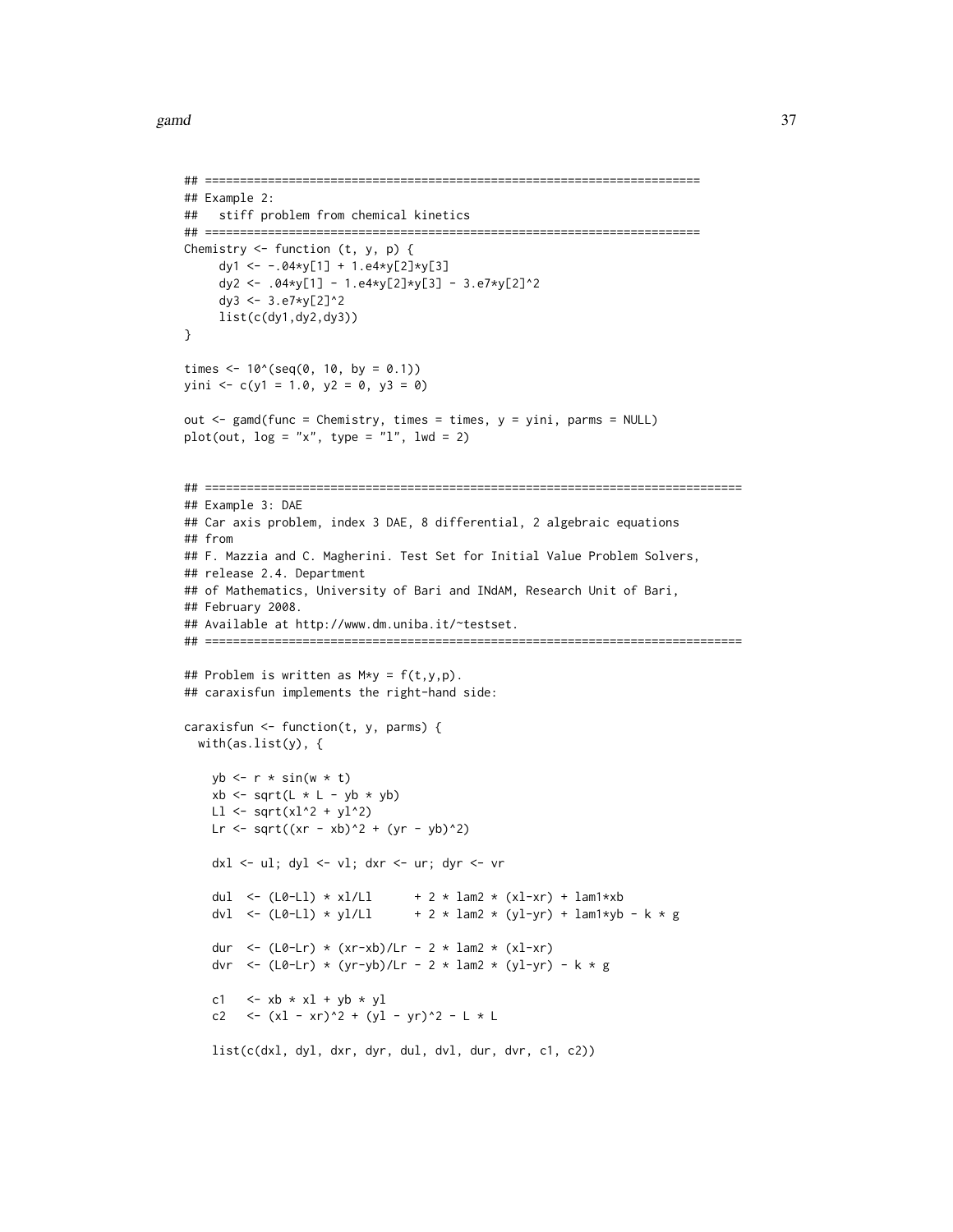```
})
}
eps <- 0.01; M <- 10; k <- M * eps^2/2;
L \le -1; L0 \le -0.5; r \le -0.1; w \le -10; g \le -1yini <- c(xl = 0, yl = L0, xr = L, yr = L0,ul = -L0/L, vl = 0,ur = -LØ/L, vr = 0,
          lam1 = 0, lam2 = 0# the mass matrix
Mass \le - diag(nrow = 10, 1)
Mass[5,5] <- Mass[6,6] <- Mass[7,7] <- Mass[8,8] <- M * eps * eps/2
Mass[9,9] <- Mass[10,10] <- 0
Mass
# index of the variables: 4 of index 1, 4 of index 2, 2 of index 3
index <-c(4, 4, 2)times \leq seq(0, 3, by = 0.01)
out \leq gamd(y = yini, mass = Mass, times = times, func = caraxisfun,
        parms = NULL, nind = index)
plot(out, which = 1:4, type = "l", lwd = 2)
```
hires *High Irradiance Response model, from Plant Physiology, ODE*

#### Description

This IVP is a stiff system of 8 non-linear Ordinary Differential Equations.

It was proposed by Schafer in 1975 [Sch75].

The name HIRES was given by Hairer & Wanner [HW96]. It refers to 'High Irradiance RESponse', which is described by this ODE.

The parallel-IVP-algorithm group of CWI contributed this problem to the test set. The software part of the problem is in the file hires.f available at [MM08].

# Usage

```
hires (yini = NULL, times = seq(0, 321.8122, by = 321.8122/500),
       params = list(), printmescd = TRUE, method = mebdfi,atol = 1e-6, rtol = 1e-6, ...)
```
<span id="page-37-0"></span>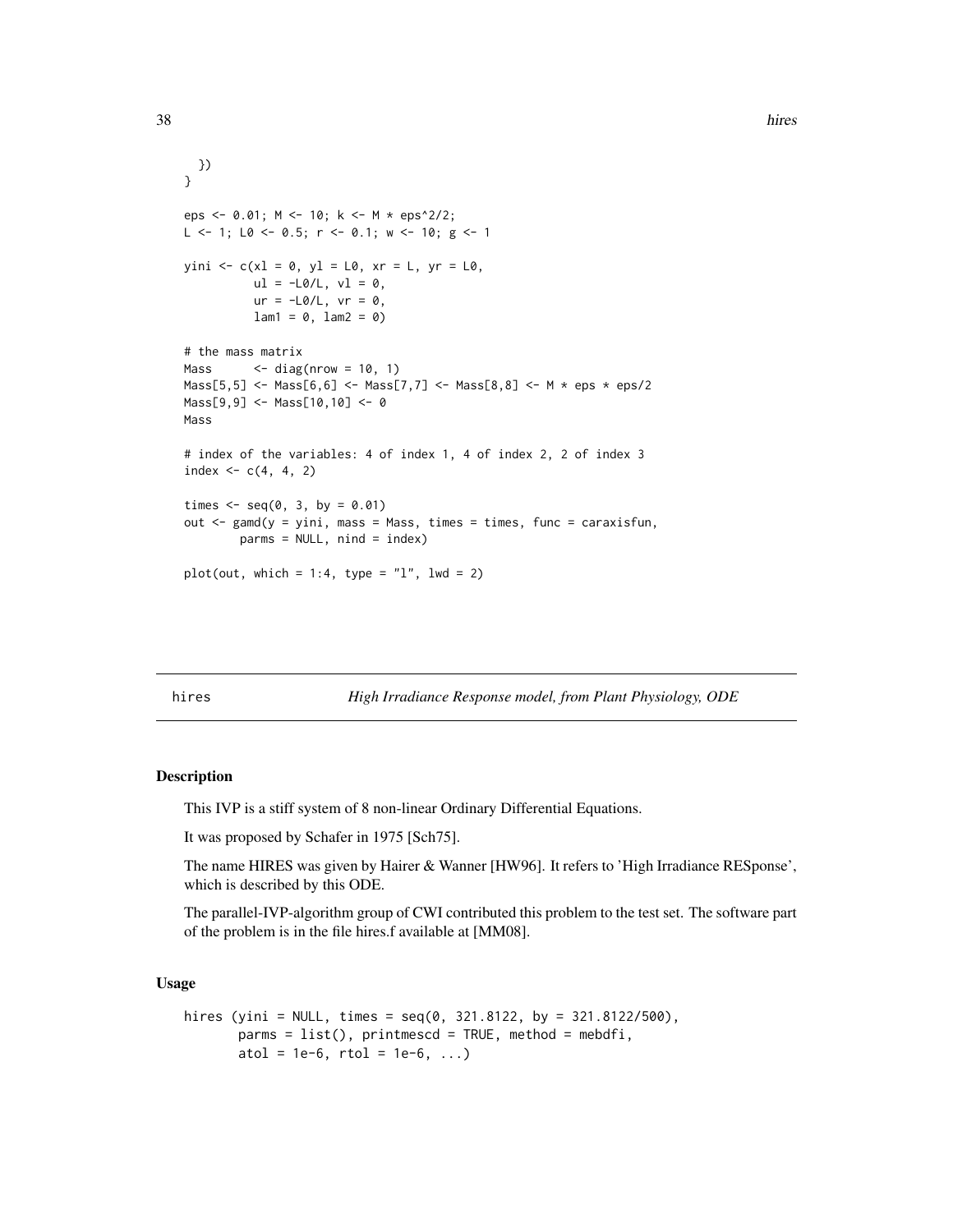#### hires 39

# Arguments

| yini       | the initial (state) values for the DE system. If y has a name attribute, the names<br>will be used to label the output matrix. |
|------------|--------------------------------------------------------------------------------------------------------------------------------|
| times      | time sequence for which output is wanted; the first value of times must be the<br>initial time.                                |
| atol       | absolute error tolerance, either a scalar or a vector, one value for each y.                                                   |
| rtol       | relative error tolerance, either a scalar or a vector, one value for each y,                                                   |
| method     | the solver to use                                                                                                              |
| parms      | list of parameters that overrule the default parameter values                                                                  |
| printmescd | if TRUE the mixed error significant digits computed using the reference solution<br>at time 321.8122 are printed               |
| $\cdots$   | additional arguments passed to the solver.                                                                                     |

# Details

The default parameters are:  $k1 = 1.71$ ,  $k2 = 0.43$ ,  $k3 = 8.32$ ,  $k4 = 0.69$ ,  $k5 = 0.035$ ,  $k6 = 8.32$ ,  $k7 = 0.69$ 280,  $k8 = 0.69$ ,  $k9 = 0.69$ , Oks = 0.0007

# Value

A matrix of class deSolve with up to as many rows as elements in times and as many columns as elements in yini, plus an additional column (the first) for the time value.

There will be one row for each element in times unless the solver returns with an unrecoverable error. If yini has a names attribute, it will be used to label the columns of the output value.

#### Note

This model is implemented in R

#### Author(s)

Karline Soetaert <karline.soetaert@nioz.nl>

Francesca Mazzia <mazzia@dm.uniba.it>

# References

#### <http://archimede.dm.uniba.it/~testset>

[Got77] B.A. Gottwald. MISS - ein einfaches Simulations-System fur biologische und chemische Prozesse. EDV in Medizin und Biologie, 3:85-90, 1977.

[HW96] E. Hairer and G. Wanner. Solving Ordinary Differential Equations II: Stiff and Differentialalgebraic Problems. Springer-Verlag, second revised edition, 1996.

[MM08] F. Mazzia and C. Magherini. Test Set for Initial Value Problem Solvers, release 2.4. Department of Mathematics, University of Bari and INdAM, Research Unit of Bari, February 2008. Available at http://www.dm.uniba.it/testset.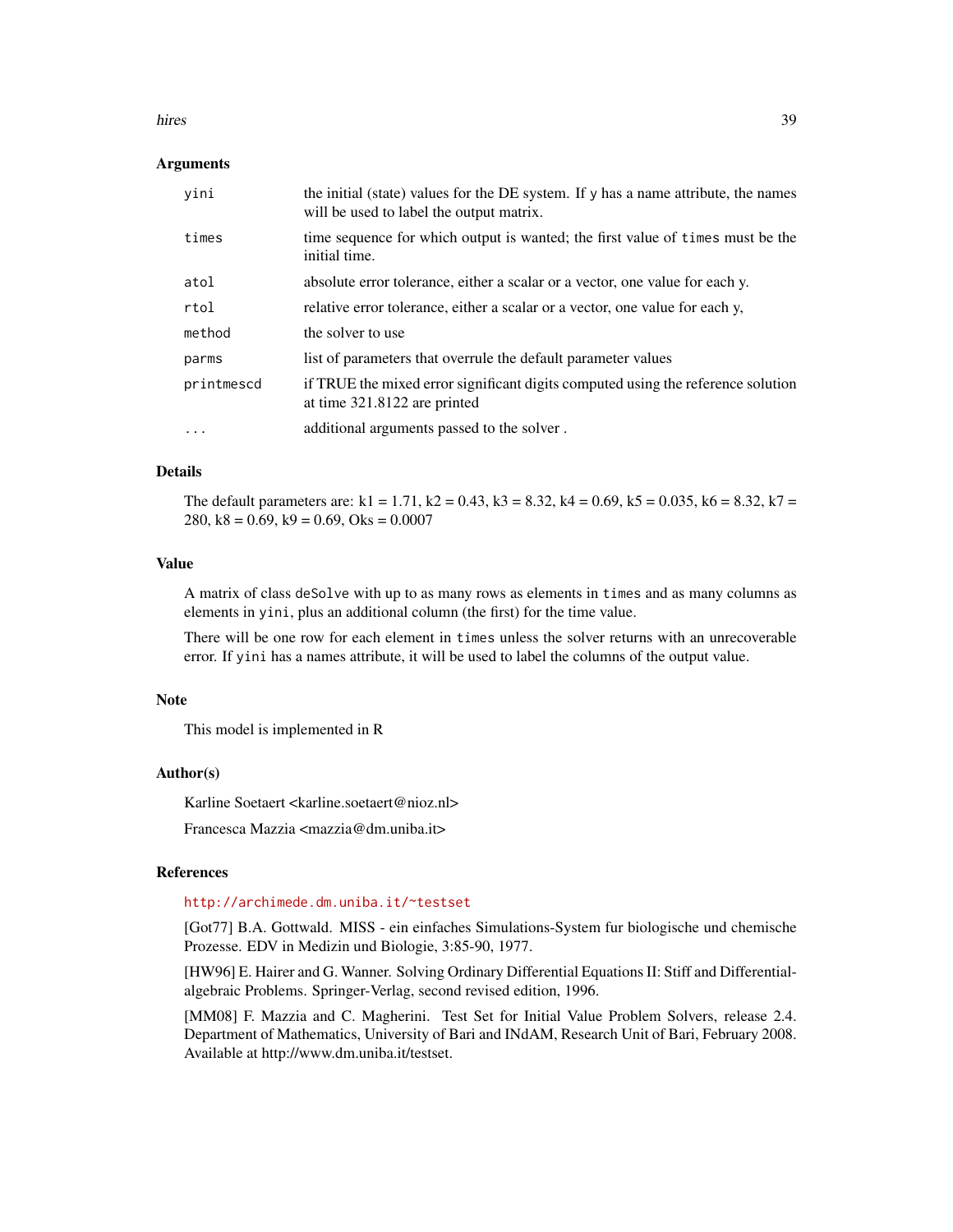[Sch75] E. Schafer. A new approach to explain the 'high irradiance responses' of photomorphogenesis on the basis of phytochrome. J. of Math. Biology, 2:41 - 56, 1975.

[SL98] J.J.B. de Swart and W.M. Lioen. Collecting real-life problems to test solvers for implicit differential equations. CWI Quarterly, 11(1):83 - 100, 1998.

#### Examples

```
out <- hires()
plot(out, lwd = 2)
# compare with reference solution
out1 <- hires(times = c(0, 321.8122))
max(abs(out1[nrow(out1),-1] - reference("hires")))
```
<span id="page-39-1"></span>mebdfi *Solver for Differential Algebraic Equations (DAE) up to index 3*

#### Description

Solves either:

• a system of ordinary differential equations (ODE) of the form

$$
y' = f(t, y, \ldots)
$$

or

• a system of differential algebraic equations (DAE) of the form

$$
F(t, y, y') = 0
$$

or

• a system of linearly implicit DAES in the form

$$
My' = f(t, y)
$$

using the Modified Extended Backward Differentiation formulas for stiff fully implicit inital value problems

These formulas increase the absolute stability regions of the classical BDFs.

The orders of the implemented formulae range from 1 to 8.

The R function mebdfi provides an interface to the Fortran DAE solver of the same name, written by T.J. Abdulla and J.R. Cash.

The system of DE's is written as an R function or can be defined in compiled code that has been dynamically loaded.

<span id="page-39-0"></span>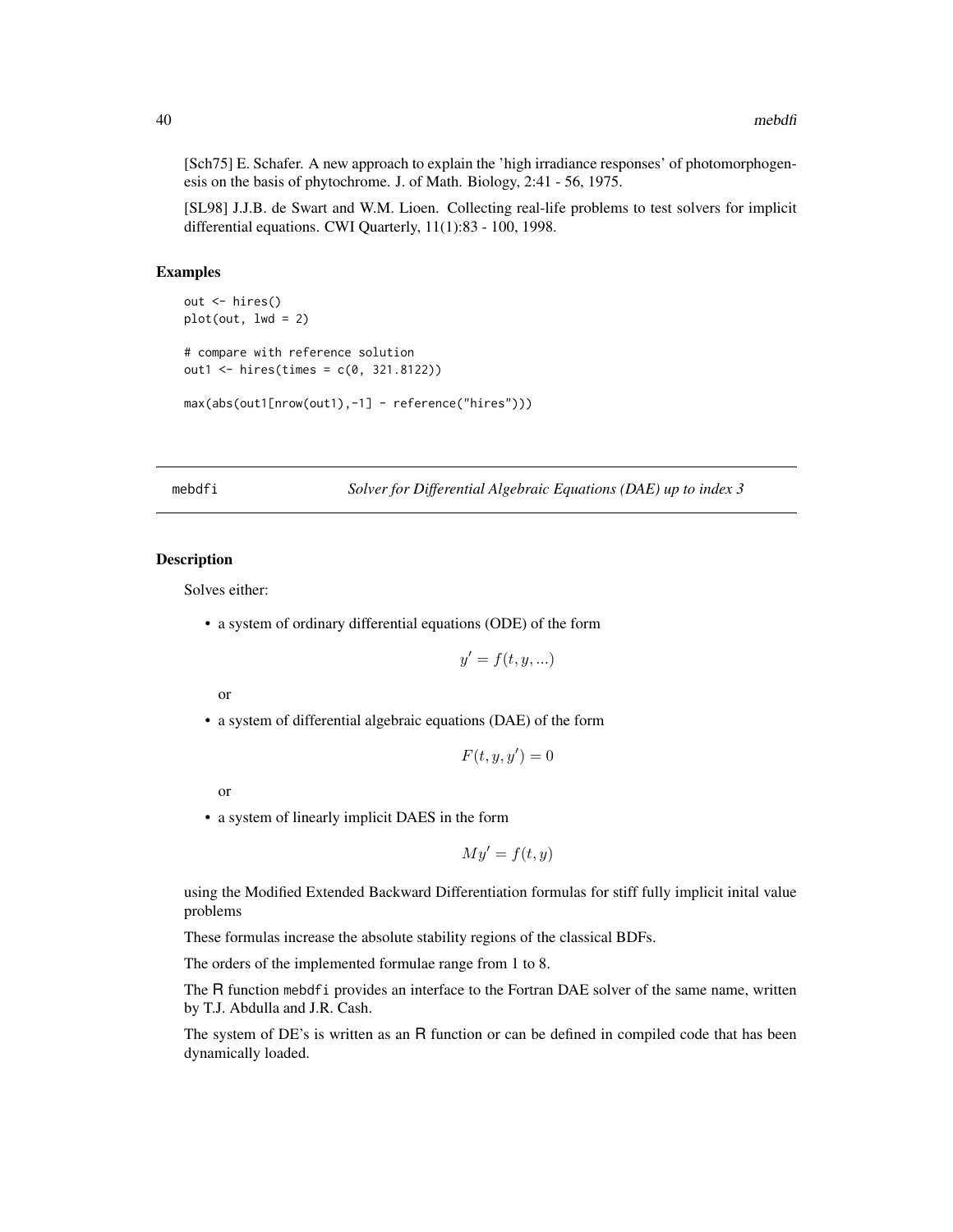# $m$ ebdfi  $41$

# Usage

```
mebdfi(y, times, func = NULL, parms, dy = NULL, res = NULL,
  nind=c(length(y),\emptyset,\emptyset), rtol = 1e-6, atol = 1e-6, jacfunc = NULL,
  jacres = NULL, jactype = "fullint", mass = NULL, verbose = FALSE,
  tcrit = NULL, hini = 0, ynames = TRUE, maxord = 7, bandup = NULL,
  banddown = NULL, maxsteps = 5000, dllname = NULL,
  initfunc = dllname, initpar = parms, rpar = NULL,
  ipar = NULL, nout = 0, outnames = NULL,
  forcings=NULL, initforc = NULL, fcontrol=NULL, ...)
```
# Arguments

| У     | the initial (state) values for the DE system. If y has a name attribute, the names<br>will be used to label the output matrix.                                                                                                                                                                                                                                                                                            |
|-------|---------------------------------------------------------------------------------------------------------------------------------------------------------------------------------------------------------------------------------------------------------------------------------------------------------------------------------------------------------------------------------------------------------------------------|
| times | time sequence for which output is wanted; the first value of times must be the<br>initial time; if only one step is to be taken; set times = NULL.                                                                                                                                                                                                                                                                        |
| func  | cannot be used if the model is a DAE system. If an ODE system, func should<br>be an R-function that computes the values of the derivatives in the ODE system<br>(the <i>model definition</i> ) at time t.                                                                                                                                                                                                                 |
|       | func must be defined as: func <-function $(t, y, p_1, \ldots)$ .<br>t is the current time point in the integration, y is the current estimate of the<br>variables in the ODE or DAE system. If the initial values y has a names attribute,<br>the names will be available inside func, unless ynames is FALSE. parms is a<br>vector or list of parameters.  (optional) are any other arguments passed to<br>the function. |
|       | The return value of func should be a list, whose first element is a vector con-<br>taining the derivatives of y with respect to time, and whose next elements are<br>global values that are required at each point in times. The derivatives should be<br>specified in the same order as the specification of the state variables y.                                                                                      |
|       | Note that it is not possible to define func as a compiled function in a dynamically<br>loaded shared library. Use res instead.                                                                                                                                                                                                                                                                                            |
| parms | vector or list of parameters used in func, jacfunc, or res                                                                                                                                                                                                                                                                                                                                                                |
| dy    | the initial derivatives of the state variables of the DE system. Ignored if an ODE.                                                                                                                                                                                                                                                                                                                                       |
| res   | if a DAE system: either an R-function that computes the residual function<br>$F(t,y,y')$ of the DAE system (the model defininition) at time t, or a character<br>string giving the name of a compiled function in a dynamically loaded shared<br>library.                                                                                                                                                                 |
|       | If res is a user-supplied R-function, it must be defined as: res <-function( $t, y, dy,$ parms, ).                                                                                                                                                                                                                                                                                                                        |
|       | Here t is the current time point in the integration, y is the current estimate of the<br>variables in the DAE system, dy are the corresponding derivatives. If the initial<br>y or dy have a names attribute, the names will be available inside res, unless<br>ynames is FALSE. parms is a vector of parameters.                                                                                                         |
|       | The return value of res should be a list, whose first element is a vector con-<br>taining the residuals of the DAE system, i.e. delta = $F(t,y,y')$ , and whose next<br>elements contain output variables that are required at each point in times.                                                                                                                                                                       |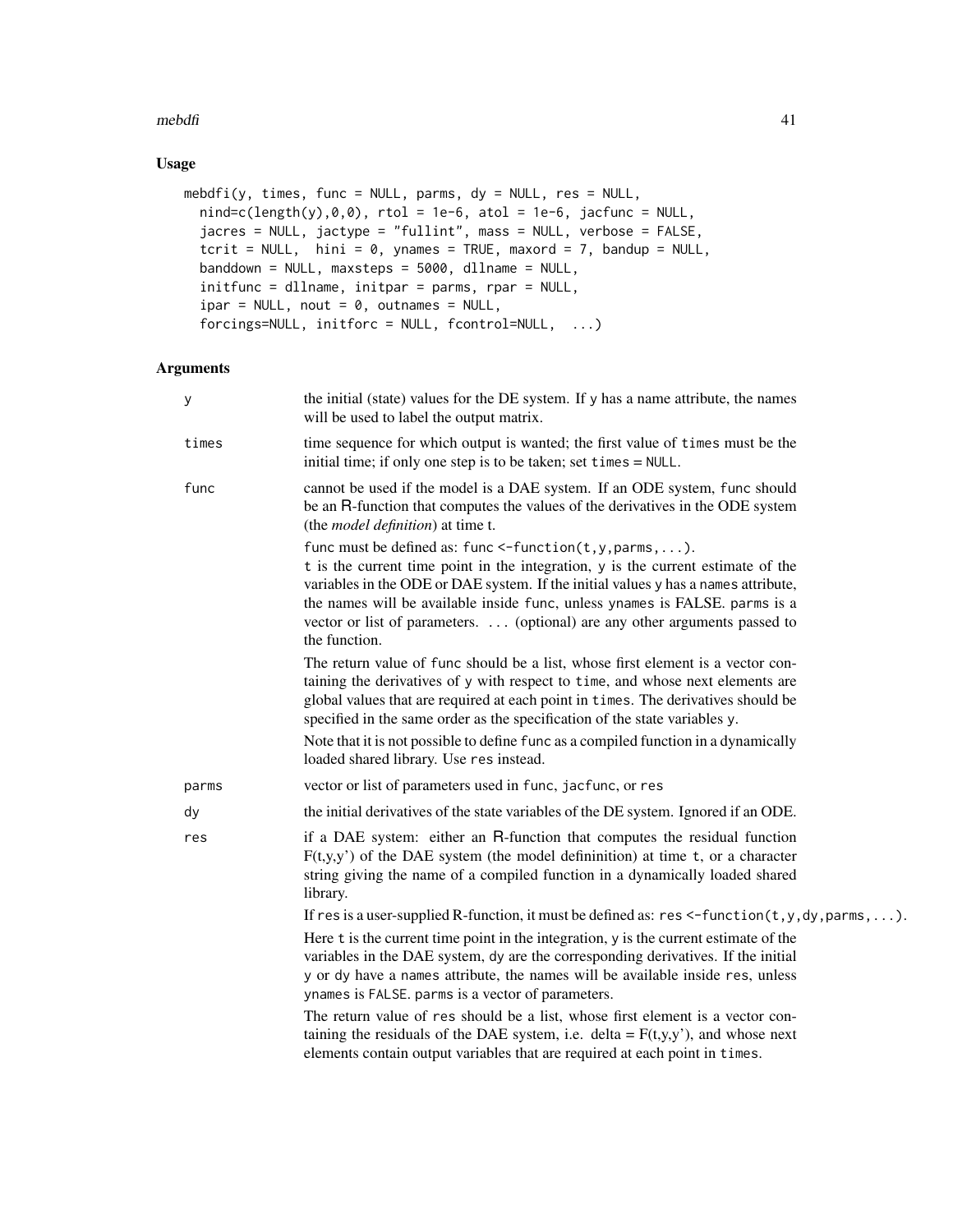|      |         | If res is a string, then dllname must give the name of the shared library (with-<br>out extension) which must be loaded before mebdfi() is called (see package<br>vignette "compiledCode" for more information).                                                                                                                                                                                                                                                                                                                                                                                                                                       |
|------|---------|--------------------------------------------------------------------------------------------------------------------------------------------------------------------------------------------------------------------------------------------------------------------------------------------------------------------------------------------------------------------------------------------------------------------------------------------------------------------------------------------------------------------------------------------------------------------------------------------------------------------------------------------------------|
| nind |         | if a DAE system: a three-valued vector with the number of variables of index<br>1, 2, 3 respectively. The equations must be defined such that the index 1 vari-<br>ables precede the index 2 variables which in turn precede the index 3 variables.<br>The sum of the variables of different index should equal N, the total number of<br>variables.                                                                                                                                                                                                                                                                                                   |
| rtol |         | relative error tolerance, either a scalar or a vector, one value for each y,                                                                                                                                                                                                                                                                                                                                                                                                                                                                                                                                                                           |
| atol |         | absolute error tolerance, either a scalar or a vector, one value for each y.                                                                                                                                                                                                                                                                                                                                                                                                                                                                                                                                                                           |
|      | jacfunc | if not NULL, an R function that computes the Jacobian of the system of differen-<br>tial equations. Only used in case the system is an ODE $(y' = f(t, y))$ , specified by<br>func. The R calling sequence for jacfunc is identical to that of func.<br>If the Jacobian is a full matrix, jacfunc should return a matrix dydot/dy, where                                                                                                                                                                                                                                                                                                               |
|      |         | the ith row contains the derivative of $dy_i/dt$ with respect to $y_i$ , or a vector con-<br>taining the matrix elements by columns (the way R and Fortran store matrices).<br>If the Jacobian is banded, jacfunc should return a matrix containing only the                                                                                                                                                                                                                                                                                                                                                                                           |
|      |         | nonzero bands of the Jacobian, rotated row-wise. See first example of lsode.                                                                                                                                                                                                                                                                                                                                                                                                                                                                                                                                                                           |
|      | jacres  | jacres and not jacfunc should be used if the system is specified by the residual<br>function $F(t,y,y')$ , i.e. jacres is used in conjunction with res.                                                                                                                                                                                                                                                                                                                                                                                                                                                                                                |
|      |         | If jacres is an R-function, the calling sequence for jacres is identical to that<br>of res, but with extra parameter cj. Thus it should be defined as: jacres<br>$\leq$ -function(t,y,dy,parms,cj,). Here t is the current time point in the<br>integration, y is the current estimate of the variables in the ODE system, $y'$ are<br>the corresponding derivatives and cj is a scalar, which is normally proportional<br>to the inverse of the stepsize. If the initial y or dy have a names attribute, the<br>names will be available inside jacres, unless ynames is FALSE. parms is a vector<br>of parameters (which may have a names attribute). |
|      |         | If the Jacobian is a full matrix, jacres should return the matrix $dG/dy + cj* dG/dy$ prime,<br>where the ith row is the sum of the derivatives of $G_i$ with respect to $y_i$ and the<br>scaled derivatives of $G_i$ with respect to $dy_j$ .                                                                                                                                                                                                                                                                                                                                                                                                         |
|      |         | If the Jacobian is banded, jacres should return only the nonzero bands of the<br>Jacobian, rotated rowwise. See details for the calling sequence when jacres is<br>a string.                                                                                                                                                                                                                                                                                                                                                                                                                                                                           |
|      | jactype | the structure of the Jacobian, one of "fullint", "fullusr", "bandusr" or<br>"bandint" - either full or banded and estimated internally or by the user.                                                                                                                                                                                                                                                                                                                                                                                                                                                                                                 |
| mass |         | the mass matrix. If not NULL, the problem is a linearly implicit DAE and defined<br>as $massdy/dt = f(t, y)$ . The mass-matrix should be of dimension n*n where<br>n is the number of y-values.                                                                                                                                                                                                                                                                                                                                                                                                                                                        |
|      |         | If mass=NULL then the model is either an ODE or a DAE, specified with res                                                                                                                                                                                                                                                                                                                                                                                                                                                                                                                                                                              |
|      | verbose | if TRUE: full output to the screen, e.g. will print the diagnostiscs of the<br>integration - see details.                                                                                                                                                                                                                                                                                                                                                                                                                                                                                                                                              |
|      | tcrit   | the Fortran routine mebdfi overshoots its targets (times points in the vector<br>times), and interpolates values for the desired time points. If there is a time<br>beyond which integration should not proceed (perhaps because of a singularity),<br>that should be provided in tcrit.                                                                                                                                                                                                                                                                                                                                                               |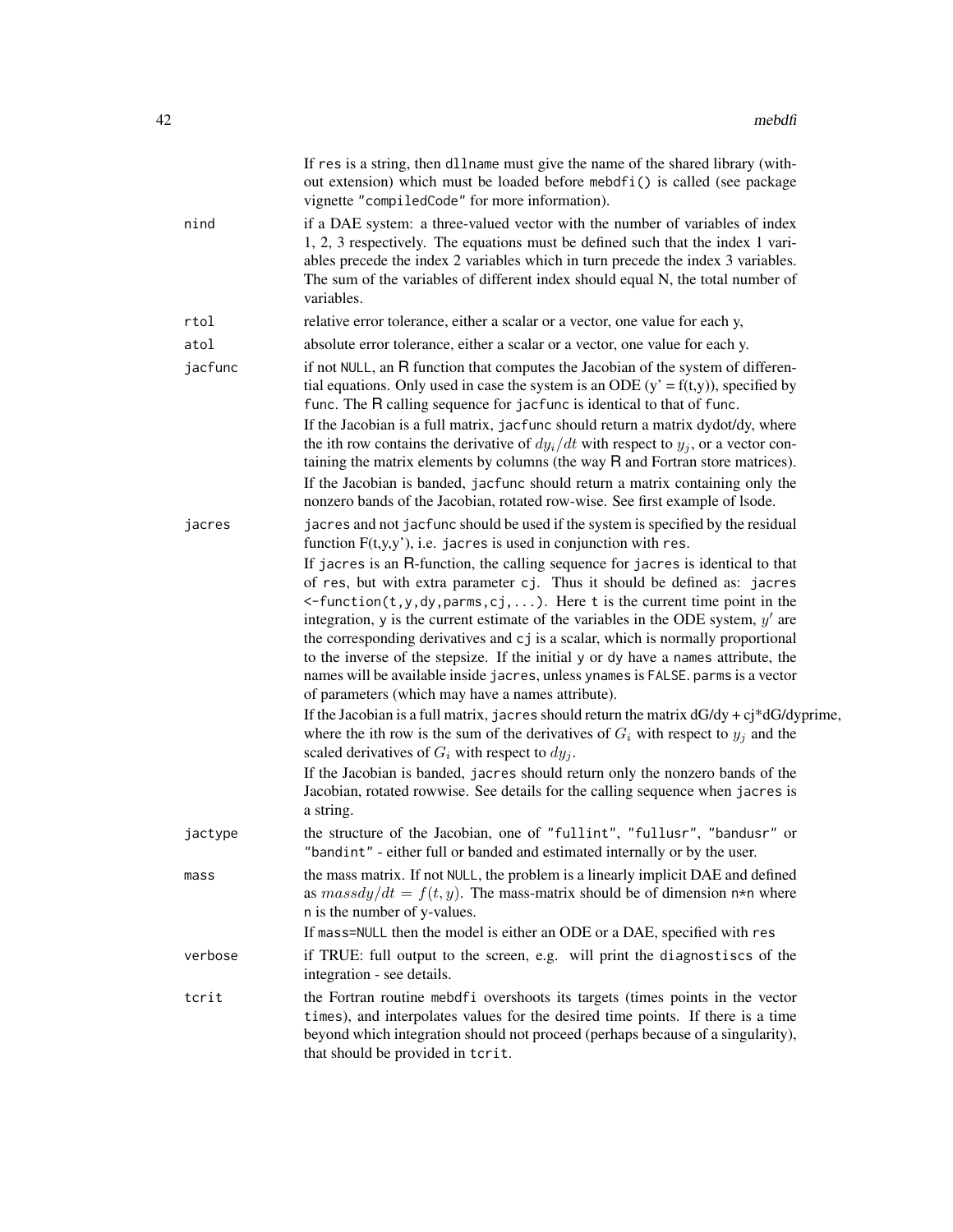# $m$ ebdfi  $43$

| hini     | initial step size to be attempted; if 0, the initial step size is set to 1e-6, but it may<br>be better to set it equal to rtol. The solver is quite sensitive to values of hini;<br>sometimes if it fails, it helps to decrease/increase hini                                                                                                                                                         |
|----------|-------------------------------------------------------------------------------------------------------------------------------------------------------------------------------------------------------------------------------------------------------------------------------------------------------------------------------------------------------------------------------------------------------|
| ynames   | logical, if FALSE names of state variables are not passed to function func; this<br>may speed up the simulation especially for large models.                                                                                                                                                                                                                                                          |
| maxord   | the maximum order to be allowed, an integer between 2 and 7. The default is<br>maxord $= 7$ , but values of 4-5 may be better for difficult problems; hihger order<br>methods are more efficient but less stable.                                                                                                                                                                                     |
| bandup   | number of non-zero bands above the diagonal, in case the Jacobian is banded<br>(and jactype one of "bandint", "bandusr")                                                                                                                                                                                                                                                                              |
| banddown | number of non-zero bands below the diagonal, in case the Jacobian is banded<br>(and jactype one of "bandint", "bandusr")                                                                                                                                                                                                                                                                              |
| maxsteps | maximal number of steps per output interval taken by the solver.                                                                                                                                                                                                                                                                                                                                      |
| dllname  | a string giving the name of the shared library (without extension) that contains<br>all the compiled function or subroutine definitions referred to in res and jacres.<br>See package vignette "compiledCode".                                                                                                                                                                                        |
| initfunc | if not NULL, the name of the initialisation function (which initialises values of<br>parameters), as provided in 'dllname'. See package vignette "compiledCode".                                                                                                                                                                                                                                      |
| initpar  | only when 'dllname' is specified and an initialisation function initfunc is in<br>the dll: the parameters passed to the initialiser, to initialise the common blocks<br>(fortran) or global variables $(C, C++)$ .                                                                                                                                                                                    |
| rpar     | only when 'dllname' is specified: a vector with double precision values passed<br>to the dll-functions whose names are specified by res and jacres.                                                                                                                                                                                                                                                   |
| ipar     | only when 'dllname' is specified: a vector with integer values passed to the<br>dll-functions whose names are specified by res and jacres.                                                                                                                                                                                                                                                            |
| nout     | only used if 'dllname' is specified and the model is defined in compiled code:<br>the number of output variables calculated in the compiled function res, present<br>in the shared library. Note: it is not automatically checked whether this is indeed<br>the number of output variables calculed in the dll - you have to perform this<br>check in the code - See package vignette "compiledCode". |
| outnames | only used if 'dllname' is specified and nout $> 0$ : the names of output variables<br>calculated in the compiled function res, present in the shared library. These<br>names will be used to label the output matrix.                                                                                                                                                                                 |
| forcings | only used if 'dllname' is specified: a list with the forcing function data sets,<br>each present as a two-columned matrix, with (time, value); interpolation outside<br>the interval [min(times), max(times)] is done by taking the value at the closest<br>data extreme.                                                                                                                             |
|          | See package vignette "compiledCode".                                                                                                                                                                                                                                                                                                                                                                  |
| initforc | if not NULL, the name of the forcing function initialisation function, as provided<br>in 'dllname'. It MUST be present if forcings has been given a value. See<br>package vignette "compiledCode".                                                                                                                                                                                                    |
| fcontrol | A list of control parameters for the forcing functions. vignette compiledCode<br>from package deSolve.                                                                                                                                                                                                                                                                                                |
|          | additional arguments passed to func, jacfunc, res and jacres, allowing this<br>to be a generic function.                                                                                                                                                                                                                                                                                              |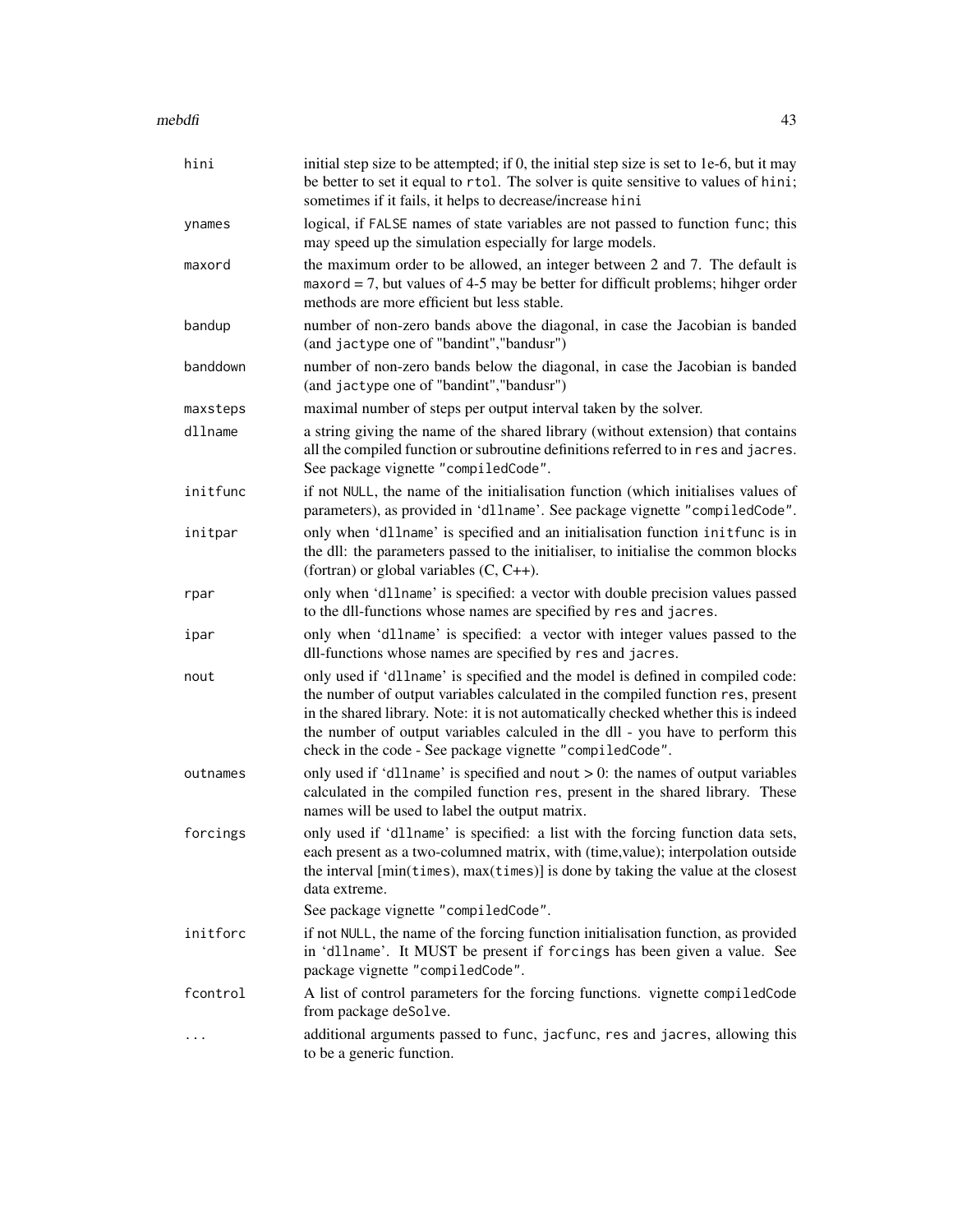# <span id="page-43-0"></span>Details

The mebdfi solver uses modified extended backward differentiation formulas of orders one through eight (specified with maxord) to solve either:

• an ODE system of the form

$$
y' = f(t, y, \ldots)
$$

for  $y = Y$ , or

• a DAE system of the form

 $F(t, y, y') = 0$ 

for  $y = Y$  and  $y' = YPRIME$ .

The recommended value of maxord is eight, unless it is believed that there are severe stability problems in which case maxord  $=$  4 or 5 should be tried instead.

ODEs are specified in func, DAEs are specified in res.

If a DAE system, Values for Y *and* YPRIME at the initial time must be given as input. Ideally,these values should be consistent, that is, if T, Y, YPRIME are the given initial values, they should satisfy  $F(T, Y, YPRIME) = 0.$ 

The form of the **Jacobian** can be specified by jactype. This is one of:

**jactype = "fullint":** a full Jacobian, calculated internally by mebdfi, the default,

- **jactype = "fullusr":** a full Jacobian, specified by user function jacfunc or jacres,
- jactype = "bandusr": a banded Jacobian, specified by user function jacfunc or jacres; the size of the bands specified by bandup and banddown,
- jactype = "bandint": a banded Jacobian, calculated by mebdfi; the size of the bands specified by bandup and banddown.

If jactype = "fullusr" or "bandusr" then the user must supply a subroutine jacfunc.

If jactype = "fullusr" or "bandusr" then the user must supply a subroutine jacfunc or jacres.

The input parameters rtol, and atol determine the **error control** performed by the solver. If the request for precision exceeds the capabilities of the machine, mebdfi will return an error code.

res and jacres may be defined in compiled C or Fortran code, as well as in an R-function. See deSolve's vignette "compiledCode" for details. Examples in Fortran are in the 'dynload' subdirectory of the deSolve package directory.

The [diagnostics](#page-0-0) of the integration can be printed to screen by calling diagnostics. If verbose = TRUE, the diagnostics will written to the screen at the end of the integration.

See vignette("deSolve") for an explanation of each element in the vectors containing the diagnostic properties and how to directly access them.

# Value

A matrix of class deSolve with up to as many rows as elements in times and as many columns as elements in y plus the number of "global" values returned in the next elements of the return from func or res, plus an additional column (the first) for the time value. There will be one row for each element in times unless the Fortran routine 'mebdfi' returns with an unrecoverable error. If y has a names attribute, it will be used to label the columns of the output value.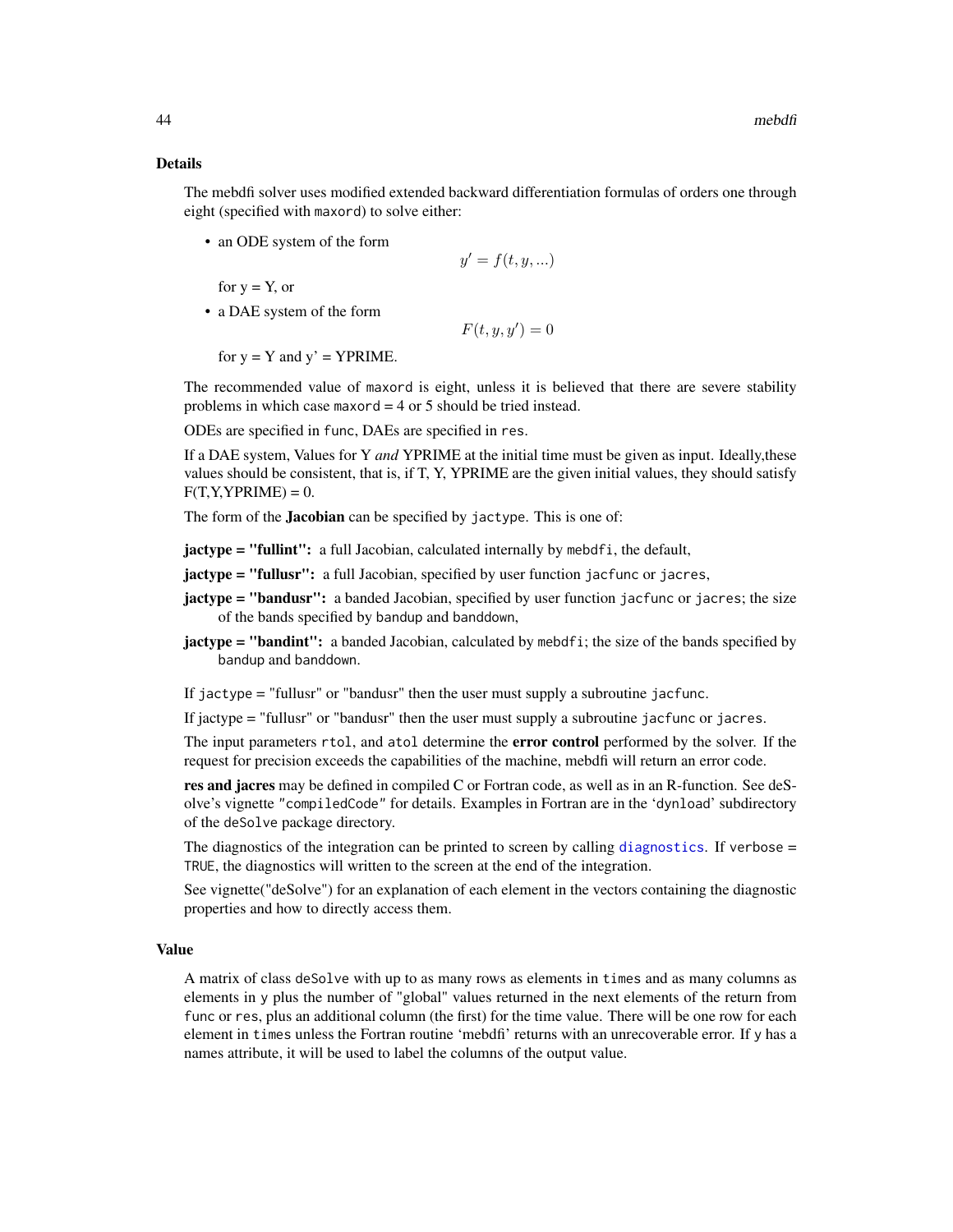#### <span id="page-44-0"></span> $m$ ebdfi  $45$

# Author(s)

Karline Soetaert <karline.soetaert@nioz.nl>

Jeff Cash

#### References

J. R. Cash, The integration of stiff initial value problems in O.D.E.S using modified extended backward differentiation formulae, Comp. and Maths. with applics., 9, 645-657, (1983).

J.R. Cash and S. Considine, an MEBDF code for stiff initial value problems, ACM Trans Math Software, 142-158, (1992).

J.R. Cash, Stable recursions with applications to the numerical solution of stiff systems, Academic Press,(1979).

# See Also

- [gamd](#page-30-1) and [bimd](#page-5-1) two other DAE solvers,
- [daspk](#page-0-0) another DAE solver from package deSolve,

[diagnostics](#page-0-0) to print diagnostic messages.

# Examples

```
## =======================================================================
## Coupled chemical reactions including an equilibrium
## modeled as (1) an ODE and (2) as a DAE
##
## The model describes three chemical species A,B,D:
## subjected to equilibrium reaction D <- > A + B
## D is produced at a constant rate, prod
## B is consumed at 1s-t order rate, r
## Chemical problem formulation 1: ODE
## =======================================================================
## Dissociation constant
K < -1## parameters
pars <- c(
       ka = 1e6, # forward rate
       r = 1,
       prod = 0.1Fun_ODE <- function (t, y, pars)
{
 with (as.list(c(y, pars)), {
   ra <- ka*D # forward rate
   rb <- ka/K *A*B # backward rate
   ## rates of changes
```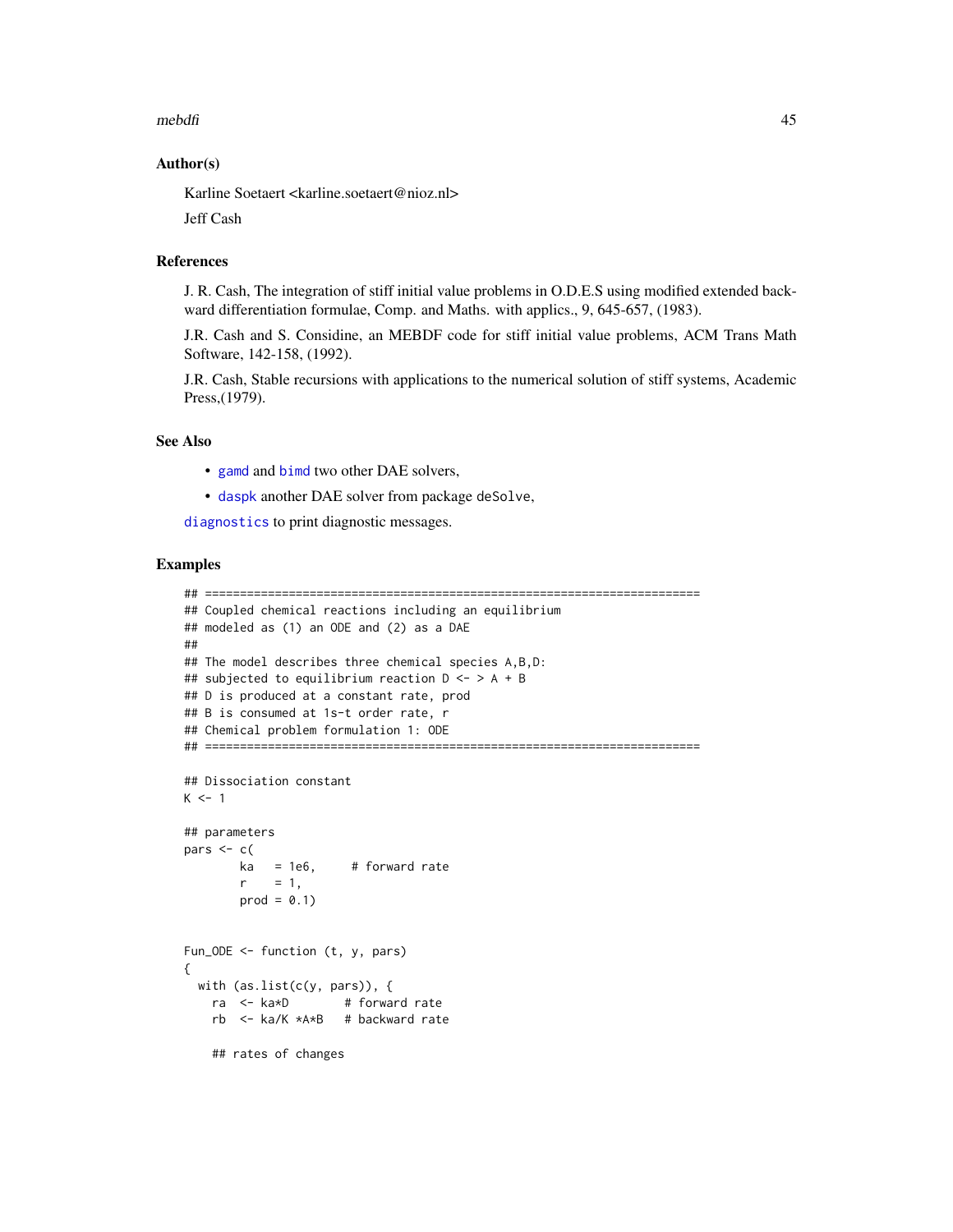```
dD \le -ra + rb + proddA <- ra - rb
   dB <- ra - rb - r*B
   return(list(dy = c(dA, dB, dB)),CONC = A+B+D)})
}
## =======================================================================
## Chemical problem formulation 2: DAE
## 1. get rid of the fast reactions ra and rb by taking
## linear combinations : dD+dA = prod (res1) and
## dB-dA = -r*B (res2)
## 2. In addition, the equilibrium condition (eq) reads:
## as ra = rb : ka*D = ka/K*A*B = > K*D = A*B
## =======================================================================
Res_DAE <- function (t, y, yprime, pars)
{
 with (as.list(c(y, yprime, pars)), {
   ## residuals of lumped rates of changes
   res1 < -dD - dA + prodres2 < -dB + dA - r*B## and the equilibrium equation
   eq <- K*D - A*B
   return(list(c(res1, res2, eq),
               CONC = A+B+D)})
}
times \leq - seq(0, 100, by = 1)
## Initial conc; D is in equilibrium with A,B
y \langle -c(A = 2, B = 3, D = 2*3/K) \rangle## ODE model solved with mebdfi
ODE \leq as.data.frame(mebdfi(y = y, times = times, func = Fun_ODE,
                    params = pars, atol = 1e-8, rtol = 1e-8)## Initial rate of change
dy \leftarrow c(dA = 0, dB = 0, dD = 0)
## DAE model solved with mebdfi
DAE \leq as.data.frame(mebdfi(y = y, dy = dy, times = times,
        res = Res\_DAE, parms = pars, atol = 1e-8, rtol = 1e-8))
## =======================================================================
## Chemical problem formulation 3: Mass * Func
## Based on the DAE formulation
```
## =======================================================================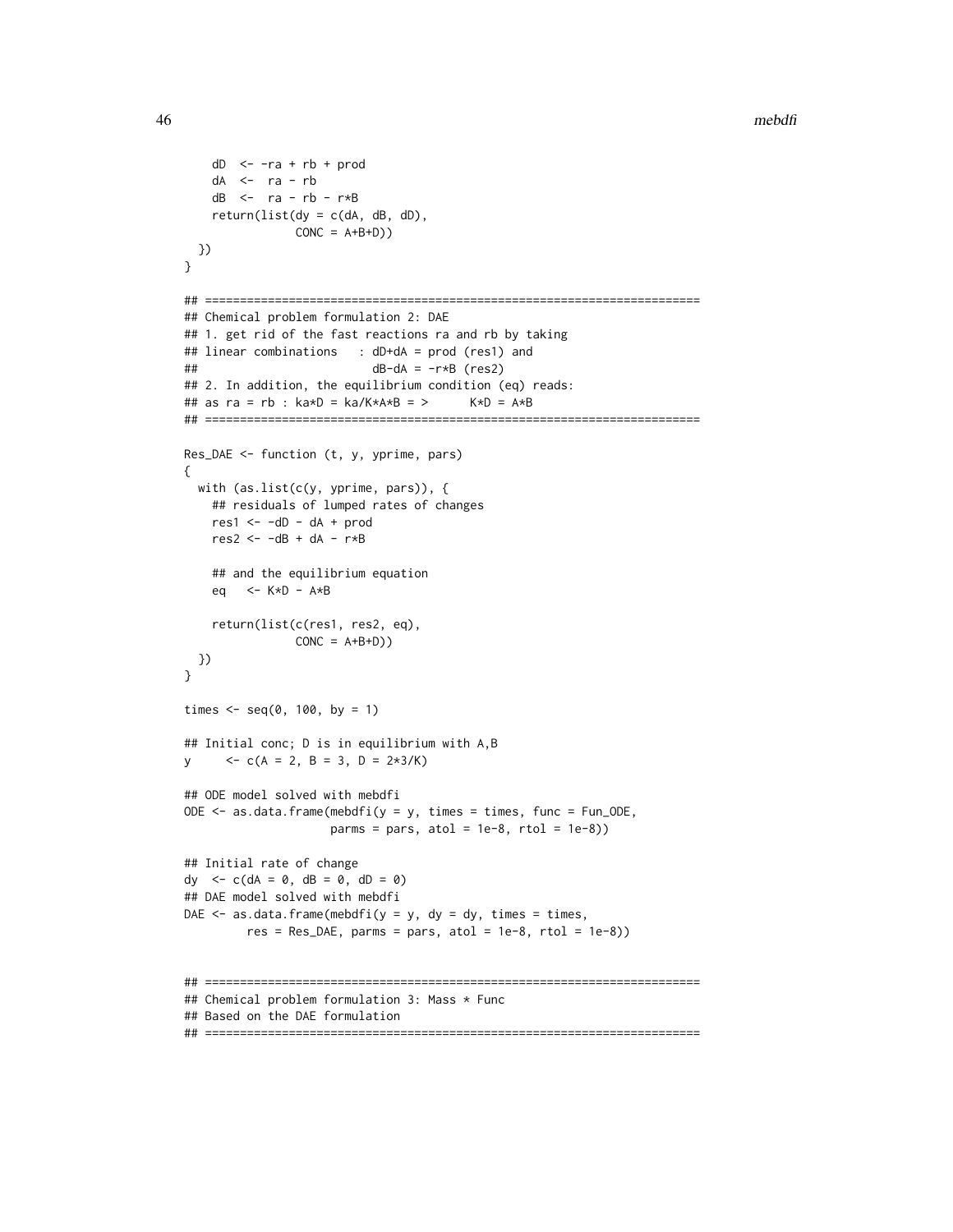```
mebdfi and a state of the state of the state of the state of the state of the state of the state of the state of the state of the state of the state of the state of the state of the state of the state of the state of the s
```

```
Mass_FUN <- function (t, y, pars)
{
 with (as.list(c(y, pars)), {
   ## as above, but without the
   f1 <- prod
   f2 <- - r*B## and the equilibrium equation
    f3 <-K*D - A*Breturn(list(c(f1, f2, f3),
                CONC = A+B+D)})
}
Mass <- matrix(nr=3, nc=3, byrow = TRUE,
  data = c(1, 0, 1,  # dA + 0 + dB)-1, 1, 0, # -dA + dB +00, 0, 0)) # algebraic
times \leq - seq(0, 100, by = 2)
## Initial conc; D is in equilibrium with A,B
y \langle -c(A = 2, B = 3, D = 2*3/K) \rangle## ODE model solved with daspk
ODE \leq as.data.frame(daspk(y = y, times = times, func = Fun_ODE,
                     params = pars, atol = 1e-10, rtol = 1e-10)## Initial rate of change
dy \langle -c(dA = 0, dB = 0, dD = 0) \rangle## DAE model solved with daspk
DAE \leq as.data.frame(daspk(y = y, dy = dy, times = times,
         res = Res\_DAE, parms = pars, atol = 1e-10, rtol = 1e-10))
MASS<- mebdfi(y = y, times = times, func = Mass_FUN,
              parms = pars, mass = Mass)
## ================
## plotting output
## ================
opa \leq par(mfrow = c(2, 2))
for (i in 2:5)
{
plot(ODE$time, ODE[, i], xlab = "time",
    ylab = "conc", main = names(ODE)[i], type = "l")
points(DAE$time, DAE[,i], col = "red")
}
legend("bottomright",lty = c(1, NA), pch = c(NA, 1),
       col = c("black", "red"), legend = c("ODE", "DAE"))
```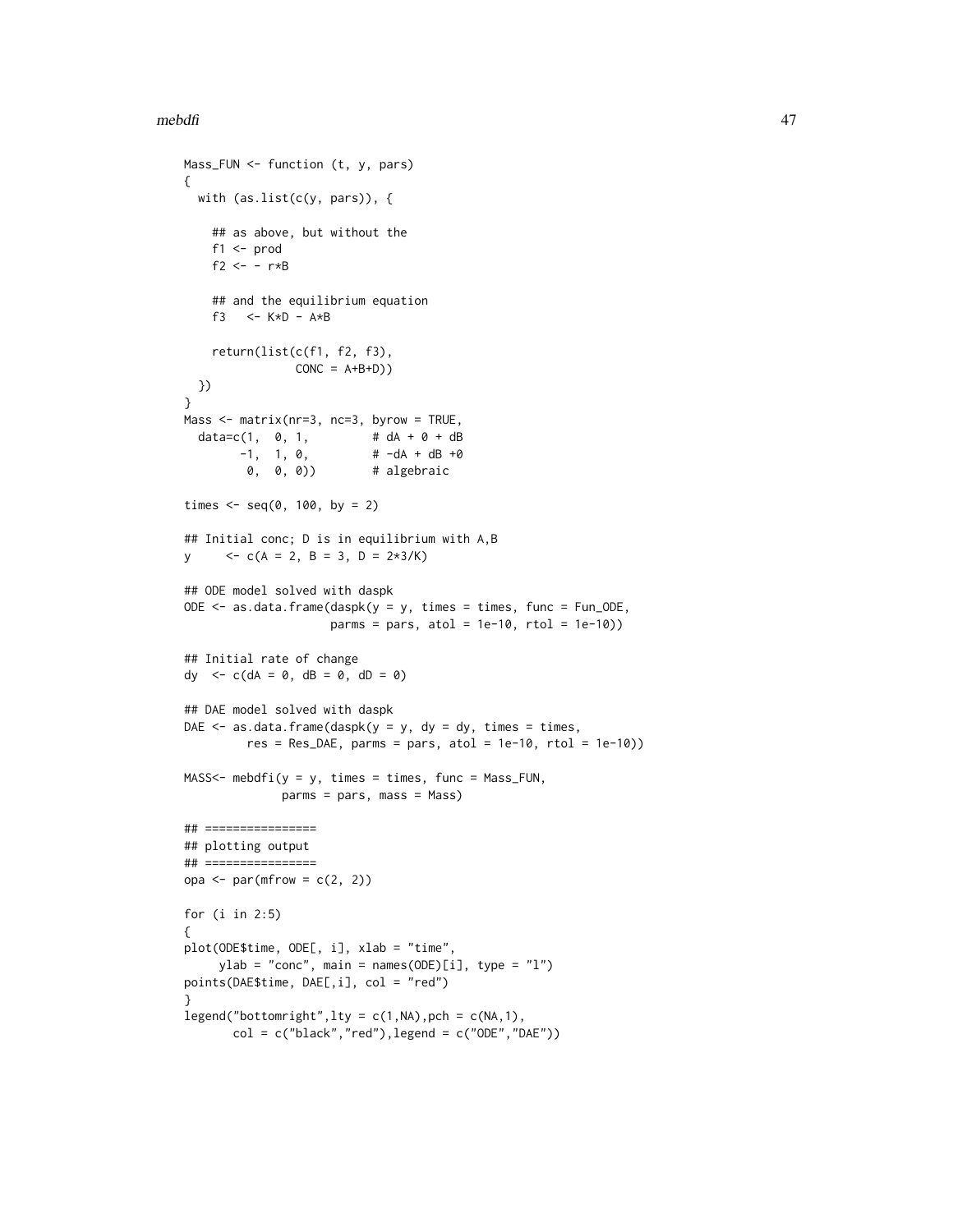#### 48 mebdfi

```
# difference between both implementations:
max(abs(ODE-DAE))
par(mfrow = opa)
## =============================================================================
##
## Example 3: higher index DAE
##
## Car axis problem, index 3 DAE, 8 differential, 2 algebraic equations
## from
## F. Mazzia and C. Magherini. Test Set for Initial Value Problem Solvers,
## release 2.4. Department
## of Mathematics, University of Bari and INdAM, Research Unit of Bari,
## February 2008.
## Available at http://www.dm.uniba.it/~testset.
## =============================================================================
# car returns the residuals of the implicit DAE
car <- function(t, y, dy, pars){
  with(as.list(c(pars, y)), {
      f \leq - rep(0, 10)yb <- r*sin(w*t)
      xb <- sqrt(L*L - yb*yb)
      Ll \le sqrt(xl^2 + yl^2)
      Lr \leq sqrt((xr-xb)^2 + (yr-yb)^2)
      f[1:4] < -y[5:8]k <- M*eps*eps/2
      f[5] <- (L0-Ll)*xl/Ll + lam1*xb+2*lam2*(xl-xr)
      f[6] <- (L0-Ll)*yl/Ll + lam1*yb+2*lam2*(yl-yr)-k*g
      f[7] <- (L0-Lr)*(xr-xb)/Lr - 2*lam2*(xl-xr)
      f[8] \leftarrow (L0-Lr)*(yr-yb)/Lr - 2*lam2*(yl-yr)-k*g
      f[9] \leftarrow x b \times x l + y b \times y lf[10] <- (xl-xr)^2+(yl-yr)^2-L*L
      delt <- dy-f
      delt[5:8] <- k*dy[5:8]-f[5:8]
      delt[9:10] <- -f[9:10]
      list(delt=delt,f=f)
 })
}
# parameters
pars \leq c(eps = 1e-2, M = 10, L = 1, L0 = 0.5,
          r = 0.1, w = 10, g = 1)
# initial conditions: state variables
```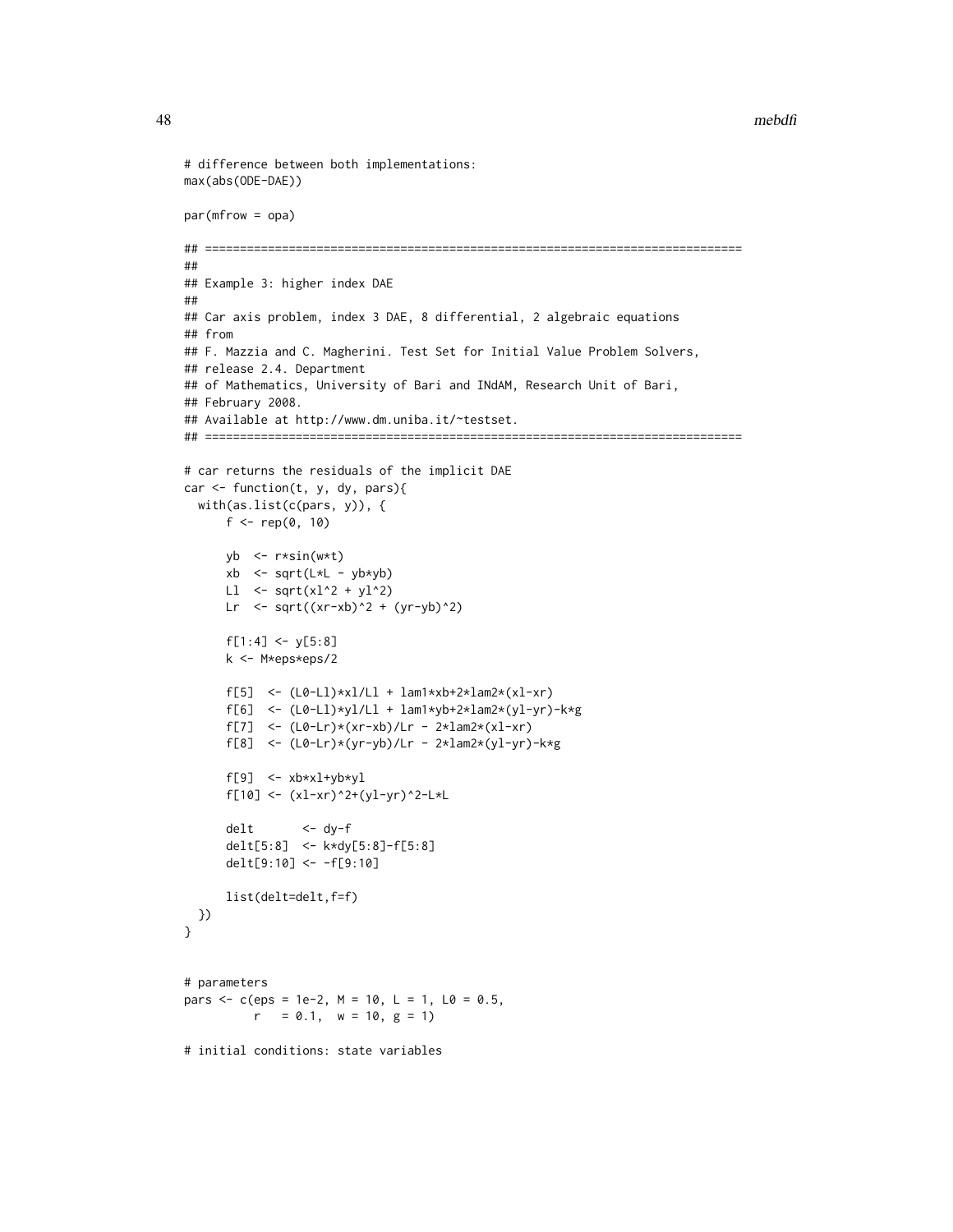<span id="page-48-0"></span>nand **49** 

```
yini <- with (as.list(pars),
  c(x1 = 0, y1 = L0, xr = L, yr = L0, x1a = -L0/L,yla = 0, xra = -L0/L, yra = 0, lam1 = 0, lam2 = 0)
              \lambda# initial conditions: derivates
dyini <- rep(0, 10)
FF <- car(0, yini, dyini, pars)
dyini[1:4] <- yini[5:8]
dyini[5:8] <- 2/pars["M"]/(pars["eps"])^2*FF$f[5:8]
# check consistency of initial condition: delt should be = 0.
car(0, yini, dyini, pars)
# running the model
times \leq seq(0, 3, by = 0.01)
nind \leq c(4, 4, 2) # index 1, 2 and 3 variables
out \leq mebdfi(y = yini, dy = dyini, times, res = car, parms = pars,
                nind = nind, rtol = 1e-5, atol = 1e-5)plot(out, which = 1:4, type = "l", lwd=2)mtext{text(outer = TRUE, side = 3, line = -0.5, cex = 1.5, "car axis")}
```
nand *Nand Gate, Index 1 IDE*

#### Description

It is an index 1 IDE, 14 equations

# Usage

```
nand (times = 0:80, yini =NULL, dyini = NULL,
      params = list(), printmescd = TRUE, method = mebdfi,atol = 1e-6, rtol = 1e-6, maxsteps = 1e5, ...)
```
# Arguments

| yini     | the initial (state) values for the DE system. If y has a name attribute, the names<br>will be used to label the output matrix. |
|----------|--------------------------------------------------------------------------------------------------------------------------------|
| dyini    | the initial derivatives of the state variables of the DE system.                                                               |
| times    | time sequence for which output is wanted; the first value of times must be the<br>initial time.                                |
| parms    | list of parameters that overrule the default parameter values                                                                  |
| method   | the solver to use; only mebdf i available for now                                                                              |
| maxsteps | maximal number of steps per output interval taken by the solver                                                                |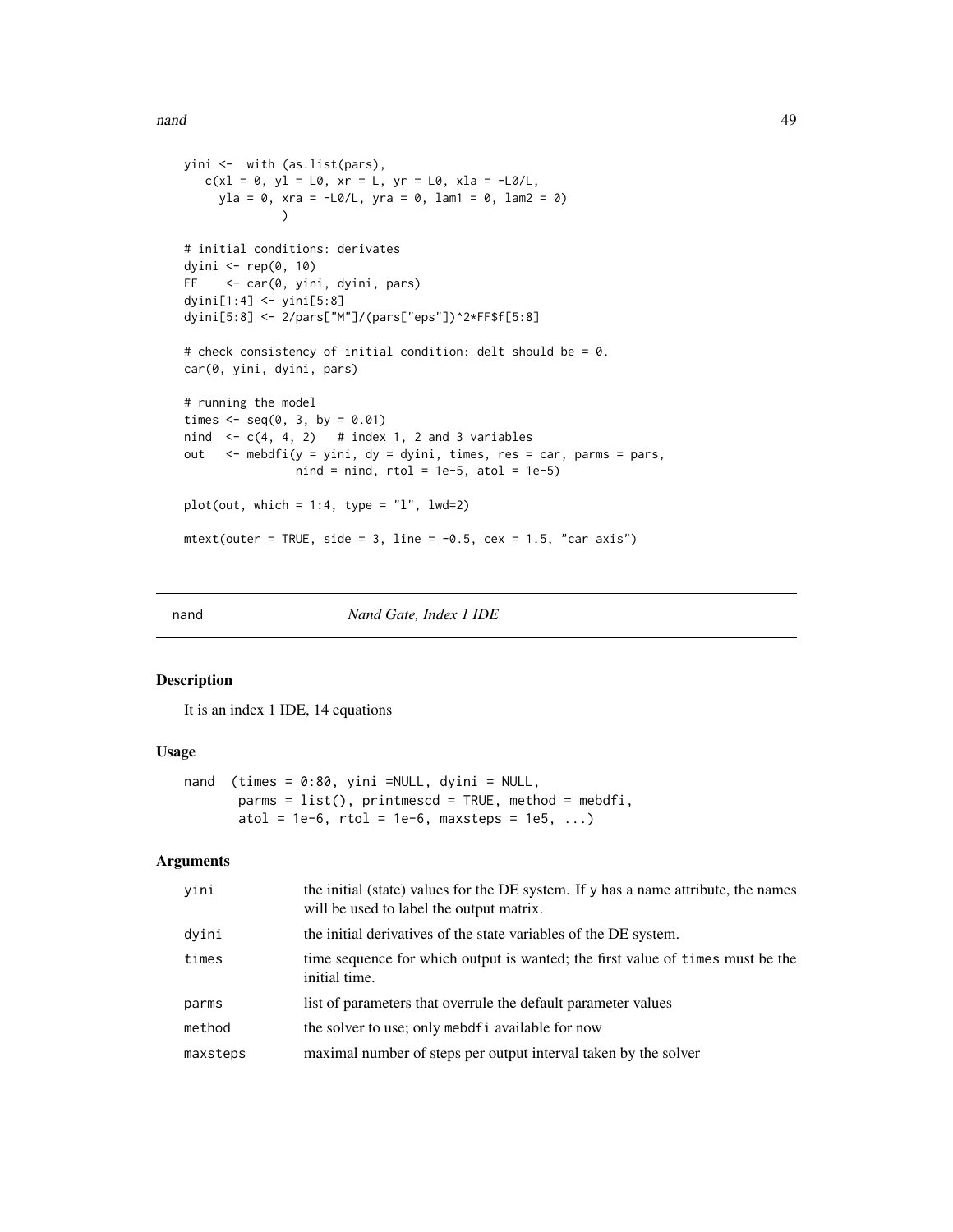50 nand 200 name of the state of the state of the state of the state of the state of the state of the state of the state of the state of the state of the state of the state of the state of the state of the state of the sta

| rtol       | relative error tolerance, either a scalar or a vector, one value for each y,                                   |
|------------|----------------------------------------------------------------------------------------------------------------|
| atol       | absolute error tolerance, either a scalar or a vector, one value for each y.                                   |
| printmescd | if TRUE the mixed error significant digits computed using the reference solution<br>at time 417600 are printed |
| $\ddotsc$  | additional arguments passed to the solver.                                                                     |

# Details

The default parameters are:  $RGS = 4$ ,  $RGD = 4$ ,  $RBS = 10$ ,  $RBD = 10$ ,  $CGS = 0.6e-4$ ,  $CGD = 0.6e-4$ 4, CBD = 2.4e-5, CBS = 2.4e-5, C9 = 0.5e-4, DELTA = 0.2e-1, CURIS = 1.e-14, VTH = 25.85,  $VDD = 5.$ ,  $VBB = -2.5$ 

# Value

A matrix of class deSolve with up to as many rows as elements in times and as many columns as elements in yini, plus an additional column (the first) for the time value.

There will be one row for each element in times unless the solver returns with an unrecoverable error. If yini has a names attribute, it will be used to label the columns of the output value.

#### Note

This model is implemented in FORTRAN

# Author(s)

Karline Soetaert <karline.soetaert@nioz.nl>

Francesca Mazzia

# References

<http://archimede.dm.uniba.it/~testset>

# Examples

```
out <- nand(method = "daspk")
plot(out, lwd = 2, which = 1:9)# compare with reference solution
max(abs(out[nrow(out),-1] - reference("nand")))
```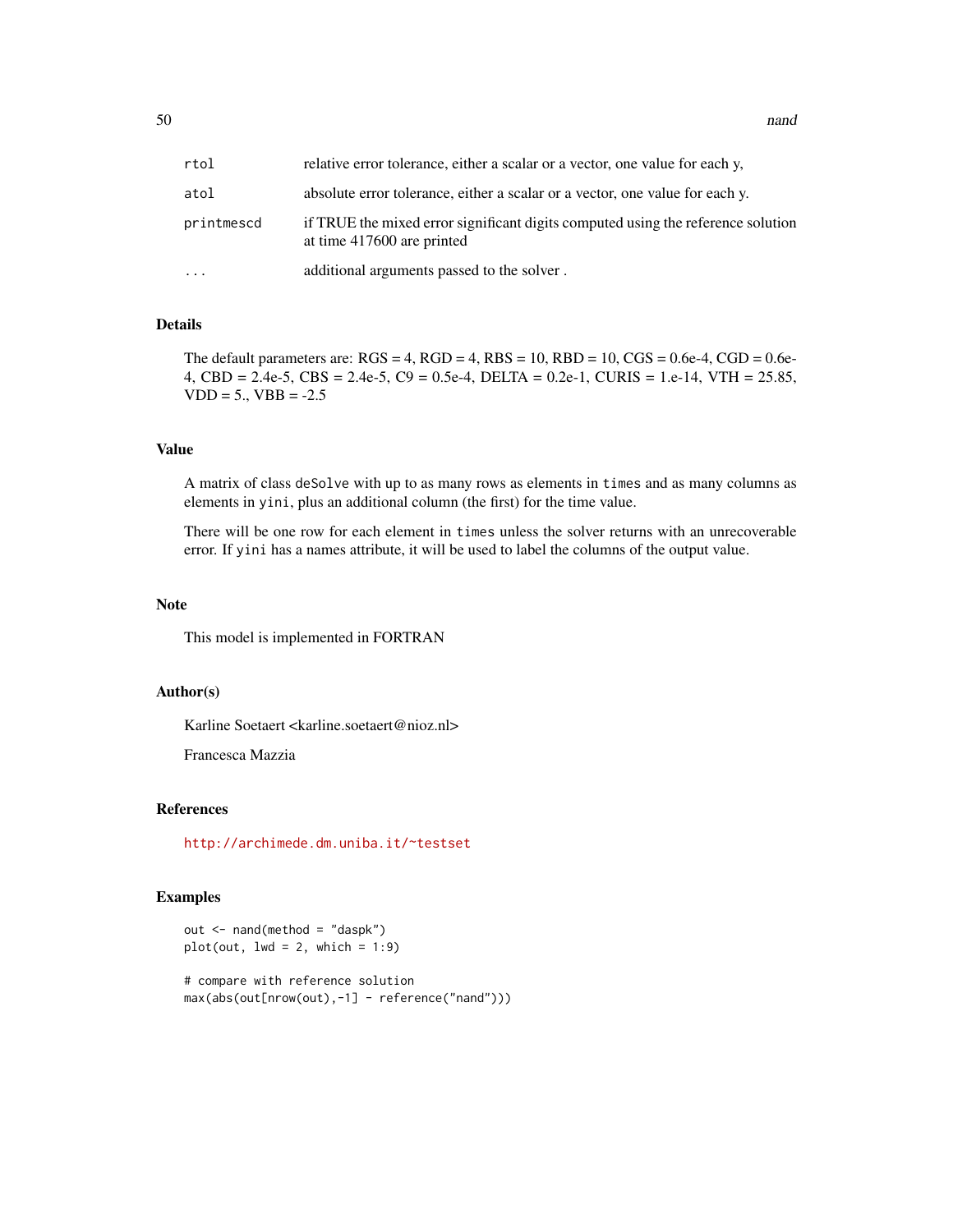# Description

Chemical model implementing the Belousov-Zhabotinskii reaction. It is an ODE, 3 equations

# Usage

orego (times =  $0:360$ , yini = NULL,  $params = list()$ ,  $printmescd = TRUE$ , atol = 1e-6,  $rtol = 1e-6$ , ...)

# Arguments

| yini       | the initial (state) values for the DE system. If y has a name attribute, the names<br>will be used to label the output matrix. |
|------------|--------------------------------------------------------------------------------------------------------------------------------|
| times      | time sequence for which output is wanted; the first value of times must be the<br>initial time.                                |
| parms      | list of parameters that overrule the default parameter values                                                                  |
| atol       | absolute error tolerance, either a scalar or a vector, one value for each y.                                                   |
| rtol       | relative error tolerance, either a scalar or a vector, one value for each y,                                                   |
| printmescd | if TRUE the mixed error significant digits computed using the reference solution<br>at time 1e13 are printed                   |
| $\cdots$   | additional arguments passed to the solver.                                                                                     |

# Details

The default parameters are:  $k1 = 77.27$ ,  $k2 = 8.375e-6$ ,  $k3 = 77.27$ ,  $k4 = 0.161$ 

# Value

A matrix of class deSolve with up to as many rows as elements in times and as many columns as elements in yini, plus an additional column (the first) for the time value.

There will be one row for each element in times unless the solver returns with an unrecoverable error. If yini has a names attribute, it will be used to label the columns of the output value.

# Note

This model is implemented in R

# Author(s)

Karline Soetaert <karline.soetaert@nioz.nl> Francesca Mazzia

<span id="page-50-0"></span>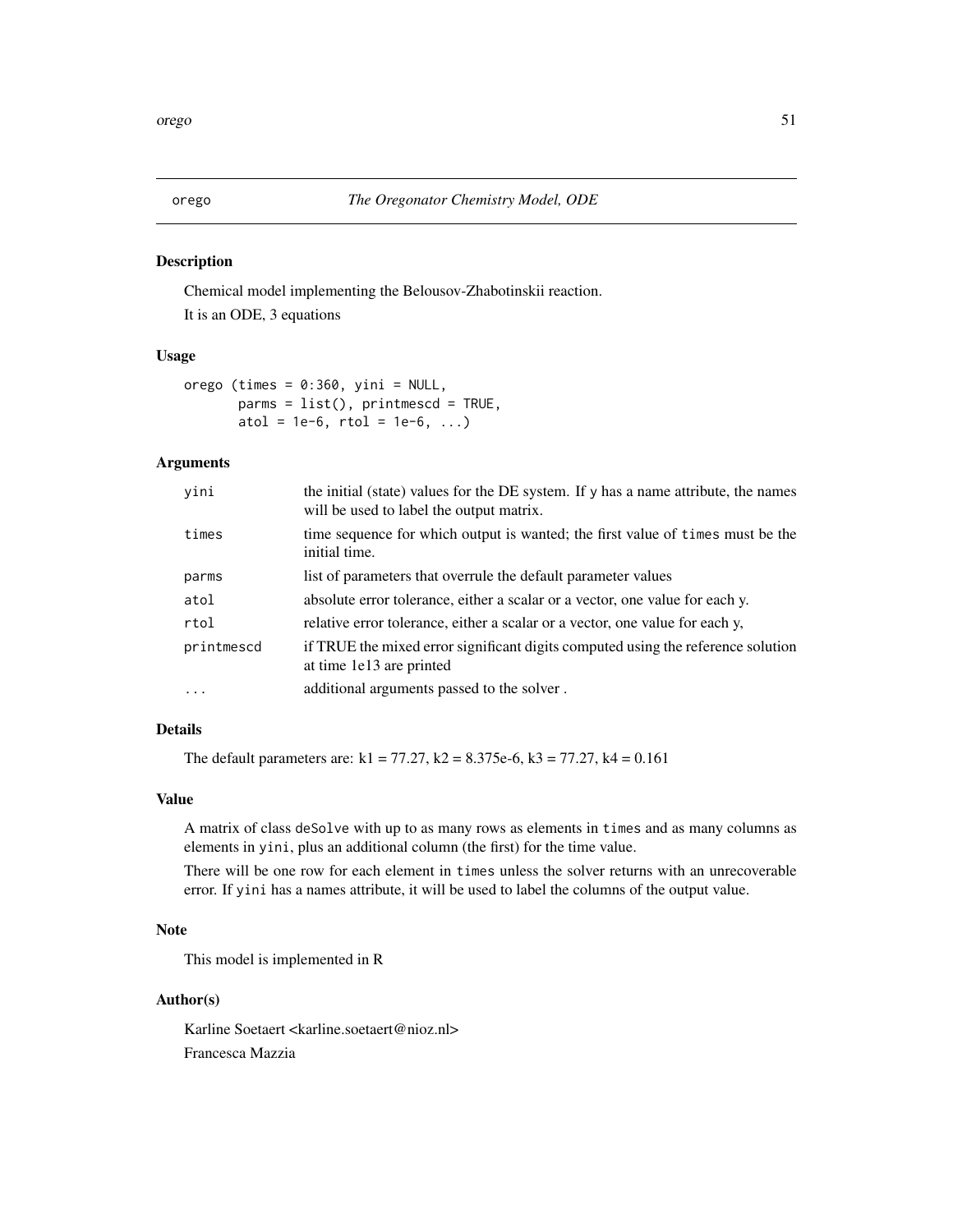#### <span id="page-51-0"></span>52 pleiades et al. et al. et al. et al. et al. et al. et al. et al. et al. et al. et al. et al. et al. et al. e

# References

<http://archimede.dm.uniba.it/~testset>

# Examples

```
out <- orego()
plot(out, lwd = 2, log = "y")# compare with exact solution
```

```
out[nrow(out),-1] - reference("orego")
```
pleiades *Motion of Inextensible Elastic Beam, ODE*

# Description

The pleiades problem is a problem from celestial mechanics, describing the motion of seven stars in the plane of coordinates xi, yi and masses  $mi = i$  ( $i = 1, \dots 7$ ).

It is a set of nonstiff ordinary differential equations of dimension 28.

# Usage

pleiades (times =  $seq(0, 3.0, by = 0.01)$ , yini = NULL, printmescd = TRUE, method = lsoda, atol = 1e-6,  $rtol = 1e-6$ , ...)

# Arguments

| yini       | the initial (state) values for the DE system. If y has a name attribute, the names<br>will be used to label the output matrix. |
|------------|--------------------------------------------------------------------------------------------------------------------------------|
| times      | time sequence for which output is wanted; the first value of times must be the<br>initial time.                                |
| method     | the solver to use                                                                                                              |
| atol       | absolute error tolerance, either a scalar or a vector, one value for each y.                                                   |
| rtol       | relative error tolerance, either a scalar or a vector, one value for each y,                                                   |
| printmescd | if TRUE the mixed error significant digits computed using the reference solution<br>at time 1e13 are printed                   |
| $\cdots$   | additional arguments passed to the solver.                                                                                     |

# Details

There are no parameters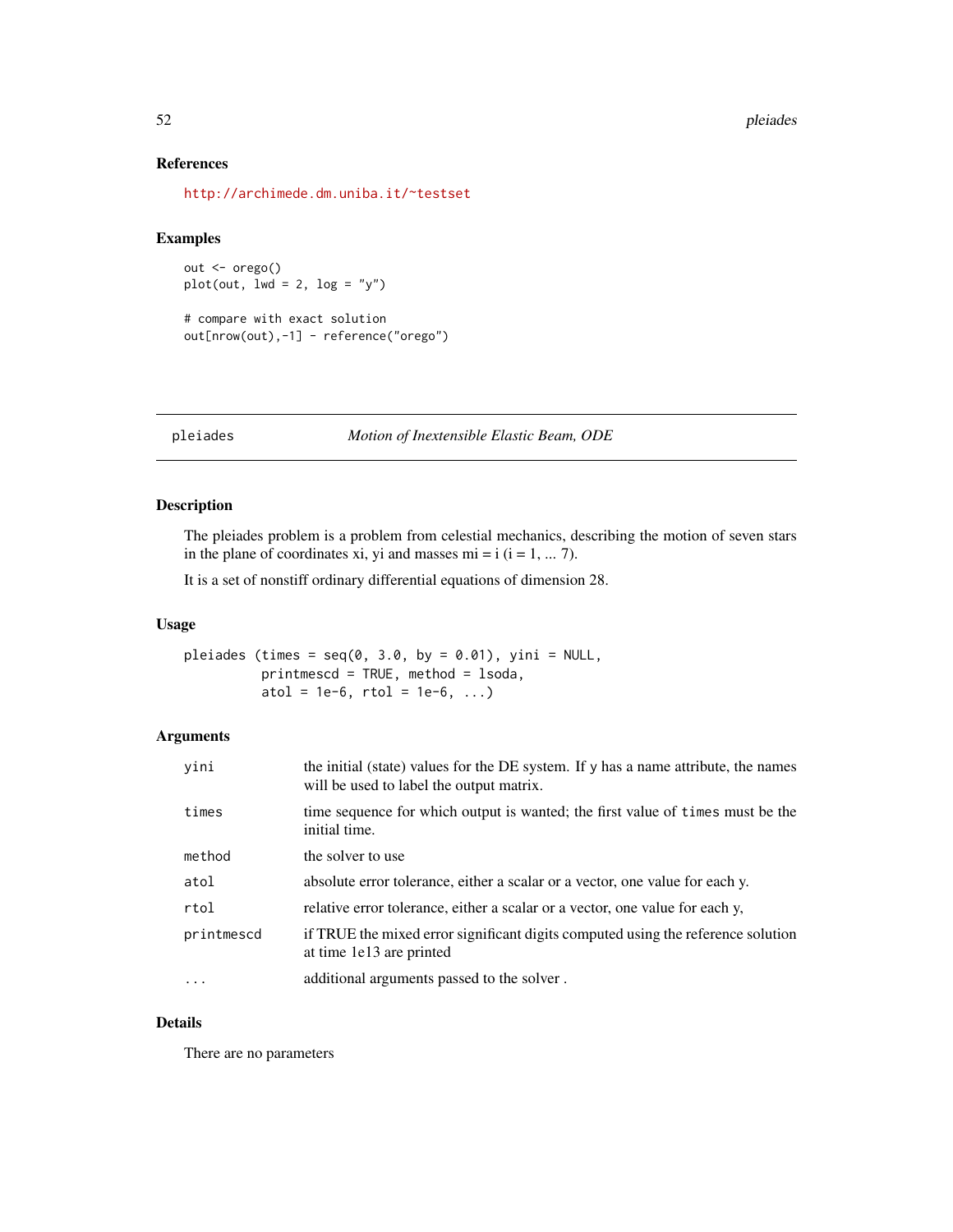#### <span id="page-52-0"></span>pollution 53

# Value

A matrix of class deSolve with up to as many rows as elements in times and as many columns as elements in yini, plus an additional column (the first) for the time value.

There will be one row for each element in times unless the solver returns with an unrecoverable error. If yini has a names attribute, it will be used to label the columns of the output value.

# Author(s)

Karline Soetaert <karline.soetaert@nioz.nl>

Francesca Mazzia

# References

<http://archimede.dm.uniba.it/~testset>

# Examples

```
out <- pleiades()
par(mfrow = c(3,3))for (i in 1:7) plot(out[,i+1], out[,i+8], type = "l", main = paste("body", i),xlab = "x", ylab = "y")
```

```
plot(0, 0, type = "n", main = "ALL",xlab = "x", ylab = "y", xlim = c(-3, 4), ylim = c(-4, 5))for (i in 1:7) lines(out[,i+1], out[,i+8], col = i, lwd = 2)
```

```
# compare with reference solution
max(abs(out[nrow(out),-1]- reference("pleiades")))
```
pollution *Pollution Problem, from Chemistry, ODE*

# **Description**

This IVP is a stiff system of 20 non-linear Ordinary Differential Equations.

It is the chemical reaction part of the air pollution model developed at The Dutch National Institute of Public Health and Environmental Protection (RIVM) and it is described by Verwer in [Ver94].

The parallel-IVP-algorithm group of CWI contributed this problem to the test set. The software part of the problem is in the file pollu.f available at [MM08].

#### Usage

```
pollution (times = seq(0, 60, 1), yini = NULL,
           params = list(), printmescd = TRUE, method = mebdfi,
           atol = 1e-6, rtol = 1e-6, ...)
```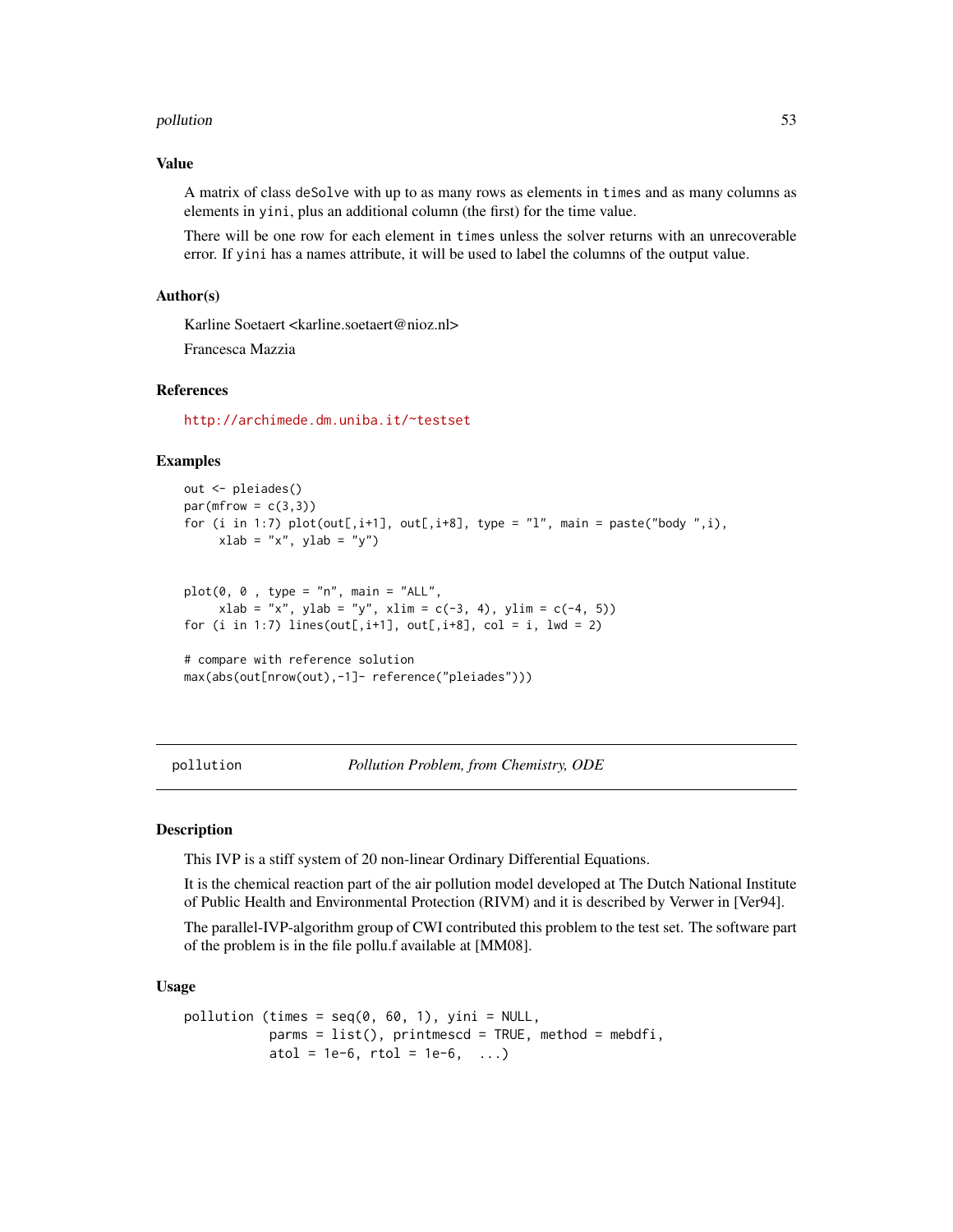# **Arguments**

| yini       | the initial (state) values for the DE system. If y has a name attribute, the names<br>will be used to label the output matrix. |
|------------|--------------------------------------------------------------------------------------------------------------------------------|
| times      | time sequence for which output is wanted; the first value of times must be the<br>initial time.                                |
| parms      | list of parameters that overrule the default parameter values                                                                  |
| method     | the solver to use                                                                                                              |
| atol       | absolute error tolerance, either a scalar or a vector, one value for each y.                                                   |
| rtol       | relative error tolerance, either a scalar or a vector, one value for each y,                                                   |
| printmescd | if TRUE the mixed error significant digits computed using the reference solution<br>at time 1e13 are printed                   |
| $\cdots$   | additional arguments passed to the solver.                                                                                     |

# Details

The default parameters are:  $k1 = .35$ ,  $k2 = .266e2$ ,  $k3 = .123e5$ ,  $k4 = .86e-3$ ,  $k5 = .82e-3$ ,  $k6 = .82e-3$ .15e5, k7 = .13e-3, k8 = .24e5,k9 = .165e5, k10 = .9e4, k11 = .22e-1, k12 = .12e5, k13 = .188e1,  $k14 = .163e5, k15 = .48e7, k16 = .35e-3, k17 = .175e-1, k18 = .1e9, k19 = .444e12, k20 = .124e4,$  $k21 = .21e1$ ,  $k22 = .578e1$ ,  $k23 = .474e-1$ ,  $k24 = .178e4$ ,  $k25 = .312e1$ 

#### Value

A matrix of class deSolve with up to as many rows as elements in times and as many columns as elements in yini, plus an additional column (the first) for the time value.

There will be one row for each element in times unless the solver returns with an unrecoverable error. If yini has a names attribute, it will be used to label the columns of the output value.

# Note

This model is implemented in R

# Author(s)

Karline Soetaert <karline.soetaert@nioz.nl>

Francesca Mazzia

# References

# <http://archimede.dm.uniba.it/~testset>

[MM08] F. Mazzia and C. Magherini. Test Set for Initial Value Problem Solvers, release 2.4. Department of Mathematics, University of Bari and INdAM, Research Unit of Bari, February 2008.

[Ver94] J.G. Verwer. Gauss-Seidel iteration for stiff ODEs from chemical kinetics. SIAM J. Sci.bComput., 15(5):1243 – 1259,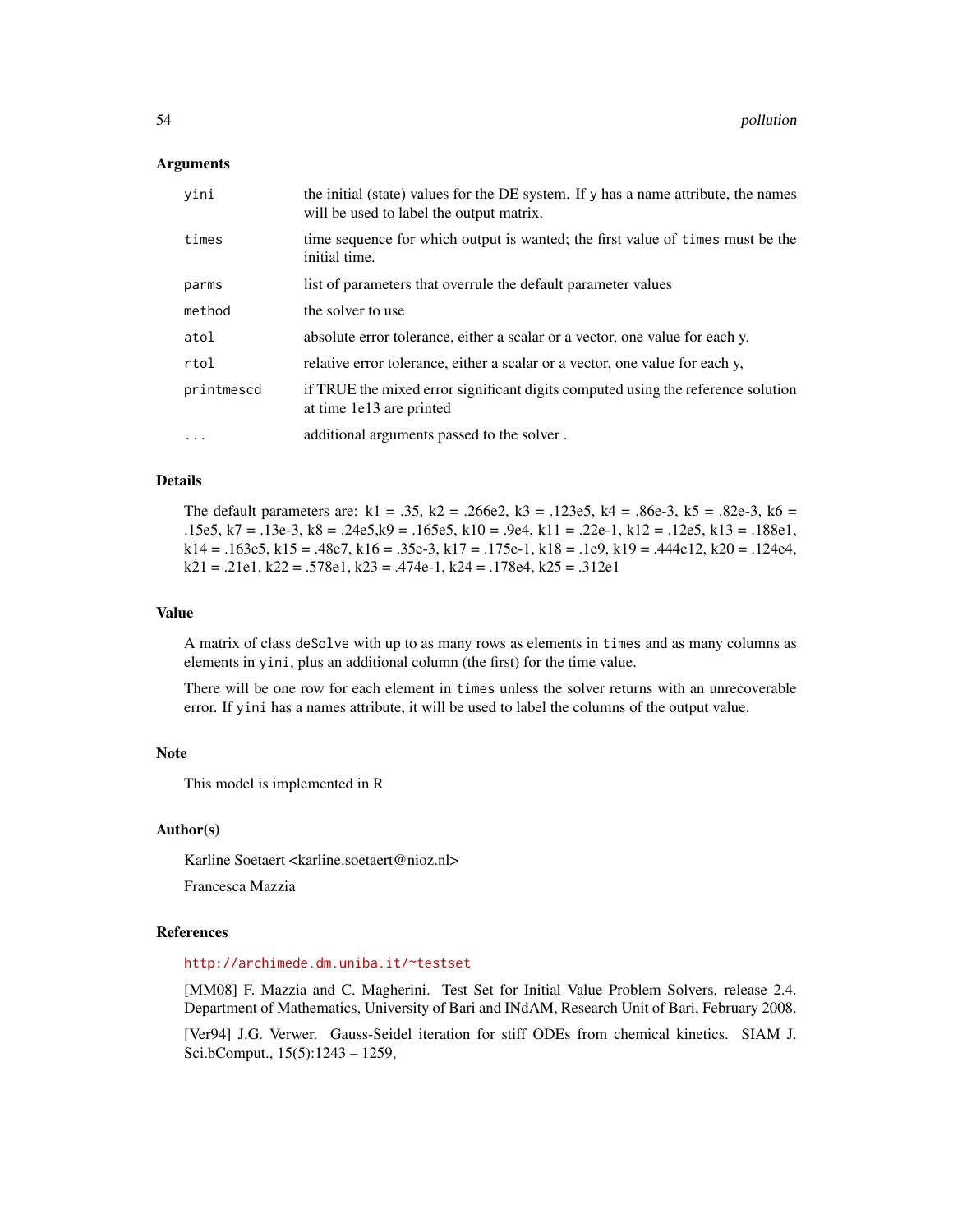#### <span id="page-54-0"></span>reference 55

# Examples

```
out <- pollution()
plot(out, lwd = 2, which = 1:9)out1 <- pollution(times = 0:60)
# compare with reference solution
max(abs(out1[nrow(out1),-1] - reference("pollution")))
```
reference *Reference Value of Test Set Problems*

# Description

Estimates the reference solution of the problem

# Usage

```
reference (name = c("andrews", "beam", "caraxis", "crank", "E5",
    "emep", "fekete", "vdpol", "hires", "nand", "orego",
   "pleiades", "pollution", "ring", "rober", "transistor",
   "tube", "twobit", "wheelset"))
```
# Arguments

name the name of the problem whose reference solution is to be estimated

# Value

A vector with the reference solution

# Author(s)

Karline Soetaert <karline.soetaert@nioz.nl>

Francesca Mazzia

# References

<http://archimede.dm.uniba.it/~testset>

#### Examples

reference("ring")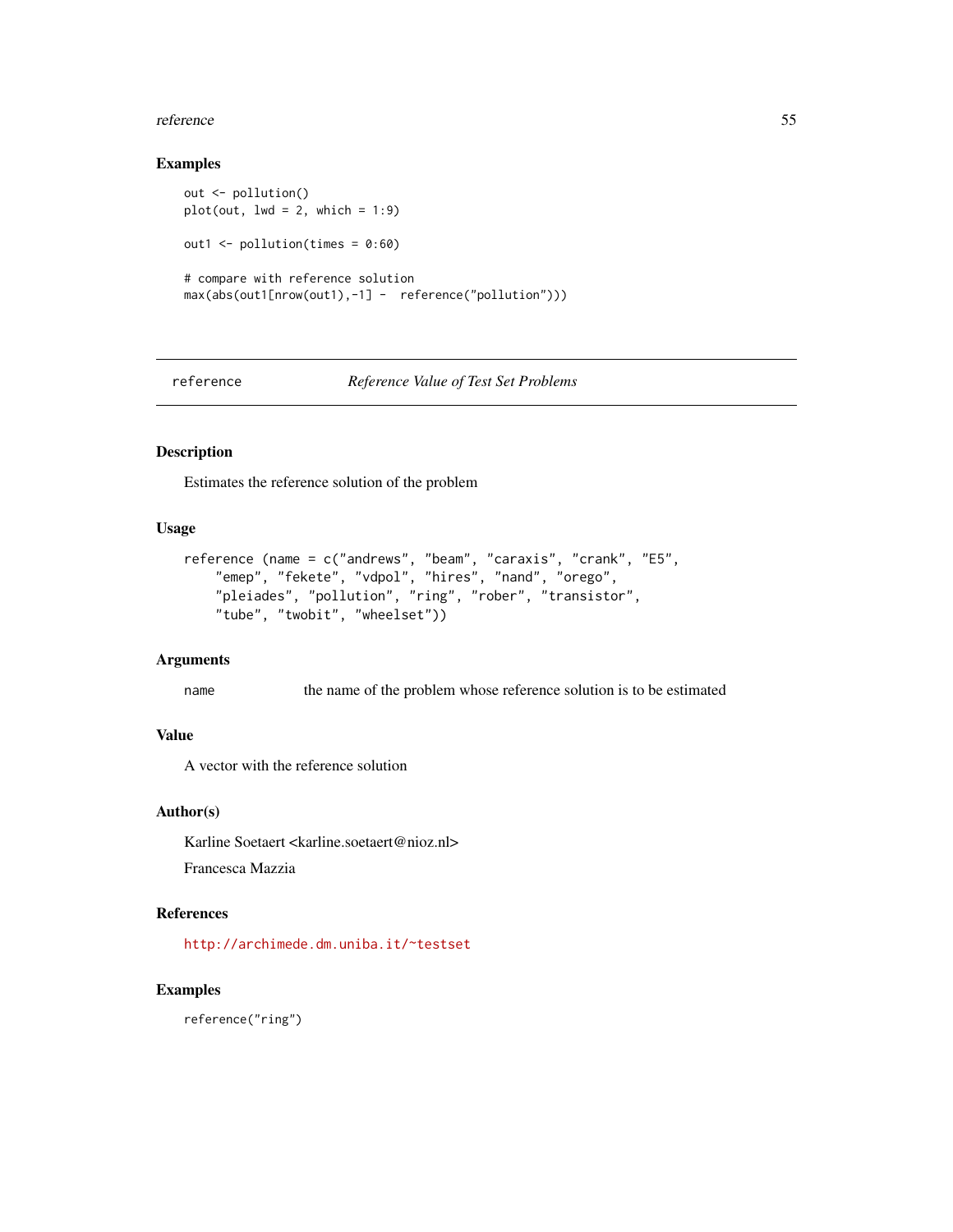# <span id="page-55-0"></span>Description

The probelm describes the behavior of the ring modulator, an electrical circuit.

The type of the problem depends on the parameter Cs. If Cs is not equal 0, then it is a stiff system of 15 non-linear ordinary differential equations.

For  $Cs = 0$  we have a DAE of index 2, consisting of 11 differential equations and 4 algebraic equations. The numerical results presented here refer to  $Cs = 2e-12$ . The problem has been taken from [KRS92], where the approach of Horneber [Hor76] is followed. The parallel-IVP-algorithm group of CWI contributed this problem to the test set. The software part of the problem is in the file ringmod.f available at [MM08].

# Usage

ring (times =  $seq(0, 0.001, by = 5e-06)$ , yini = NULL, dyini = NULL,  $params = list(), printmescd = TRUE, method = mebdfi,$ atol = 1e-8,  $rtol = 1e-8$ , maxsteps = 1e+06, ...)

# Arguments

| yini       | the initial (state) values for the DE system. If y has a name attribute, the names<br>will be used to label the output matrix. |
|------------|--------------------------------------------------------------------------------------------------------------------------------|
| dyini      | the initial derivatives of the state variables of the DE system.                                                               |
| times      | time sequence for which output is wanted; the first value of times must be the<br>initial time.                                |
| parms      | list of parameters that overrule the default parameter values                                                                  |
| method     | the solver to use                                                                                                              |
| atol       | absolute error tolerance, either a scalar or a vector, one value for each y.                                                   |
| rtol       | relative error tolerance, either a scalar or a vector, one value for each y,                                                   |
| maxsteps   | maximal number of steps per output interval taken by the solver                                                                |
| printmescd | if TRUE the mixed error significant digits computed using the reference solution<br>at time 1e13 are printed                   |
| $\cdots$   | additional arguments passed to the solver.                                                                                     |

# Details

The default parameters are: M1 = 0.36, M2 = 0.151104, M3 = 0.075552, L1 = 0.15, L2 = 0.30, J1  $= 0.002727$ , J2 = 0.0045339259, EE = 0.20e12, NUE= 0.30, BB = 0.0080, HH = 0.0080, RHO= 7870.0, GRAV= 0.0, OMEGA = 150.0

There are two default initial conditions - set with options(ini=x)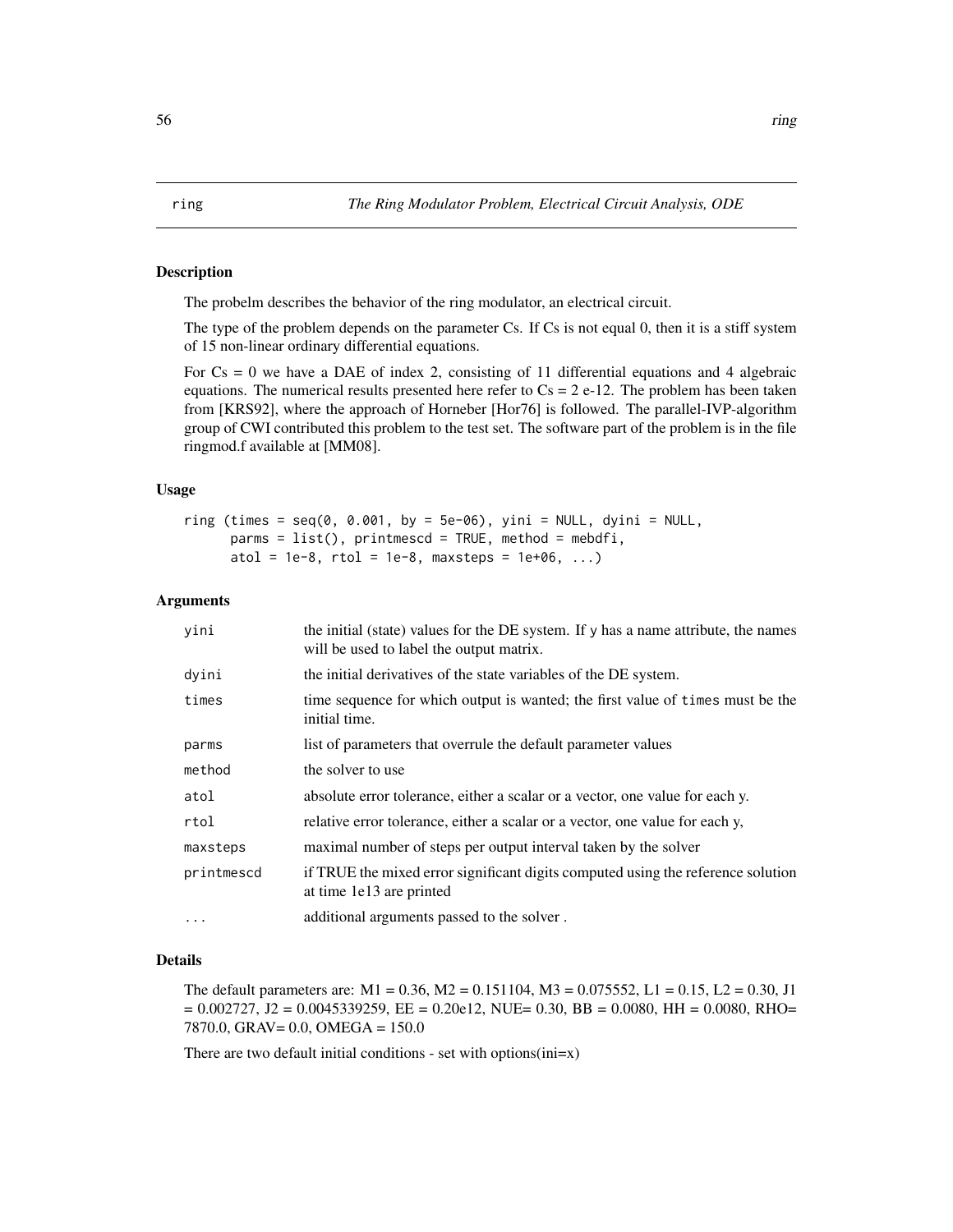#### <span id="page-56-0"></span>rober 57

#### Value

A matrix of class deSolve with up to as many rows as elements in times and as many columns as elements in yini, plus an additional column (the first) for the time value.

There will be one row for each element in times unless the solver returns with an unrecoverable error. If yini has a names attribute, it will be used to label the columns of the output value.

# Author(s)

Karline Soetaert <karline.soetaert@nioz.nl>

Francesca Mazzia <mazzia@dm.uniba.it>

# References

#### <http://archimede.dm.uniba.it/~testset>

[Hor76] E.H. Horneber. Analyse nichtlinearer RLCU-Netzwerke mit Hilfe der gemischten Potentialfunktion mit einer systematischen Darstellung der Analyse nichtlinearer dynamischer Netzwerke. PhD thesis, Universitat Kaiserslautern, 1976.

[KRS92] W. Kampowski, P. Rentrop, and W. Schmidt. Classiffcation and numerical simulation of electric circuits. Surveys on Mathematics for Industry, 2(1):23–65, 1992.

[MM08] F. Mazzia and C. Magherini. Test Set for Initial Value Problem Solvers, release 2.4. Department of Mathematics, University of Bari and INdAM, Research Unit of Bari, February 2008

# Examples

out  $\leftarrow$  ring()  $plot(out, col = "darkblue", lw = 2)$  $mtext{text(side = 3, line = -1.5, "RING modulator", cex = 1.25, outer = TRUE)}$ 

# compare with reference solution max(abs(out[nrow(out),-1]- reference("ring")))

rober *Autocatalytic Chemical Reaction of Robertson, ODE*

# Description

Describes the kinetics of an autocatalytic reation.

It is an ODE, 3 equations

#### Usage

```
rober (times = 10^{6}(seq(-5, 11, by = 0.1)), yini = NULL,
       params = list(), printmescd = TRUE,
       atol = 1e-14, rtol = 1e-10, maxsteps = 1e5, ...)
```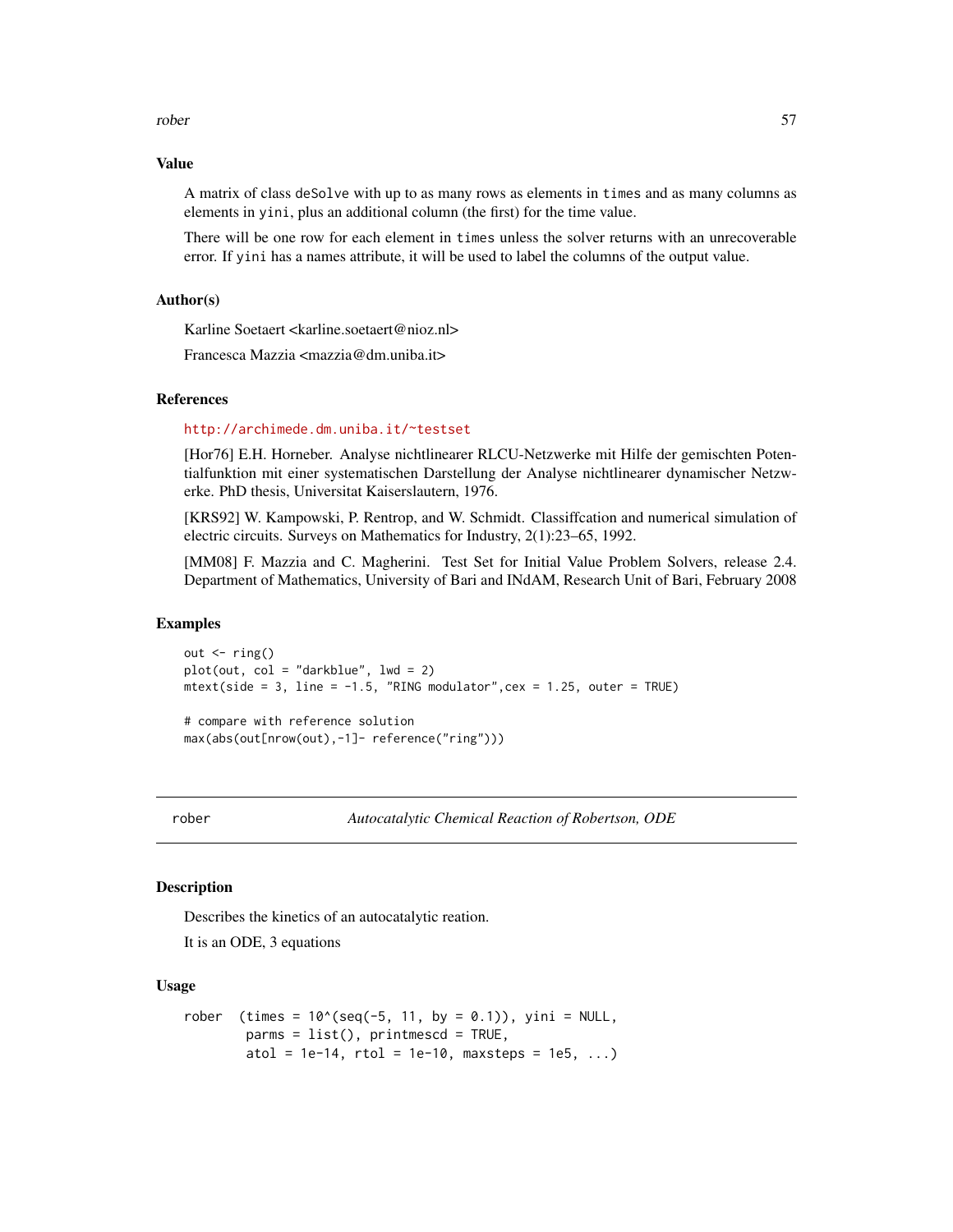# Arguments

| yini       | the initial (state) values for the DE system. If y has a name attribute, the names<br>will be used to label the output matrix. |
|------------|--------------------------------------------------------------------------------------------------------------------------------|
| times      | time sequence for which output is wanted; the first value of times must be the<br>initial time.                                |
| parms      | list of parameters that overrule the default parameter values                                                                  |
| atol       | absolute error tolerance, either a scalar or a vector, one value for each y.                                                   |
| rtol       | relative error tolerance, either a scalar or a vector, one value for each y,                                                   |
| maxsteps   | maximal number of steps per output interval taken by the solver                                                                |
| printmescd | if TRUE the mixed error significant digits computed using the reference solution<br>at time 1e13 are printed                   |
| $\cdot$    | additional arguments passed to the solver.                                                                                     |

# Details

The default parameters are:  $k1 = 0.04$ ,  $k2 = 3e7$ ,  $k3 = 1e4$ 

# Value

A matrix of class deSolve with up to as many rows as elements in times and as many columns as elements in yini, plus an additional column (the first) for the time value.

There will be one row for each element in times unless the solver returns with an unrecoverable error. If yini has a names attribute, it will be used to label the columns of the output value.

#### Note

This model is implemented in R

#### Author(s)

Karline Soetaert <karline.soetaert@nioz.nl> Francesca Mazzia

# References

<http://archimede.dm.uniba.it/~testset>

# Examples

```
out <- rober()
plot(out, 1wd = 2, log = "x")# compare to reference solution
out[nrow(out),-1] - reference("rober")
```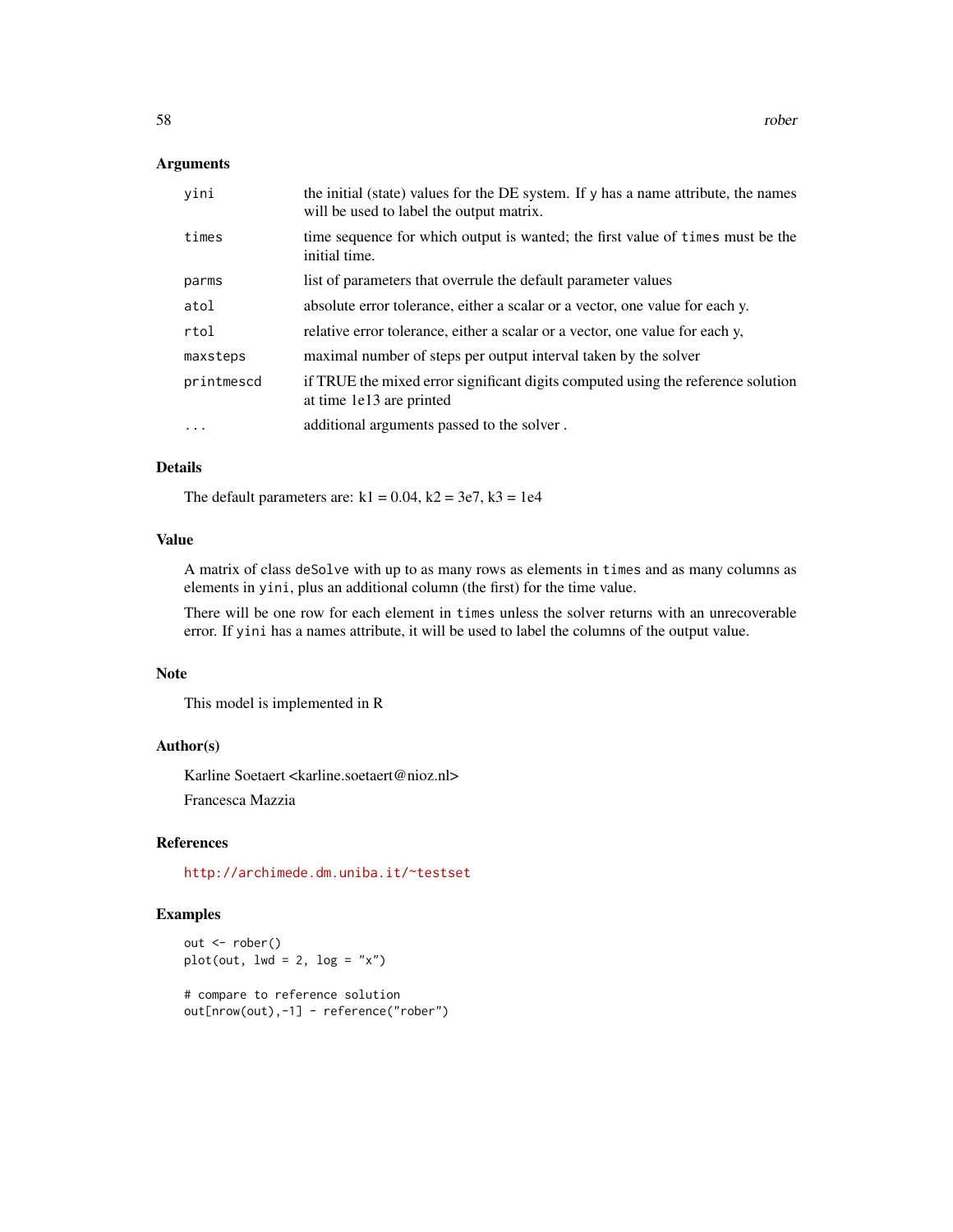<span id="page-58-0"></span>

# Description

Electrical circuit model for the transistor amplifier.

It is an index 1 DAE, 8 equations

#### Usage

transistor (times =  $seq(0, 0.2, 0.001)$ , yini = NULL, dyini = NULL,  $params = list(), printmescd = TRUE, method = mebdfi,$ atol = 1e-6,  $rtol = 1e-6$ , maxsteps = 1e5, ...)

# Arguments

| yini       | the initial (state) values for the DE system. If y has a name attribute, the names<br>will be used to label the output matrix. |
|------------|--------------------------------------------------------------------------------------------------------------------------------|
| dyini      | the initial derivatives of the state variables of the DE system.                                                               |
| times      | time sequence for which output is wanted; the first value of times must be the<br>initial time.                                |
| parms      | list of parameters that overrule the default parameter values                                                                  |
| method     | the solver to use                                                                                                              |
| maxsteps   | maximal number of steps per output interval taken by the solver                                                                |
| atol       | absolute error tolerance, either a scalar or a vector, one value for each y.                                                   |
| rtol       | relative error tolerance, either a scalar or a vector, one value for each y,                                                   |
| printmescd | if TRUE the mixed error significant digits computed using the reference solution<br>at time 1e13 are printed                   |
| $\ddotsc$  | additional arguments passed to the solver.                                                                                     |

# Details

The default parameters are: ub=6, uf=0.026, alpha=0.99, beta=1e-6, r0=1000, r1=9000, r2=9000,  $r3=9000$ ,  $r4 = 9000$ ,  $r5=9000$ ,  $r6=9000$ ,  $r7=9000$ ,  $r8 = 9000$ ,  $r9 = 9000$ ,  $c1=1e-6$ ,  $c2=2e-6$ ,  $c3=3e-6$ , c4=4e-6, c5=5e-6

# Value

A matrix of class deSolve with up to as many rows as elements in times and as many columns as elements in yini, plus an additional column (the first) for the time value.

There will be one row for each element in times unless the solver returns with an unrecoverable error. If yini has a names attribute, it will be used to label the columns of the output value.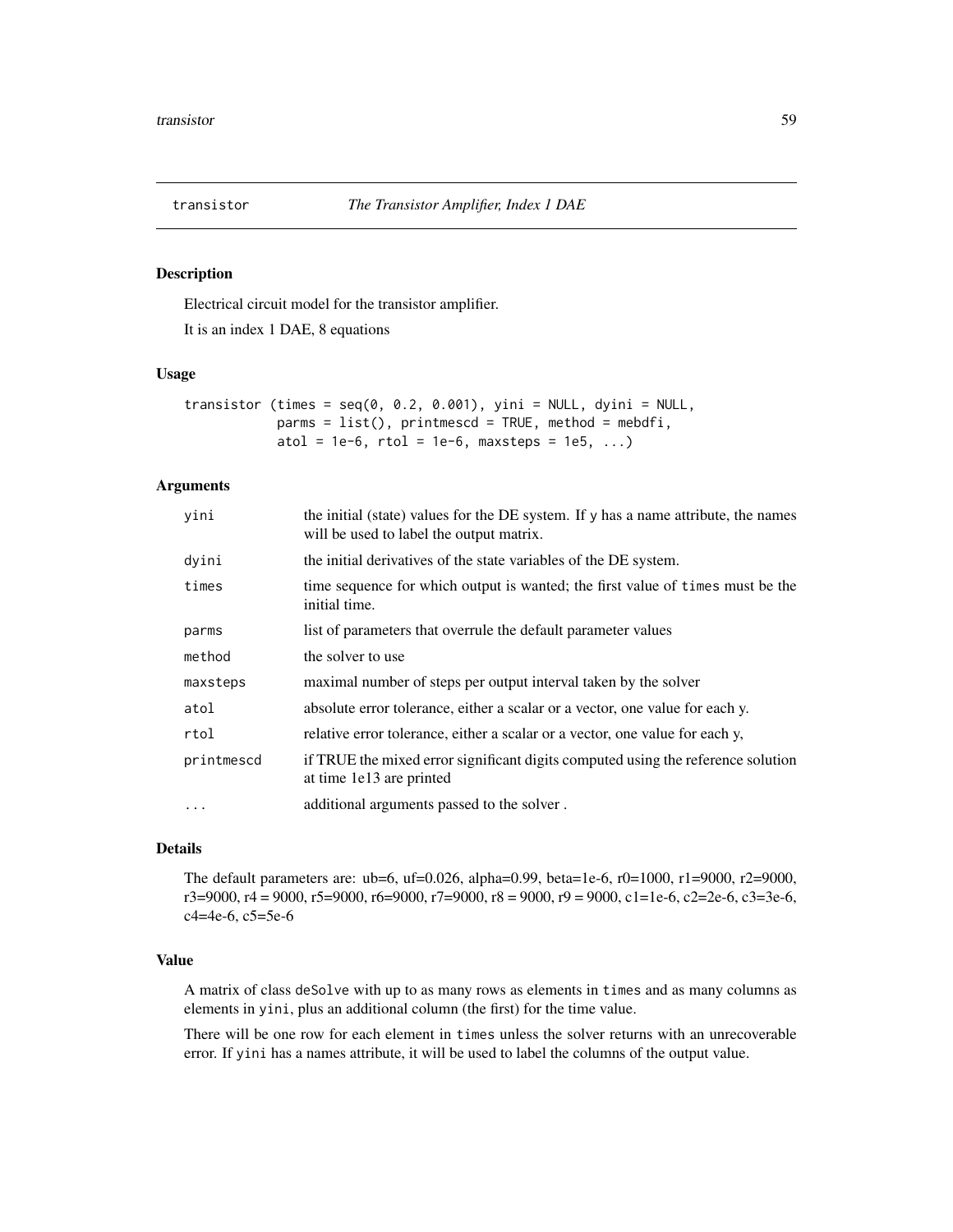# Note

This model is implemented in FORTRAN

# Author(s)

Karline Soetaert <karline.soetaert@nioz.nl> Francesca Mazzia

# References

<http://archimede.dm.uniba.it/~testset>

#### Examples

```
out <- transistor()
plot(out, lwd = 2)
```
out[nrow(out),-1]-reference("transistor")

tube *Water Tube System, Mechanics problem, DAE of Index 2*

# Description

The tube problem describes the water flow through a tube system, taking into account turbulence and the roughness of the tube walls.

It is an index 2 system of 49 non-linear Differential-Algebraic Equations.

# Usage

```
tube (times = seq(0, 17.0*3600, by = 100), yini = NULL, dyini = NULL,
     params = list(), printmescd = TRUE, method = radau,
     atol = 1e-6, rtol = 1e-6, maxsteps = 1e+05, ...)
```
# Arguments

| yini     | the initial (state) values for the DE system. If y has a name attribute, the names<br>will be used to label the output matrix. |
|----------|--------------------------------------------------------------------------------------------------------------------------------|
| dyini    | the initial derivatives of the state variables of the DE system.                                                               |
| times    | time sequence for which output is wanted; the first value of times must be the<br>initial time.                                |
| parms    | list of parameters that overrule the default parameter values                                                                  |
| method   | the solver to use; only mebdf i available for now                                                                              |
| maxsteps | maximal number of steps per output interval taken by the solver                                                                |
| atol     | absolute error tolerance, either a scalar or a vector, one value for each y.                                                   |
|          |                                                                                                                                |

<span id="page-59-0"></span>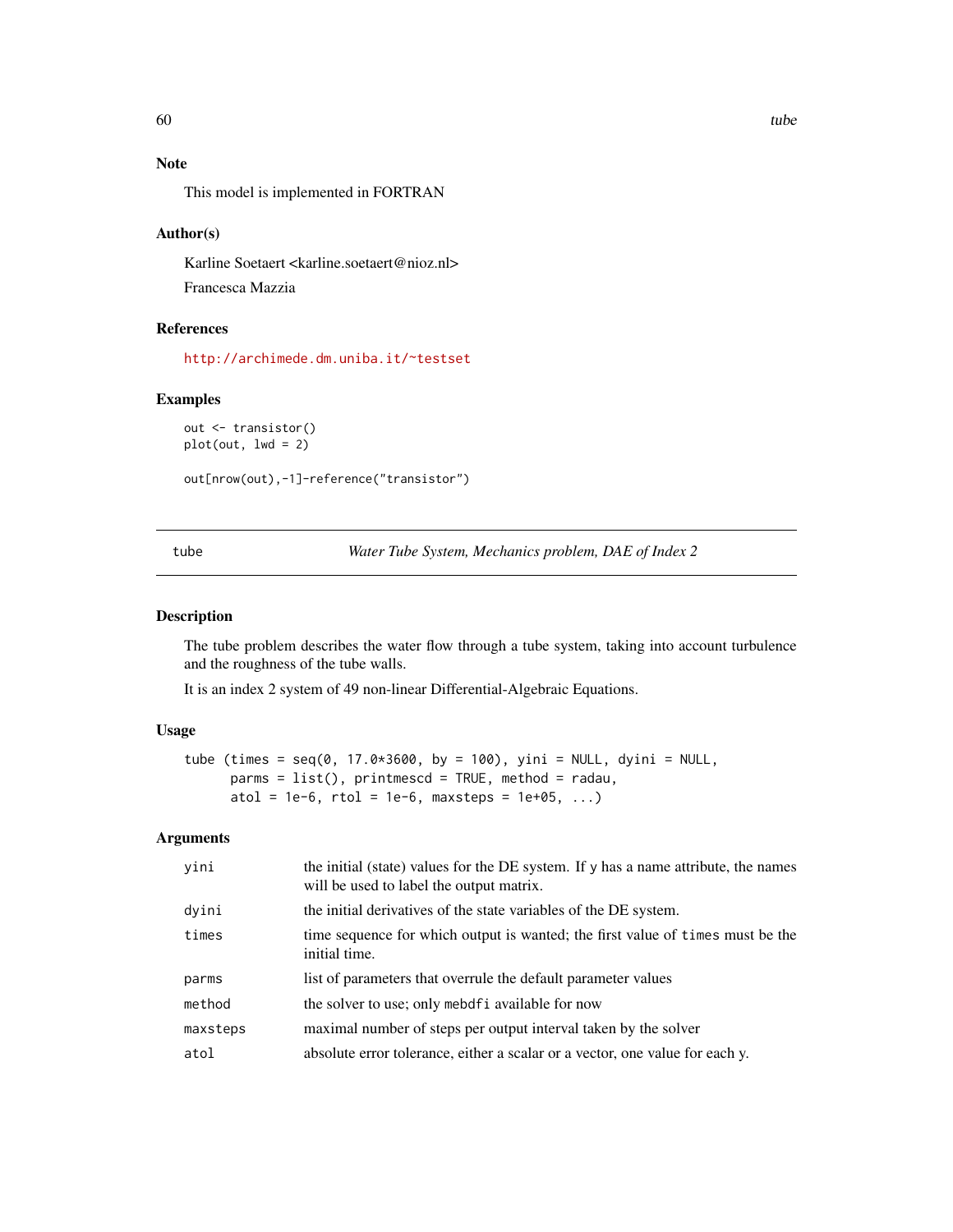#### <span id="page-60-0"></span>twobit 61

| rtol                    | relative error tolerance, either a scalar or a vector, one value for each y,                                 |
|-------------------------|--------------------------------------------------------------------------------------------------------------|
| printmescd              | if TRUE the mixed error significant digits computed using the reference solution<br>at time 1e13 are printed |
| $\cdot$ $\cdot$ $\cdot$ | additional arguments passed to the solver.                                                                   |

#### Details

parameter <- c(nu = 1.31e-6, g = 9.8, rho = 1.0e3, rcrit = 2.3e3, length= 1.0e3, k = 2.0e-4, d= 1.0e0,  $b = 2.0e2$ 

#### Value

A matrix of class deSolve with up to as many rows as elements in times and as many columns as elements in yini, plus an additional column (the first) for the time value.

There will be one row for each element in times unless the solver returns with an unrecoverable error. If yini has a names attribute, it will be used to label the columns of the output value.

# Author(s)

Karline Soetaert <karline.soetaert@nioz.nl>

Francesca Mazzia

# References

<http://archimede.dm.uniba.it/~testset>

# Examples

```
out <- tube()
plot(out, lwd = 2, which = 1:9)plot(out, which = "phi3.4", lwd = 2, xlim = c(10000, 60000),ylim = c(0.000145, 0.000185))
# compare with reference solution
max(abs(out[nrow(out),-1]- reference("tube")))
```
twobit *The Two Bit Adding Unit, Index 1 DAE*

# Description

Computes the sum of two base-2 numbers, each two digits long, and a carry bit. These numbers are fed into the circuit in the form of input signals.

Index 1 DAE of dimension 350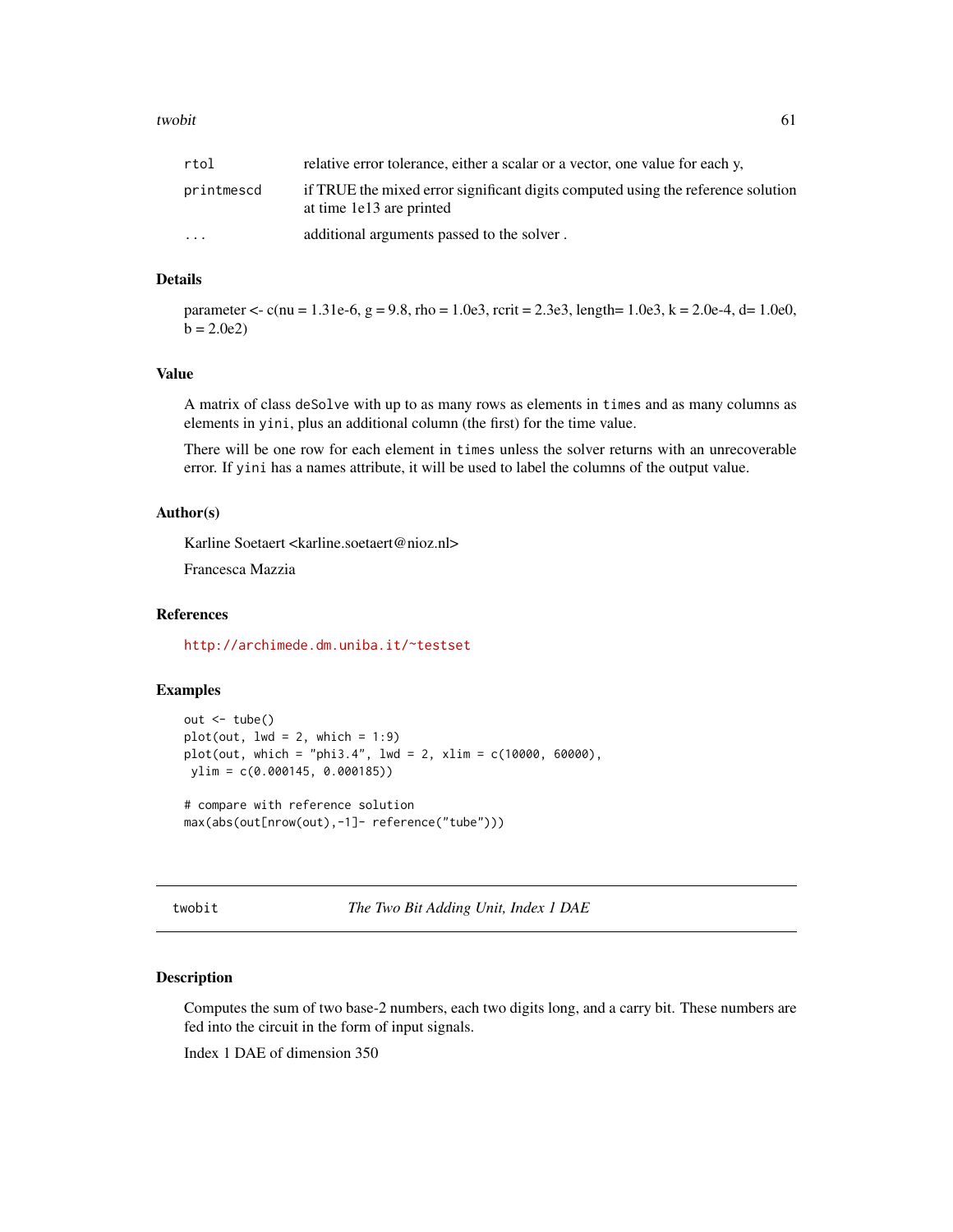# Usage

```
twobit (times = seq(0, 320, by = 0.5), yini = NULL, dyini = NULL,
       printmescd = TRUE, method = radau,
       atol = 1e-4, rtol = 1e-4, maxsteps = 1e5, hmax = 0.1, ...)
```
# Arguments

| yini       | the initial (state) values for the DE system. If y has a name attribute, the names<br>will be used to label the output matrix. |
|------------|--------------------------------------------------------------------------------------------------------------------------------|
| dyini      | the initial derivatives of the state variables of the DE system.                                                               |
| times      | time sequence for which output is wanted; the first value of times must be the<br>initial time.                                |
| method     | the solver to use                                                                                                              |
| atol       | absolute error tolerance, either a scalar or a vector, one value for each y.                                                   |
| rtol       | relative error tolerance, either a scalar or a vector, one value for each y,                                                   |
| maxsteps   | maximal number of steps per output interval taken by the solver                                                                |
| hmax       | maximal size of step; if too large: will fail.                                                                                 |
| printmescd | if TRUE the mixed error significant digits computed using the reference solution<br>at time 1e13 are printed                   |
| $\ddots$   | additional arguments passed to the solver.                                                                                     |
|            |                                                                                                                                |

# Details

This model has no parameters

# Value

A matrix of class deSolve with up to as many rows as elements in times and as many columns as elements in yini, plus an additional column (the first) for the time value.

There will be one row for each element in times unless the solver returns with an unrecoverable error. If yini has a names attribute, it will be used to label the columns of the output value.

# Note

This model is implemented in FORTRAN

# Author(s)

Karline Soetaert <karline.soetaert@nioz.nl> Francesca Mazzia

# References

<http://archimede.dm.uniba.it/~testset>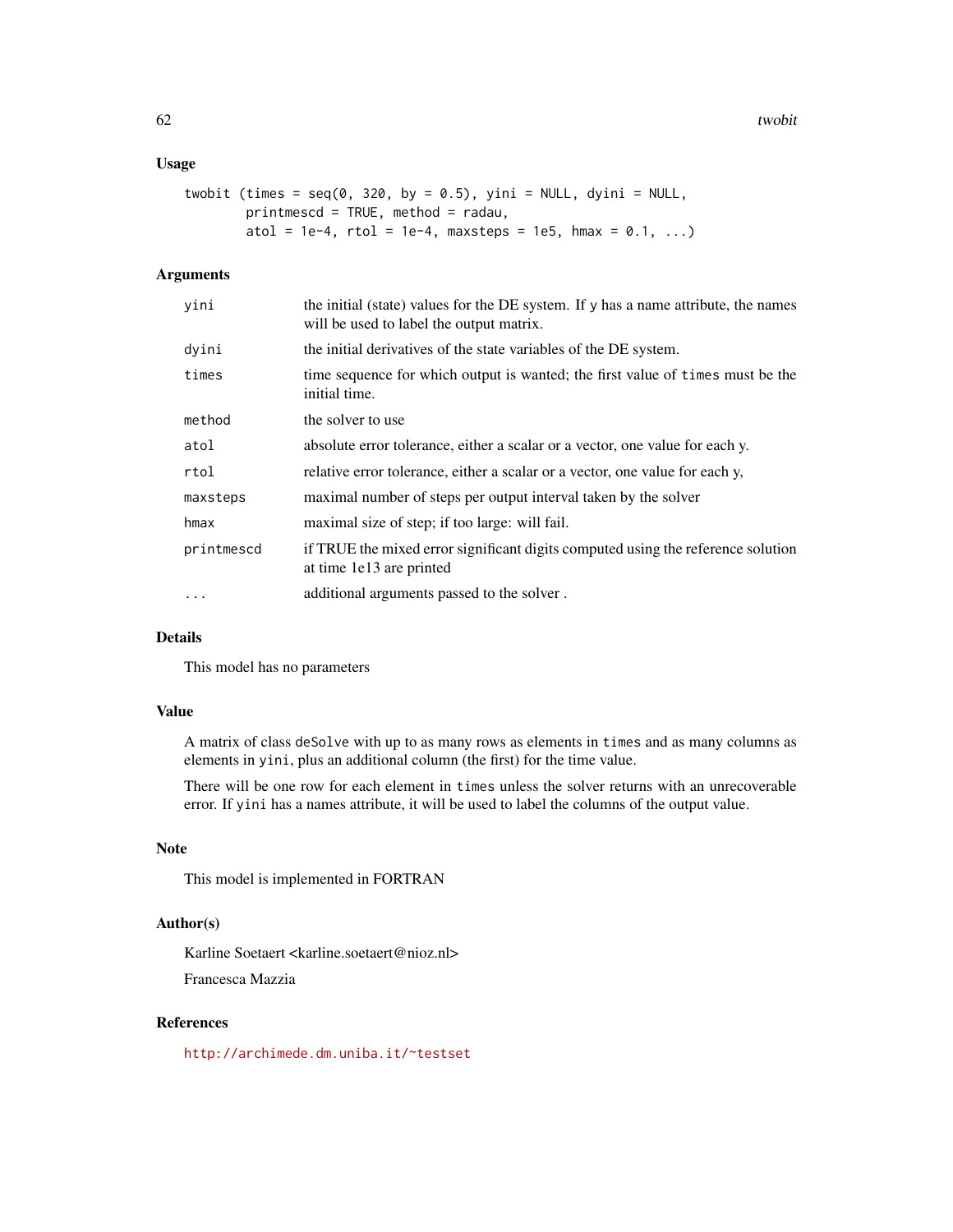#### <span id="page-62-0"></span>vdpol 63 april 1986 and 1987 and 1988 and 1988 and 1988 and 1988 and 1988 and 1988 and 1988 and 1988 and 1988

# Examples

```
out \le twobit(times = seq(0, 100, by = 0.5))
plot(out, 1wd = 2, which = c("x49", "x130", "x148"), mfrow = c(3, 1))
## Not run:
  out <- twobit()
# compare with reference solution
  max(abs(out[nrow(out),-1] - reference("twobit")))
## End(Not run)
```
vdpol *van der Pol Equation, Nonlinear Vacuum Tube Circuit, ODE*

# Description

Problem originating from electronics, describing the behavior of nonlinear vacuum tube circuots.

It is an ODE, 2 equations.

# Usage

```
vdpol (times = 0:2000, yini = NULL,
        parms = list(), printmescd = TRUE,
        atol = 1e-6, rtol = 1e-6, ...)
```
# Arguments

| yini       | the initial (state) values for the DE system. If y has a name attribute, the names<br>will be used to label the output matrix. |
|------------|--------------------------------------------------------------------------------------------------------------------------------|
| times      | time sequence for which output is wanted; the first value of times must be the<br>initial time.                                |
| parms      | list of parameters that overrule the default parameter values                                                                  |
| atol       | absolute error tolerance, either a scalar or a vector, one value for each y.                                                   |
| rtol       | relative error tolerance, either a scalar or a vector, one value for each y,                                                   |
| printmescd | if TRUE the mixed error significant digits computed using the reference solution<br>at time 5 are printed                      |
| $\ddots$   | additional arguments passed to the solver.                                                                                     |

# Details

The default parameters are: mu=1000

The default initial conditions are:  $y1 = 2$ ,  $y2 = 0$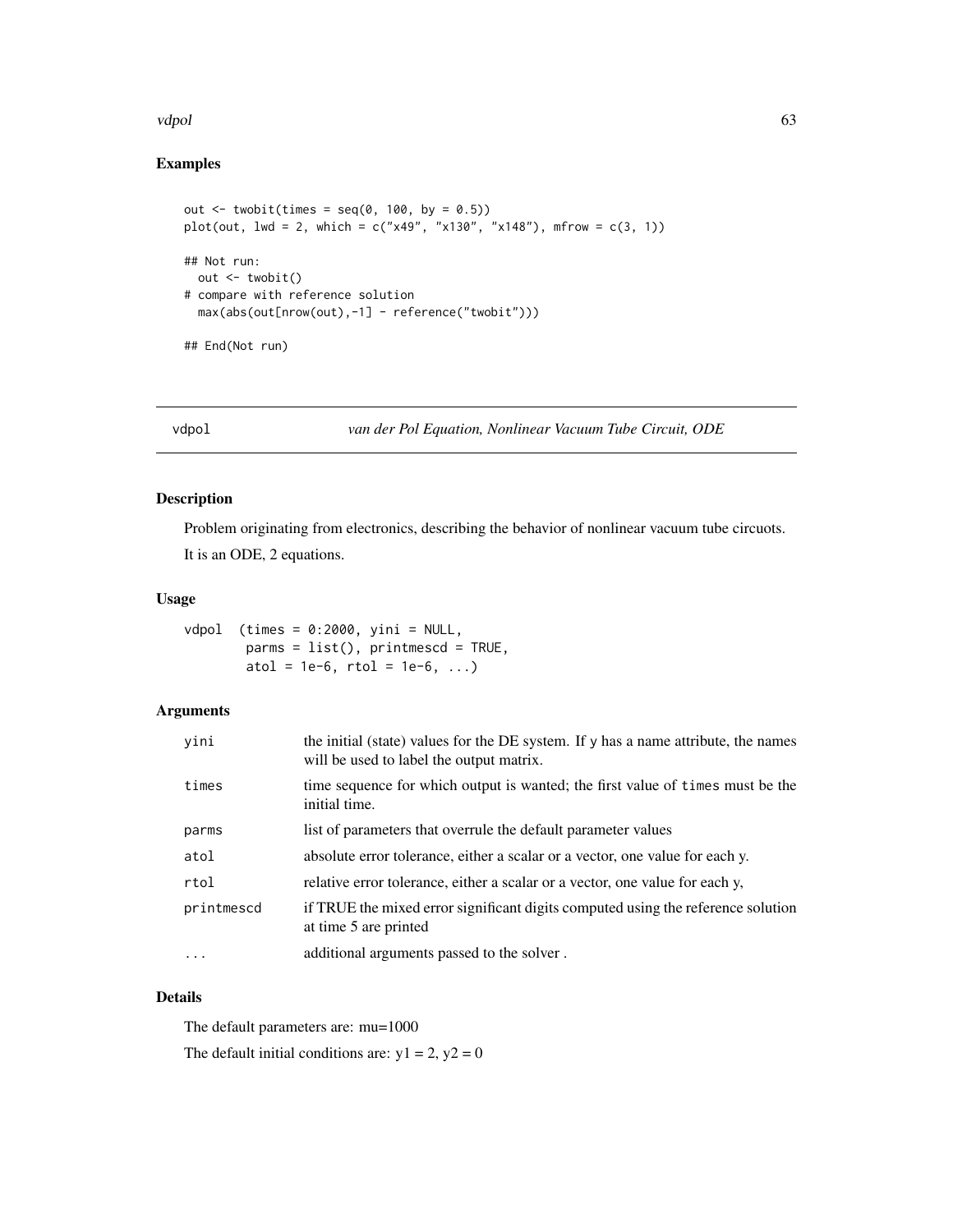A matrix of class deSolve with up to as many rows as elements in times and as many columns as elements in yini, plus an additional column (the first) for the time value.

There will be one row for each element in times unless the solver returns with an unrecoverable error. If yini has a names attribute, it will be used to label the columns of the output value.

# Note

This model is implemented in R

# Author(s)

Karline Soetaert <karline.soetaert@nioz.nl>

Francesca Mazzia <mazzia@dm.uniba.it>

# References

<http://archimede.dm.uniba.it/~testset>

#### Examples

out <- vdpol()  $plot(out, lwd = 2, which = 1)$ 

# compare to reference solution out[nrow(out),-1] - reference("vdpol")

wheelset *Wheel Set problem, mechanics, Index 2 IDE*

#### Description

Describes the motion of a simple wheelset on a rail track.

It is a differential algebraic equation of index 2, 17 equations.

# Usage

```
wheelset (times = seq(0, 10, by = 0.01), yini = NULL, dyini = NULL,
         params = list(), printmescd = TRUE, method = mebdfi,atol = 1e-6, rtol = 1e-6, maxsteps = 1e5, ...)
```
<span id="page-63-0"></span>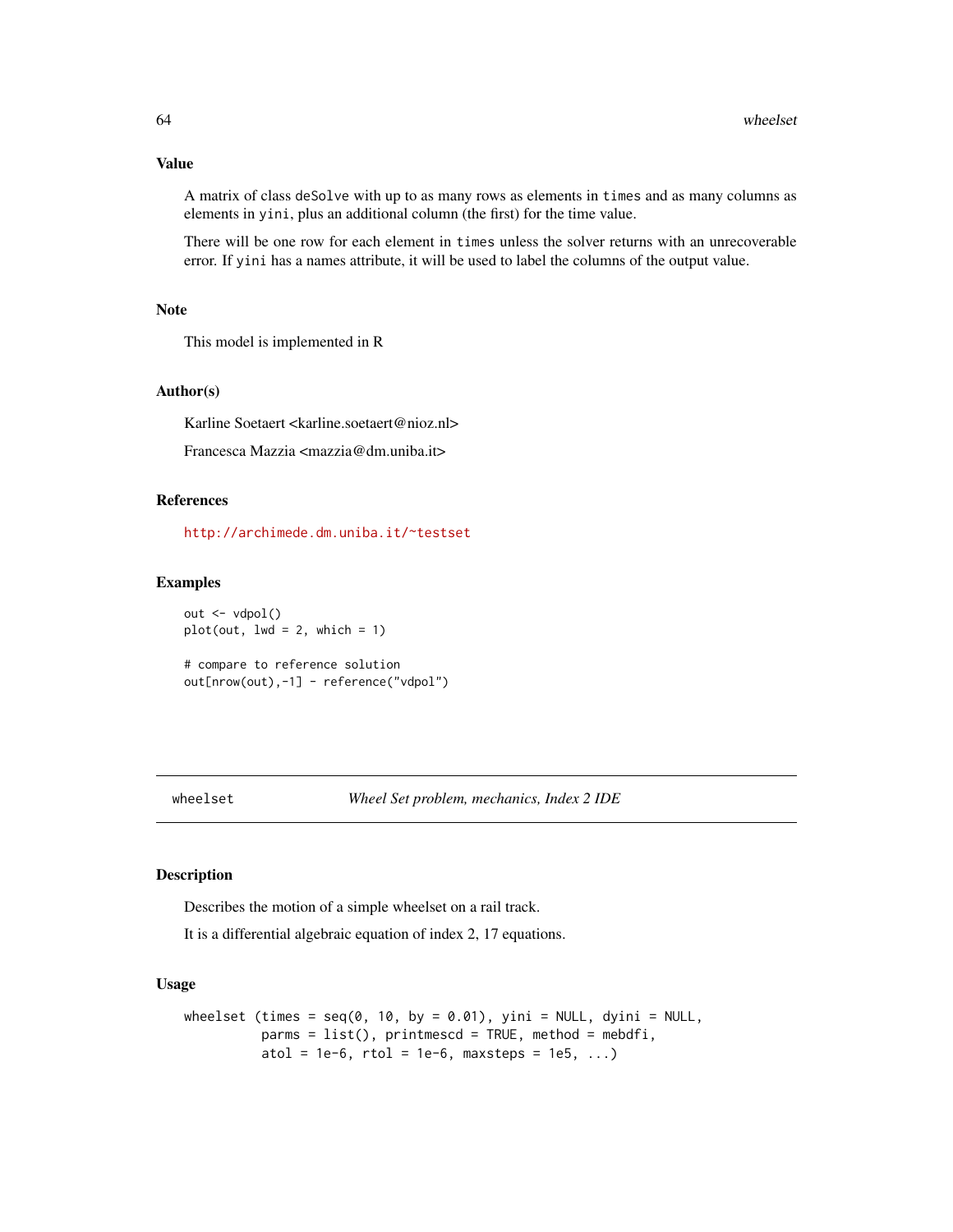#### wheelset 65

#### **Arguments**

| yini       | the initial (state) values for the DE system. If y has a name attribute, the names<br>will be used to label the output matrix. |
|------------|--------------------------------------------------------------------------------------------------------------------------------|
| dyini      | the initial derivatives of the state variables of the DE system.                                                               |
| times      | time sequence for which output is wanted; the first value of times must be the<br>initial time.                                |
| parms      | list of parameters that overrule the default parameter values                                                                  |
| method     | the solver to use                                                                                                              |
| maxsteps   | maximal number of steps per output interval taken by the solver                                                                |
| atol       | absolute error tolerance, either a scalar or a vector, one value for each y.                                                   |
| rtol       | relative error tolerance, either a scalar or a vector, one value for each y,                                                   |
| printmescd | if TRUE the mixed error significant digits computed using the reference solution<br>at time 0.1 are printed                    |
| $\cdots$   | additional arguments passed to the solver.                                                                                     |

# Details

The default parameters are:  $MR = 16.08$ ,  $G = 9.81$ ,  $V = 30$ .,  $RN0 = 0.1$ , LI1 = 0.0605, LI2 = 0.366, MA = 0.0, HA = 0.2, MU = 0.12, XL = 0.19, CX = 6400, CZ = 6400.  $E = 1.3537956$ ,  $GG = 0.7115218$ , SIGMA = 0.28, GM = 7.92e10, C11 = 4.72772197, C22 = 4.27526987, C23 = 1.97203505, DELTA0 = 0.0262, AR = 0.1506, RS = 0.06, EPS = 0.00001, B1 = 0.0, B2 = 4.0

#### Value

A matrix of class deSolve with up to as many rows as elements in times and as many columns as elements in yini, plus an additional column (the first) for the time value.

There will be one row for each element in times unless the solver returns with an unrecoverable error. If yini has a names attribute, it will be used to label the columns of the output value.

# Note

This model is implemented in R.

# Author(s)

Karline Soetaert <karline.soetaert@nioz.nl> Francesca Mazzia

# References

<http://archimede.dm.uniba.it/~testset>

# Examples

```
out <- wheelset()
plot(out, which = 1:9, lwd = 2)max(abs(out[nrow(out), -1] - reference("wheelset")))
```